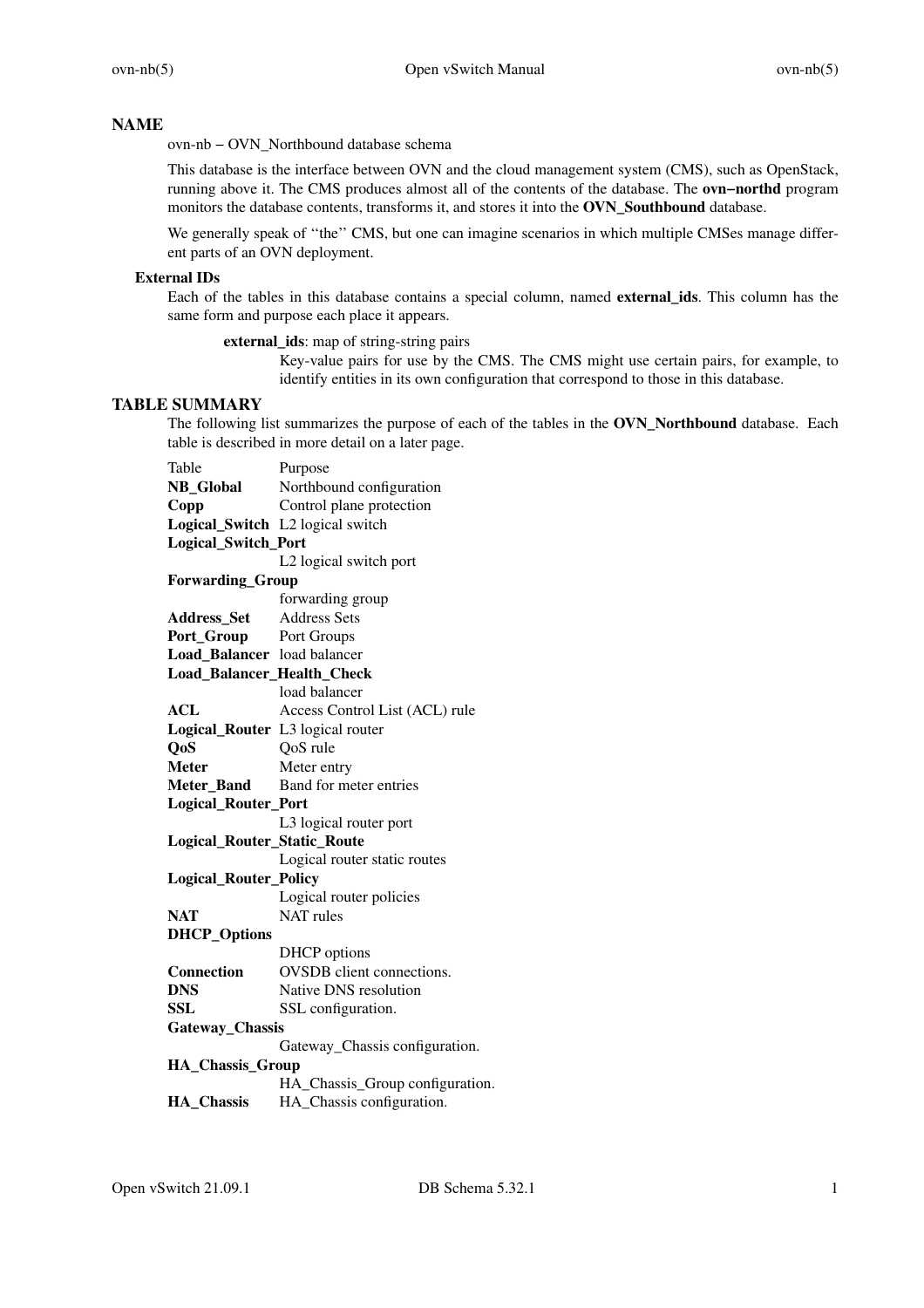**BFD** BFD configuration.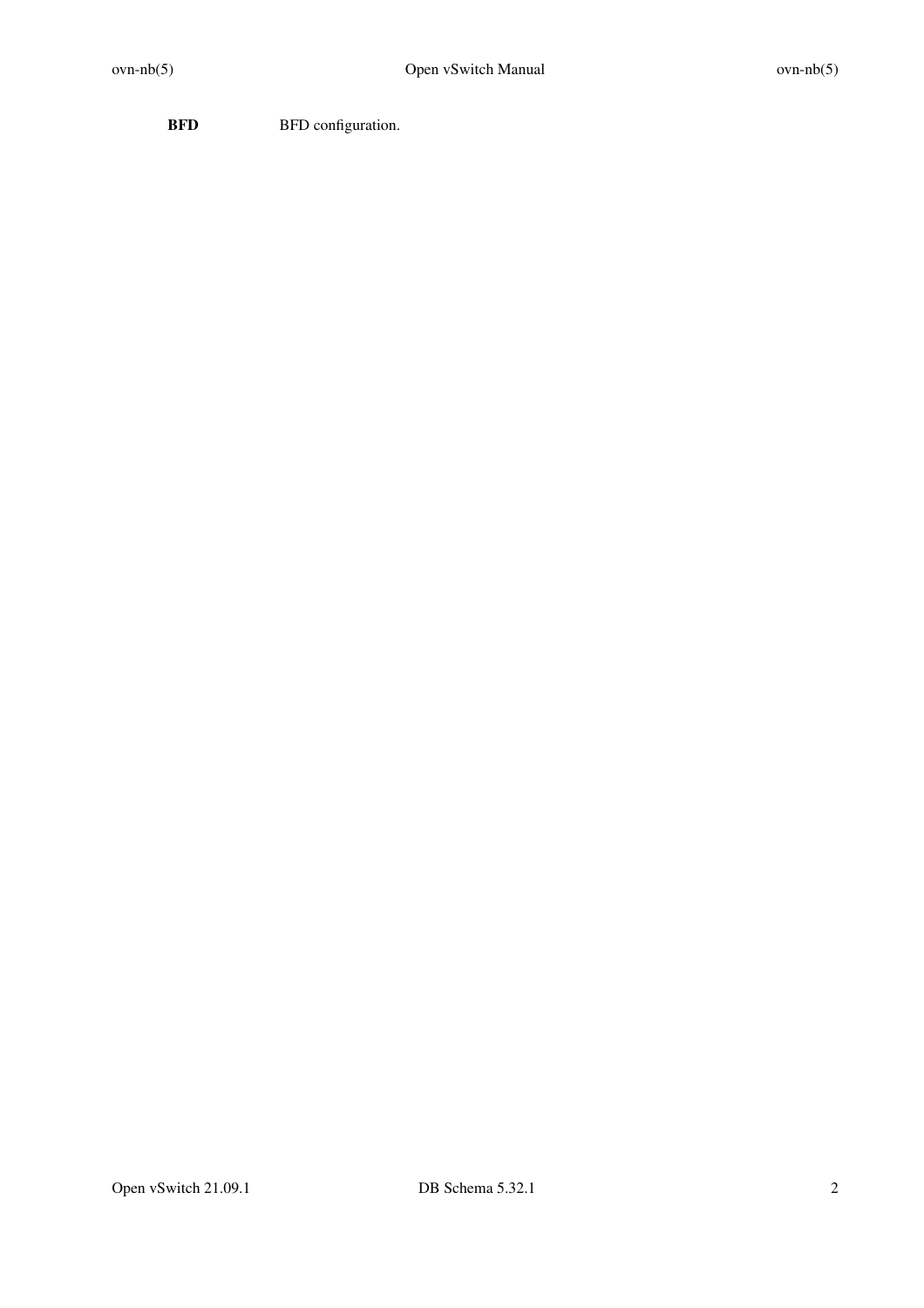# **NB\_Global TABLE**

Northbound configuration for an OVN system. This table must have exactly one row.

| Identity:<br>string<br>name<br>Status:<br>nb_cfg<br>integer<br>nb_cfg_timestamp<br>integer<br>sb_cfg<br>integer<br>sb_cfg_timestamp<br>integer<br>hv_cfg<br>integer<br>hv_cfg_timestamp<br>integer<br>Common Columns:<br>external ids<br>map of string-string pairs<br>Common options:<br>options<br>map of string-string pairs<br>Options for configuring OVS BFD:<br>options : bfd-min-rx<br>optional string<br>optional string<br>options : bfd-decay-min-rx<br>options : bfd-min-tx<br>optional string<br>options : bfd-mult<br>optional string<br>options : mac_prefix<br>optional string<br>options: controller_event<br>optional string, either true or false<br>options: northd_probe_interval<br>optional string<br>optional string<br>options : use_logical_dp_groups<br>options : use_parallel_build<br>optional string<br>options : ignore_lsp_down<br>optional string<br>options : use_ct_inv_match<br>optional string<br>Options for configuring interconnection route advertisement:<br>options : ic-route-adv<br>optional string<br>options : ic-route-learn<br>optional string<br>options : ic-route-adv-default<br>optional string<br>optional string<br>options : ic-route-learn-default<br>optional string<br>options : ic-route-blacklist<br><b>Connection Options:</b><br>connections<br>set of Connections<br>ssl<br>optional SSL<br>Security Configurations:<br>boolean<br>ipsec<br>Read-only Options:<br>options: max_tunid<br>optional string | Summary: |  |
|-------------------------------------------------------------------------------------------------------------------------------------------------------------------------------------------------------------------------------------------------------------------------------------------------------------------------------------------------------------------------------------------------------------------------------------------------------------------------------------------------------------------------------------------------------------------------------------------------------------------------------------------------------------------------------------------------------------------------------------------------------------------------------------------------------------------------------------------------------------------------------------------------------------------------------------------------------------------------------------------------------------------------------------------------------------------------------------------------------------------------------------------------------------------------------------------------------------------------------------------------------------------------------------------------------------------------------------------------------------------------------------------------------------------------------------------------------------------------|----------|--|
|                                                                                                                                                                                                                                                                                                                                                                                                                                                                                                                                                                                                                                                                                                                                                                                                                                                                                                                                                                                                                                                                                                                                                                                                                                                                                                                                                                                                                                                                         |          |  |
|                                                                                                                                                                                                                                                                                                                                                                                                                                                                                                                                                                                                                                                                                                                                                                                                                                                                                                                                                                                                                                                                                                                                                                                                                                                                                                                                                                                                                                                                         |          |  |
|                                                                                                                                                                                                                                                                                                                                                                                                                                                                                                                                                                                                                                                                                                                                                                                                                                                                                                                                                                                                                                                                                                                                                                                                                                                                                                                                                                                                                                                                         |          |  |
|                                                                                                                                                                                                                                                                                                                                                                                                                                                                                                                                                                                                                                                                                                                                                                                                                                                                                                                                                                                                                                                                                                                                                                                                                                                                                                                                                                                                                                                                         |          |  |
|                                                                                                                                                                                                                                                                                                                                                                                                                                                                                                                                                                                                                                                                                                                                                                                                                                                                                                                                                                                                                                                                                                                                                                                                                                                                                                                                                                                                                                                                         |          |  |
|                                                                                                                                                                                                                                                                                                                                                                                                                                                                                                                                                                                                                                                                                                                                                                                                                                                                                                                                                                                                                                                                                                                                                                                                                                                                                                                                                                                                                                                                         |          |  |
|                                                                                                                                                                                                                                                                                                                                                                                                                                                                                                                                                                                                                                                                                                                                                                                                                                                                                                                                                                                                                                                                                                                                                                                                                                                                                                                                                                                                                                                                         |          |  |
|                                                                                                                                                                                                                                                                                                                                                                                                                                                                                                                                                                                                                                                                                                                                                                                                                                                                                                                                                                                                                                                                                                                                                                                                                                                                                                                                                                                                                                                                         |          |  |
|                                                                                                                                                                                                                                                                                                                                                                                                                                                                                                                                                                                                                                                                                                                                                                                                                                                                                                                                                                                                                                                                                                                                                                                                                                                                                                                                                                                                                                                                         |          |  |
|                                                                                                                                                                                                                                                                                                                                                                                                                                                                                                                                                                                                                                                                                                                                                                                                                                                                                                                                                                                                                                                                                                                                                                                                                                                                                                                                                                                                                                                                         |          |  |
|                                                                                                                                                                                                                                                                                                                                                                                                                                                                                                                                                                                                                                                                                                                                                                                                                                                                                                                                                                                                                                                                                                                                                                                                                                                                                                                                                                                                                                                                         |          |  |
|                                                                                                                                                                                                                                                                                                                                                                                                                                                                                                                                                                                                                                                                                                                                                                                                                                                                                                                                                                                                                                                                                                                                                                                                                                                                                                                                                                                                                                                                         |          |  |
|                                                                                                                                                                                                                                                                                                                                                                                                                                                                                                                                                                                                                                                                                                                                                                                                                                                                                                                                                                                                                                                                                                                                                                                                                                                                                                                                                                                                                                                                         |          |  |
|                                                                                                                                                                                                                                                                                                                                                                                                                                                                                                                                                                                                                                                                                                                                                                                                                                                                                                                                                                                                                                                                                                                                                                                                                                                                                                                                                                                                                                                                         |          |  |
|                                                                                                                                                                                                                                                                                                                                                                                                                                                                                                                                                                                                                                                                                                                                                                                                                                                                                                                                                                                                                                                                                                                                                                                                                                                                                                                                                                                                                                                                         |          |  |
|                                                                                                                                                                                                                                                                                                                                                                                                                                                                                                                                                                                                                                                                                                                                                                                                                                                                                                                                                                                                                                                                                                                                                                                                                                                                                                                                                                                                                                                                         |          |  |
|                                                                                                                                                                                                                                                                                                                                                                                                                                                                                                                                                                                                                                                                                                                                                                                                                                                                                                                                                                                                                                                                                                                                                                                                                                                                                                                                                                                                                                                                         |          |  |
|                                                                                                                                                                                                                                                                                                                                                                                                                                                                                                                                                                                                                                                                                                                                                                                                                                                                                                                                                                                                                                                                                                                                                                                                                                                                                                                                                                                                                                                                         |          |  |
|                                                                                                                                                                                                                                                                                                                                                                                                                                                                                                                                                                                                                                                                                                                                                                                                                                                                                                                                                                                                                                                                                                                                                                                                                                                                                                                                                                                                                                                                         |          |  |
|                                                                                                                                                                                                                                                                                                                                                                                                                                                                                                                                                                                                                                                                                                                                                                                                                                                                                                                                                                                                                                                                                                                                                                                                                                                                                                                                                                                                                                                                         |          |  |
|                                                                                                                                                                                                                                                                                                                                                                                                                                                                                                                                                                                                                                                                                                                                                                                                                                                                                                                                                                                                                                                                                                                                                                                                                                                                                                                                                                                                                                                                         |          |  |
|                                                                                                                                                                                                                                                                                                                                                                                                                                                                                                                                                                                                                                                                                                                                                                                                                                                                                                                                                                                                                                                                                                                                                                                                                                                                                                                                                                                                                                                                         |          |  |
|                                                                                                                                                                                                                                                                                                                                                                                                                                                                                                                                                                                                                                                                                                                                                                                                                                                                                                                                                                                                                                                                                                                                                                                                                                                                                                                                                                                                                                                                         |          |  |
|                                                                                                                                                                                                                                                                                                                                                                                                                                                                                                                                                                                                                                                                                                                                                                                                                                                                                                                                                                                                                                                                                                                                                                                                                                                                                                                                                                                                                                                                         |          |  |
|                                                                                                                                                                                                                                                                                                                                                                                                                                                                                                                                                                                                                                                                                                                                                                                                                                                                                                                                                                                                                                                                                                                                                                                                                                                                                                                                                                                                                                                                         |          |  |
|                                                                                                                                                                                                                                                                                                                                                                                                                                                                                                                                                                                                                                                                                                                                                                                                                                                                                                                                                                                                                                                                                                                                                                                                                                                                                                                                                                                                                                                                         |          |  |
|                                                                                                                                                                                                                                                                                                                                                                                                                                                                                                                                                                                                                                                                                                                                                                                                                                                                                                                                                                                                                                                                                                                                                                                                                                                                                                                                                                                                                                                                         |          |  |
|                                                                                                                                                                                                                                                                                                                                                                                                                                                                                                                                                                                                                                                                                                                                                                                                                                                                                                                                                                                                                                                                                                                                                                                                                                                                                                                                                                                                                                                                         |          |  |
|                                                                                                                                                                                                                                                                                                                                                                                                                                                                                                                                                                                                                                                                                                                                                                                                                                                                                                                                                                                                                                                                                                                                                                                                                                                                                                                                                                                                                                                                         |          |  |
|                                                                                                                                                                                                                                                                                                                                                                                                                                                                                                                                                                                                                                                                                                                                                                                                                                                                                                                                                                                                                                                                                                                                                                                                                                                                                                                                                                                                                                                                         |          |  |
|                                                                                                                                                                                                                                                                                                                                                                                                                                                                                                                                                                                                                                                                                                                                                                                                                                                                                                                                                                                                                                                                                                                                                                                                                                                                                                                                                                                                                                                                         |          |  |
|                                                                                                                                                                                                                                                                                                                                                                                                                                                                                                                                                                                                                                                                                                                                                                                                                                                                                                                                                                                                                                                                                                                                                                                                                                                                                                                                                                                                                                                                         |          |  |
|                                                                                                                                                                                                                                                                                                                                                                                                                                                                                                                                                                                                                                                                                                                                                                                                                                                                                                                                                                                                                                                                                                                                                                                                                                                                                                                                                                                                                                                                         |          |  |
|                                                                                                                                                                                                                                                                                                                                                                                                                                                                                                                                                                                                                                                                                                                                                                                                                                                                                                                                                                                                                                                                                                                                                                                                                                                                                                                                                                                                                                                                         |          |  |
|                                                                                                                                                                                                                                                                                                                                                                                                                                                                                                                                                                                                                                                                                                                                                                                                                                                                                                                                                                                                                                                                                                                                                                                                                                                                                                                                                                                                                                                                         |          |  |
|                                                                                                                                                                                                                                                                                                                                                                                                                                                                                                                                                                                                                                                                                                                                                                                                                                                                                                                                                                                                                                                                                                                                                                                                                                                                                                                                                                                                                                                                         |          |  |
|                                                                                                                                                                                                                                                                                                                                                                                                                                                                                                                                                                                                                                                                                                                                                                                                                                                                                                                                                                                                                                                                                                                                                                                                                                                                                                                                                                                                                                                                         |          |  |
|                                                                                                                                                                                                                                                                                                                                                                                                                                                                                                                                                                                                                                                                                                                                                                                                                                                                                                                                                                                                                                                                                                                                                                                                                                                                                                                                                                                                                                                                         |          |  |

# **Details:**

*Identity:*

**name**: string

The name of the OVN cluster, which uniquely identifies the OVN cluster throughout all OVN clusters supposed to interconnect with each other.

# *Status:*

These columns allow a client to track the overall configuration state of the system.

# **nb\_cfg**: integer

Sequence number for client to increment. When a client modifies any part of the northbound database configuration and wishes to wait for **ovn−northd** and possibly all of the hypervisors to finish applying the changes, it may increment this sequence number.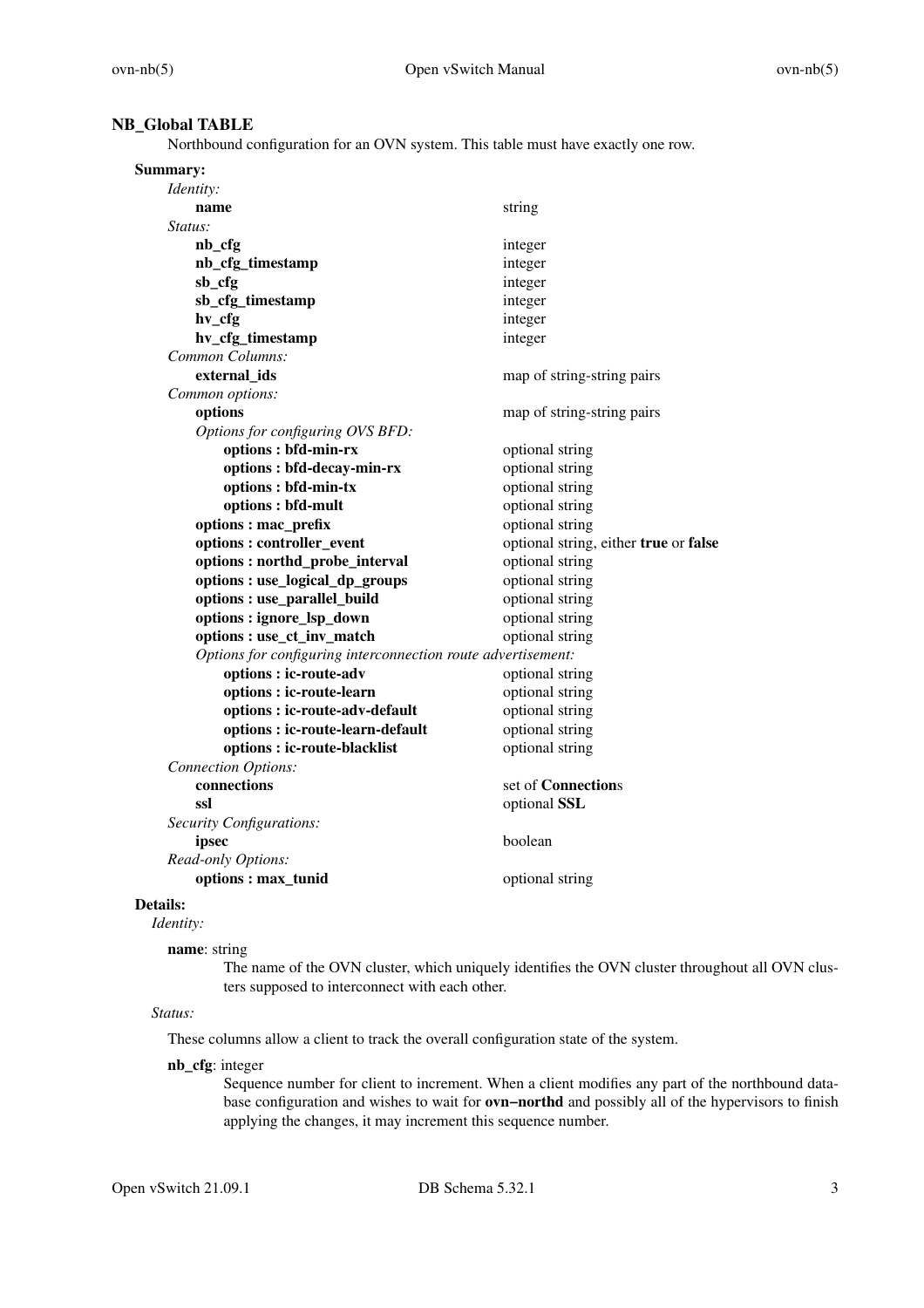### **nb\_cfg\_timestamp**: integer

The timestamp, in milliseconds since the epoch, when **ovn−northd** sees the latest **nb\_cfg** and starts processing.

To print the timestamp as a human-readable date:

## **date −d "@\$(ovn−nbctl get NB\_Global . nb\_cfg\_timestamp | sed 's/...\$//')"**

### **sb\_cfg**: integer

Sequence number that **ovn−northd** sets to the value of **nb\_cfg** after it finishes applying the corresponding configuration changes to the **OVN\_Southbound** database.

# **sb\_cfg\_timestamp**: integer

The timestamp, in milliseconds since the epoch, when **ovn−northd** finishes applying the corresponding configuration changes to the **OVN\_Southbound** database successfully.

**hv\_cfg**: integer

Sequence number that **ovn−northd** sets to the smallest sequence number of all the chassis in the system, as reported in the **Chassis\_Private** table in the southbound database. Thus, **hv\_cfg** equals **nb\_cfg** if all chassis are caught up with the northbound configuration (which may never happen, if any chassis is down). This value can regress, if a chassis was removed from the system and rejoins before catching up.

If there are no chassis, then **ovn−northd** copies **nb\_cfg** to **hv\_cfg**. Thus, in this case, the (nonexistent) hypervisors are always considered to be caught up. This means that hypervisors can be "caught up" even in cases where **sb\_cfg** would show that the southbound database is not. To detect when both the hypervisors and the southbound database are caught up, a client should take the smaller of **sb\_cfg** and **hv\_cfg**.

### **hv\_cfg\_timestamp**: integer

The largest timestamp, in milliseconds since the epoch, of the smallest sequence number of all the chassis in the system, as reported in the **Chassis\_Private** table in the southbound database. In other words, this timestamp reflects the time when the slowest chassis catches up with the northbound configuration, which is useful for end-to-end control plane latency measurement.

# *Common Columns:*

### **external\_ids**: map of string-string pairs

See **External IDs** at the beginning of this document.

# *Common options:*

### **options**: map of string-string pairs

This column provides general key/value settings. The supported options are described individually below.

### *Options for configuring OVS BFD:*

These options apply when **ovn−controller** configures OVS BFD on tunnels interfaces. Please note these parameters refer to legacy OVS BFD implementation and not to OVN BFD one.

### **options : bfd-min-rx**: optional string

BFD option **min–rx** value to use when configuring BFD on tunnel interfaces.

### **options : bfd-decay-min-rx**: optional string

BFD option **decay–min–rx** value to use when configuring BFD on tunnel interfaces.

## **options : bfd-min-tx**: optional string

BFD option **min–tx** value to use when configuring BFD on tunnel interfaces.

## **options : bfd-mult**: optional string

BFD option **mult** value to use when configuring BFD on tunnel interfaces.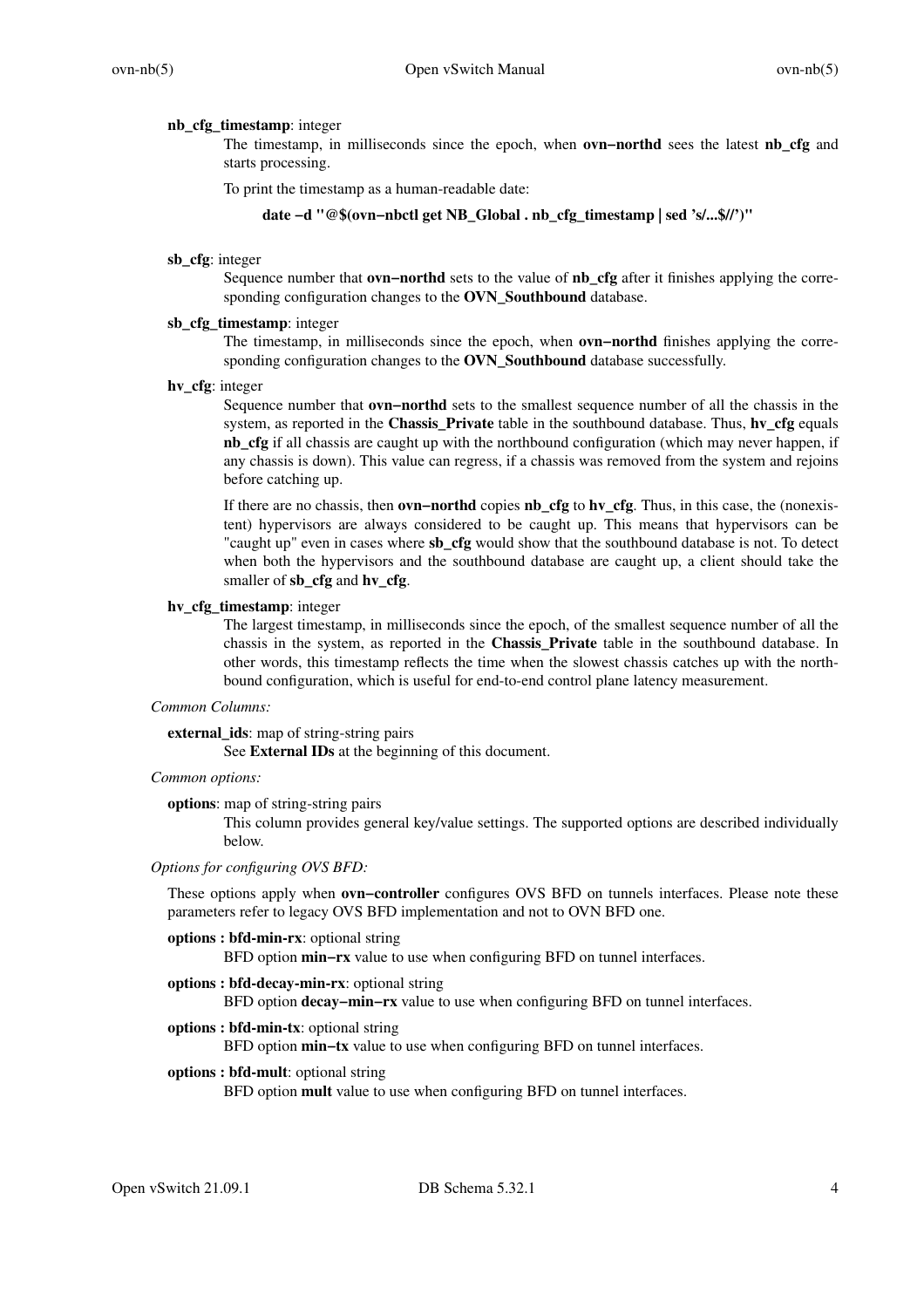### **options : mac\_prefix**: optional string

Configure a given OUI to be used as prefix when L2 address is dynamically assigned, e.g. **00:11:22**

## **options : controller\_event**: optional string, either **true** or **false**

Value set by the CMS to enable/disable ovn-controller event reporting. Traffic into OVS can raise a 'controller' event that results in a Controller\_Event being written to the **Controller\_Event** table in SBDB. When the CMS has seen the event and taken appropriate action, it can remove the correponding row in **Controller\_Event** table. The intention is for a CMS to see the events and take some sort of action. Please see the **Controller** Event table in SBDB. It is possible to associate a meter to each controller event type in order to not overload the pinctrl thread under heavy load. Each event type relies on a meter with a defined name:

• empty\_lb\_backends: event-elb

### **options : northd\_probe\_interval**: optional string

The inactivity probe interval of the connection to the OVN Northbound and Southbound databases from **ovn–northd**, in milliseconds. If the value is zero, it disables the connection keepalive feature.

If the value is nonzero, then it will be forced to a value of at least 1000 ms.

### **options : use\_logical\_dp\_groups**: optional string

If set to **true**, **ovn−northd** will combine logical flows that differs only by logical datapath into a single logical flow with logical datapath group attached.

While this should significantly reduce number of logical flows stored in Southbound database this could also increase processing complexity on the **ovn−controller** side, e.g., **ovn−controller** will re-consider logical flow for all logical datapaths in a group. If the option set to **false**, there will be separate logical flow per logical datapath and only this flow will be re-considered.

The default value is **false**.

# **options : use\_parallel\_build**: optional string

If set to **true**, **ovn−northd** will attempt to compute logical flows in parallel.

Parallel computation is enabled only if the system has 4 or more cores/threads available to be used by ovn-northd.

The default value is **false**.

### **options : ignore\_lsp\_down**: optional string

If set to false, ARP/ND reply flows for logical switch ports will be installed only if the port is up, i.e. claimed by a Chassis. If set to true, these flows are installed regardless of the status of the port, which can result in a situation that ARP request to an IP is resolved even before the relevant VM/container is running. For environments where this is not an issue, setting it to **true** can reduce the load and latency of the control plane. The default value is **false**.

### **options : use\_ct\_inv\_match**: optional string

If set to false, **ovn−northd** will not use the **ct.inv** field in any of the logical flow matches. The default value is true. If the NIC supports offloading OVS datapath flows but doesn't support offloading ct\_state **inv** flag, then the datapath flows matching on this flag (either **+inv** or **−inv**) will not be offloaded. CMS should consider setting **use\_ct\_inv\_match** to **false** in such cases. This results in a side effect of the invalid packets getting delivered to the destination VIF, which otherwise would have been dropped by **OVN**.

### *Options for configuring interconnection route advertisement:*

These options control how routes are advertised between OVN deployments for interconnection. If enabled, **ovn−ic** from different OVN deployments exchanges routes between each other through the global **OVN\_IC\_Southbound** database. Only routers with ports connected to interconnection transit switches participate in route advertisement. For each of these routers, there are two types of routes to be advertised: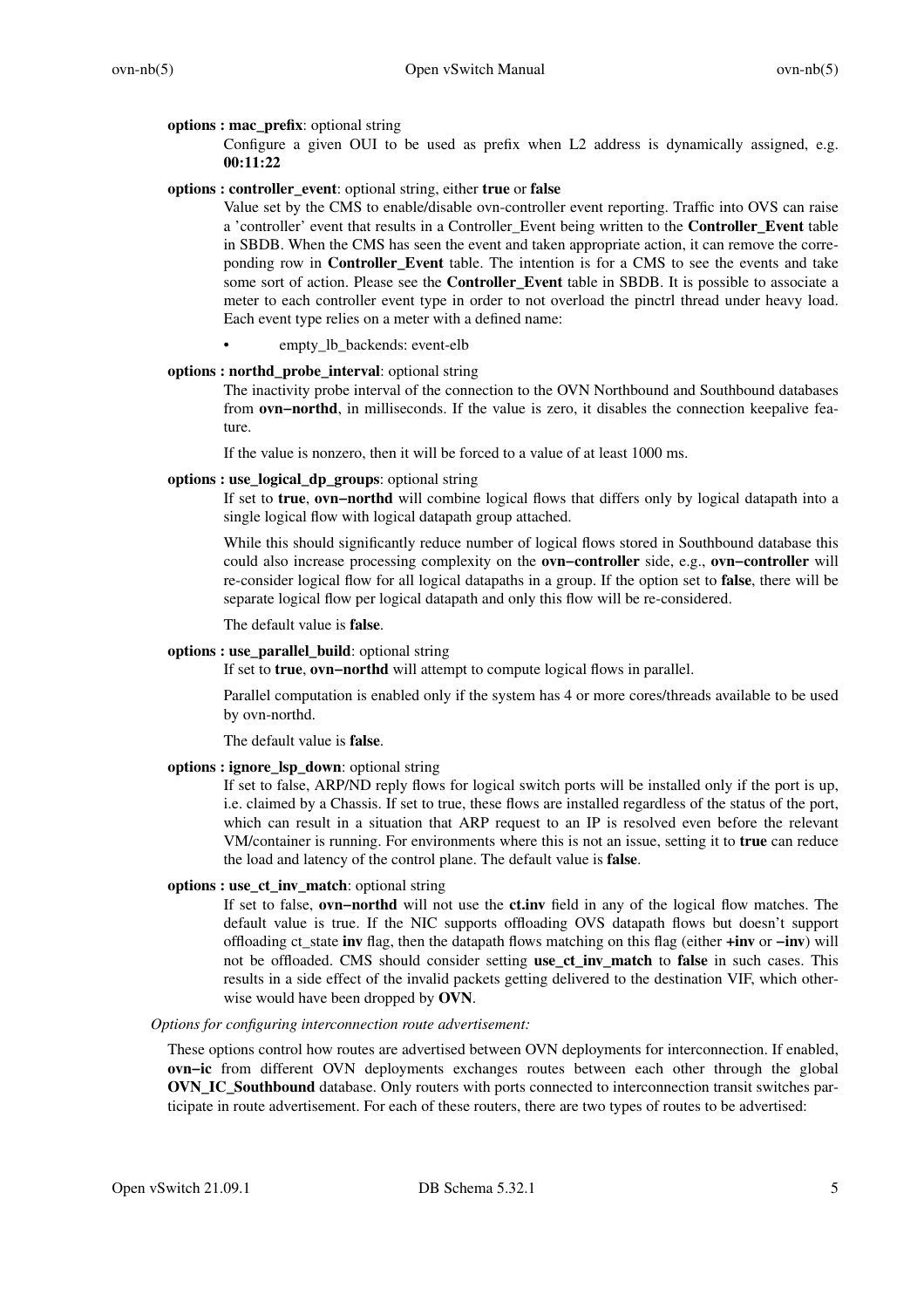Firstly, the static routes configured in the router are advertised.

Secondly, the **networks** configured in the logical router ports that are not on the transit switches are advertised. These are considered as directly connected subnets on the router.

Link local prefixes (IPv4 169.254.0.0/16 and IPv6 FE80::/10) are never advertised.

The learned routes are added to the **static routes** column of the **Logical Router** table, with **external\_ids:ic−learned−route** set to the uuid of the row in **Route** table of the **OVN\_IC\_Southbound** database.

### **options : ic-route-adv**: optional string

A boolean value that enables route advertisement to the global **OVN\_IC\_Southbound** database. Default is **false**.

## **options : ic-route-learn**: optional string

A boolean value that enables route learning from the global **OVN\_IC\_Southbound** database. Default is **false**.

### **options : ic-route-adv-default**: optional string

A boolean value that enables advertising default route to the global **OVN\_IC\_Southbound** database. Default is **false**. This option takes effect only when option **ic−route−adv** is **true**.

## **options : ic-route-learn-default**: optional string

A boolean value that enables learning default route from the global **OVN\_IC\_Southbound** database. Default is **false**. This option takes effect only when option **ic−route−learn** is **true**.

# **options : ic-route-blacklist**: optional string

A string value contains a list of CIDRs delimited by ",". A route will not be advertised or learned if the route's prefix belongs to any of the CIDRs listed.

# *Connection Options:*

### **connections**: set of **Connection**s

Database clients to which the Open vSwitch database server should connect or on which it should listen, along with options for how these connections should be configured. See the **Connection** table for more information.

# **ssl**: optional **SSL**

Global SSL configuration.

# *Security Configurations:*

### **ipsec**: boolean

Tunnel encryption configuration. If this column is set to be true, all OVN tunnels will be encrypted with IPsec.

### *Read-only Options:*

### **options : max\_tunid**: optional string

The maximum supported tunnel ID. Depends on types of encapsulation enabled in the cluster.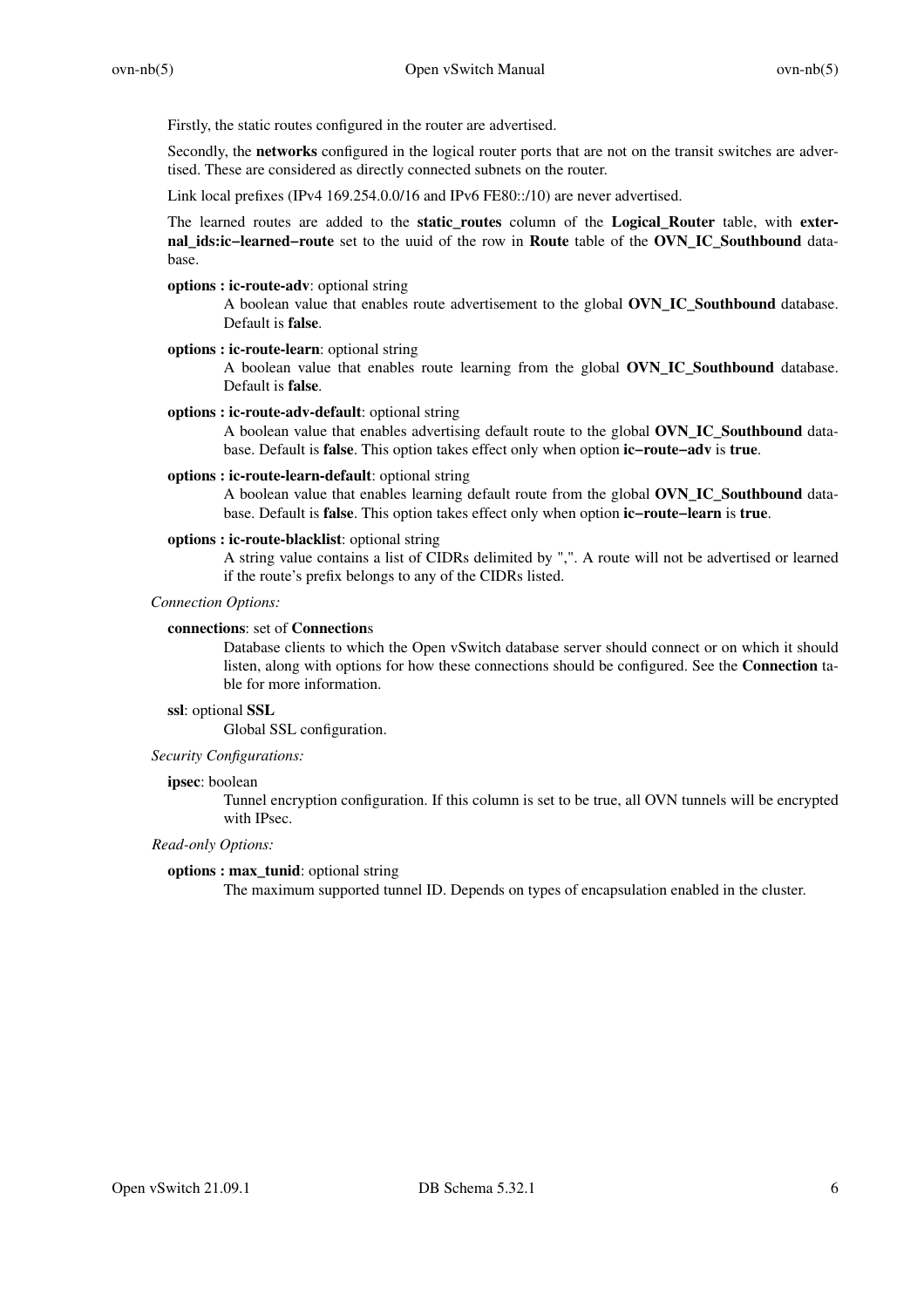# **Copp TABLE**

This table is used to define control plane protection policies, i.e., associate entries from table **Meter** to control protocol names.

| Summary:               |                 |
|------------------------|-----------------|
| meters : arp           | optional string |
| meters : arp-resolve   | optional string |
| meters : dhcpv4-opts   | optional string |
| meters : dhcpv6-opts   | optional string |
| meters : dns           | optional string |
| meters : event-elb     | optional string |
| meters: icmp4-error    | optional string |
| meters: icmp6-error    | optional string |
| meters : igmp          | optional string |
| meters : nd-na         | optional string |
| meters : nd-ns         | optional string |
| meters : nd-ns-resolve | optional string |
| meters : nd-ra-opts    | optional string |
| meters : tcp-reset     | optional string |
| meters : bfd           | optional string |
| meters : reject        | optional string |

# **Details:**

| meters: arp: optional string<br>Rate limiting meter for ARP packets (request/reply) used for learning neighbors.             |
|------------------------------------------------------------------------------------------------------------------------------|
| meters: arp-resolve: optional string<br>Rate limiting meter for packets that require resolving the next-hop (through ARP).   |
| meters : dhcpv4-opts: optional string<br>Rate limiting meter for packets that require adding DHCPv4 options.                 |
| meters : dhcpv6-opts: optional string<br>Rate limiting meter for packets that require adding DHCPv6 options.                 |
| meters : dns: optional string<br>Rate limiting meter for DNS query packets that need to be replied to.                       |
| meters: event-elb: optional string<br>Rate limiting meter for empty load balancer events.                                    |
| meters: icmp4-error: optional string<br>Rate limiting meter for packets that require replying with an ICMP error.            |
| meters: icmp6-error: optional string<br>Rate limiting meter for packets that require replying with an ICMPv6 error.          |
| meters : igmp: optional string<br>Rate limiting meter for IGMP packets.                                                      |
| meters : nd-na: optional string<br>Rate limiting meter for ND neighbor advertisement packets used for learning neighbors.    |
| meters : nd-ns: optional string<br>Rate limiting meter for ND neighbor solicitation packets used for learning neighbors.     |
| meters : nd-ns-resolve: optional string<br>Rate limiting meter for packets that require resolving the next-hop (through ND). |
| meters : nd-ra-opts: optional string<br>Rate limiting meter for packets that require adding ND router advertisement options. |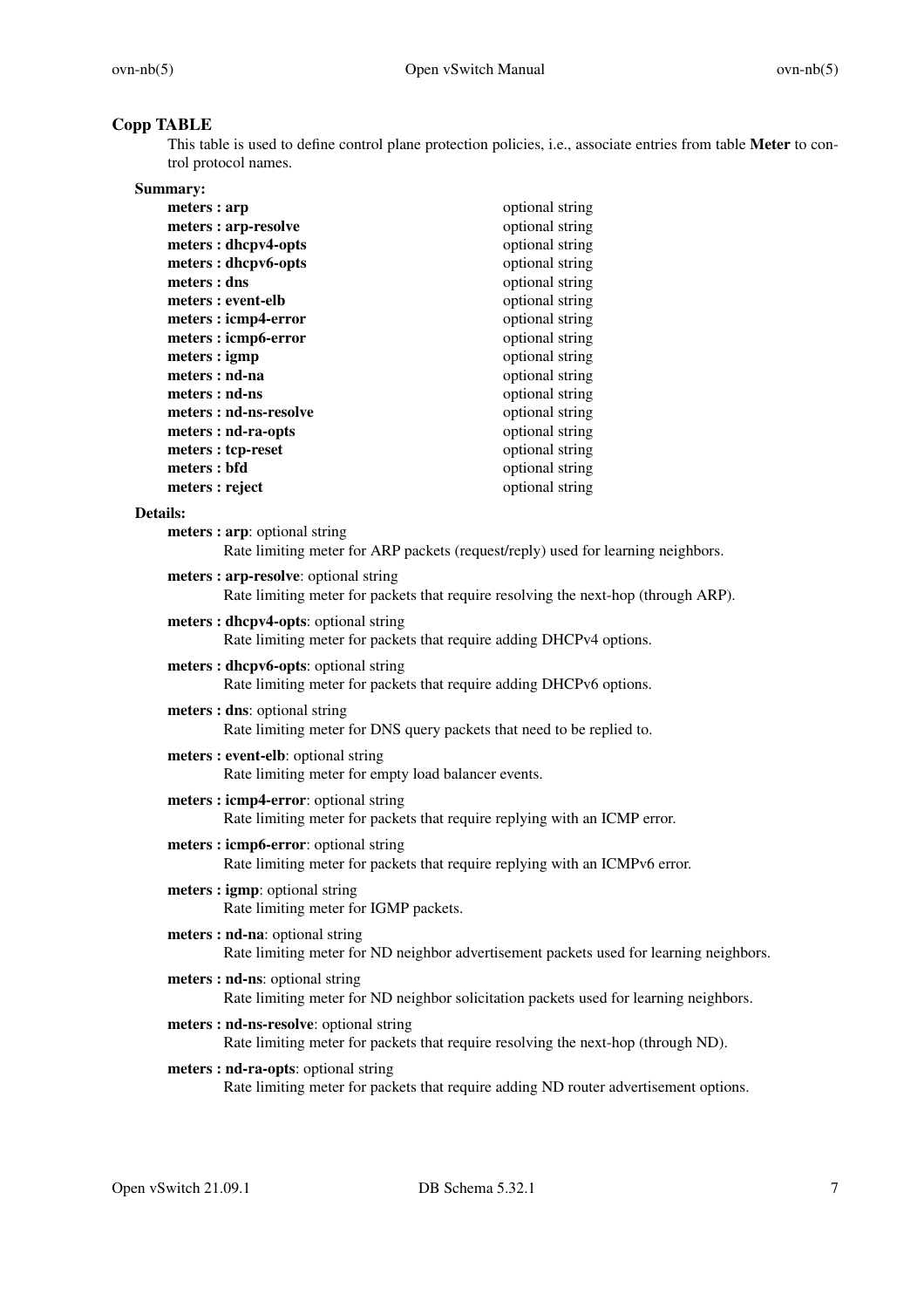**meters : tcp-reset**: optional string Rate limiting meter for packets that require replying with TCP RST packet.

- **meters : bfd**: optional string Rate limiting meter for BFD packets.
- **meters : reject**: optional string Rate limiting meter for packets that trigger a reject action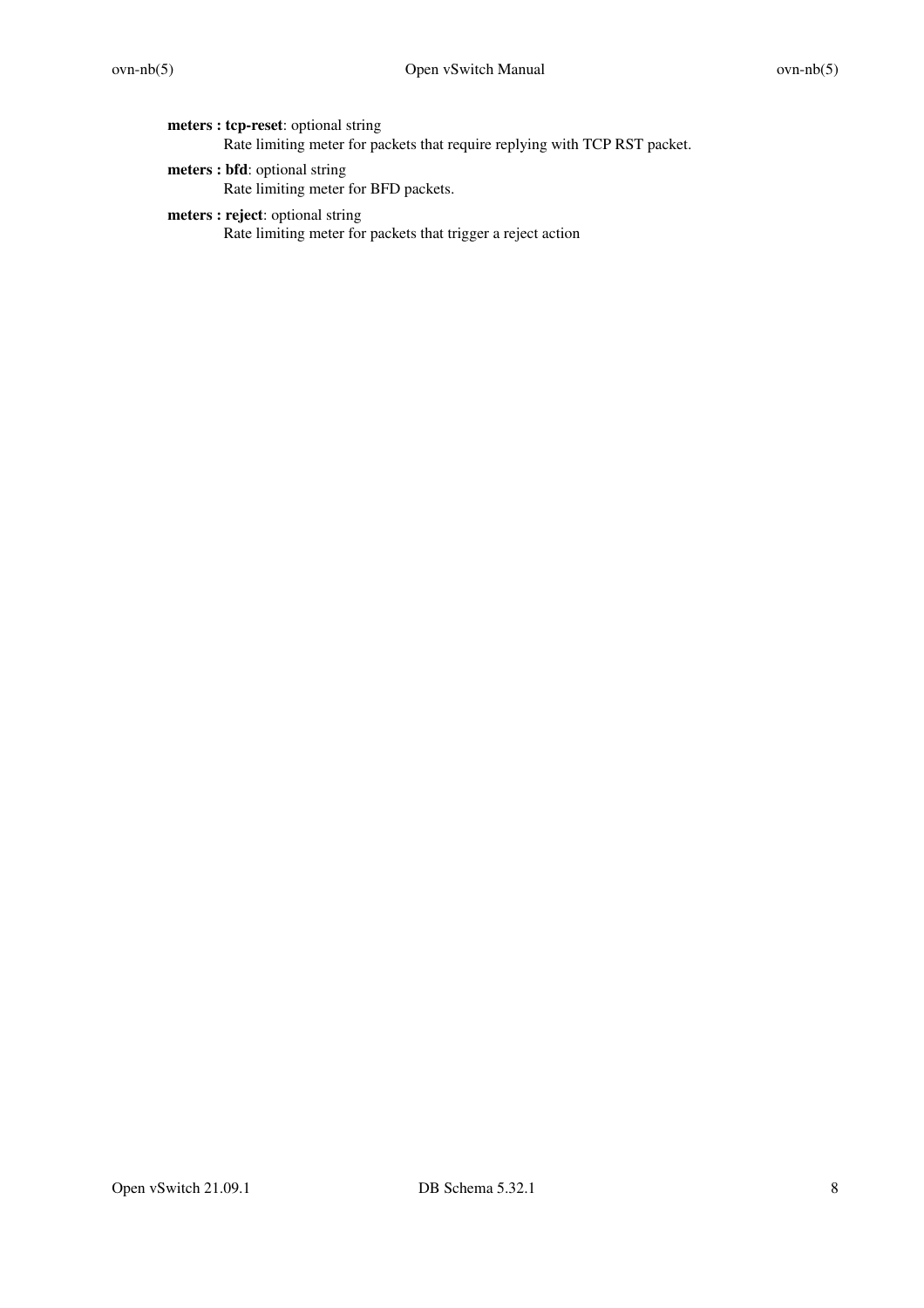# **Logical\_Switch TABLE**

Each row represents one L2 logical switch.

There are two kinds of logical switches, that is, ones that fully virtualize the network (overlay logical switches) and ones that provide simple connectivity to physical networks (bridged logical switches). They work in the same way when providing connectivity between logical ports on same chassis, but differently when connecting remote logical ports. Overlay logical switches connect remote logical ports by tunnels, while bridged logical switches provide connectivity to remote ports by bridging the packets to directly connected physical L2 segments with the help of **localnet** ports. Each bridged logical switch has one or more **localnet** ports, which have only one special address **unknown**.

### **Summary:**

| set of Logical_Switch_Ports                                         |
|---------------------------------------------------------------------|
| set of weak reference to Load_Balancers                             |
| set of ACLs                                                         |
| set of QoSes                                                        |
| set of weak reference to DNSes                                      |
| set of Forwarding_Groups                                            |
|                                                                     |
| string                                                              |
| optional string                                                     |
|                                                                     |
| optional string                                                     |
| optional string                                                     |
| optional string                                                     |
| optional string, either true or false                               |
|                                                                     |
| optional string, either true or false                               |
| optional string, either true or false                               |
| optional string, either true or false                               |
| optional string, containing an integer, in range 1 to<br>32,766     |
| optional string, containing an integer, in range 15 to<br>3,600     |
| optional string, containing an integer, in range 1 to<br>3,600      |
| optional string, containing an integer, in range 1 to 10            |
| optional string                                                     |
| optional string                                                     |
| optional string                                                     |
|                                                                     |
| optional string                                                     |
|                                                                     |
| optional string, containing an integer, in range 1 to<br>16,777,215 |
| optional weak reference to Copp                                     |
|                                                                     |
| optional string, either true or false                               |
|                                                                     |
| map of string-string pairs                                          |
|                                                                     |

## **Details:**

# **ports**: set of **Logical\_Switch\_Port**s

The logical ports connected to the logical switch.

It is an error for multiple logical switches to include the same logical port.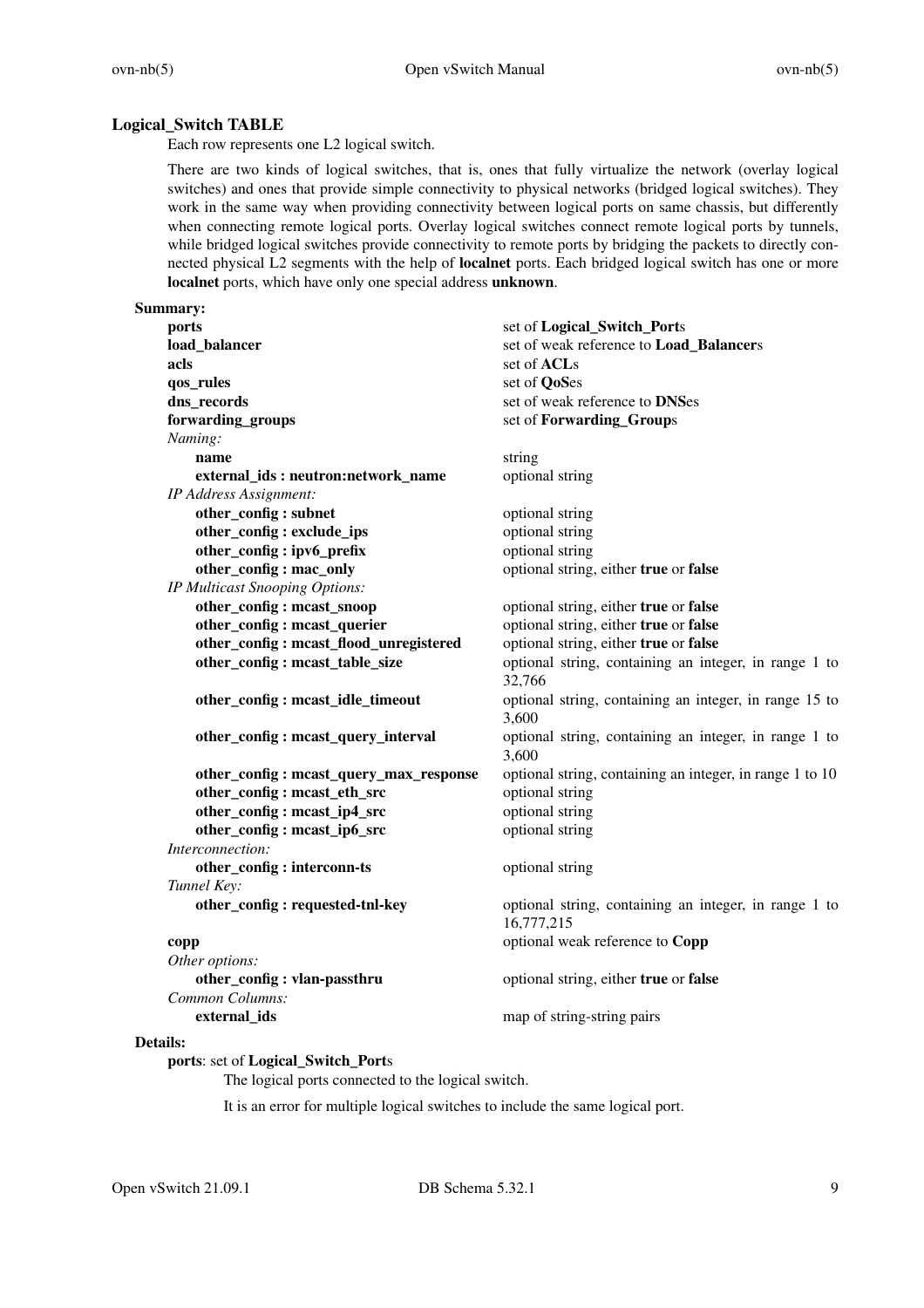### **load\_balancer**: set of weak reference to **Load\_Balancer**s

Load balance a virtual ip address to a set of logical port endpoint ip addresses.

# **acls**: set of **ACL**s

Access control rules that apply to packets within the logical switch.

# **qos\_rules**: set of **QoS**es

QoS marking and metering rules that apply to packets within the logical switch.

### **dns\_records**: set of weak reference to **DNS**es

This column defines the DNS records to be used for resolving internal DNS queries within the logical switch by the native DNS resolver. Please see the **DNS** table.

### **forwarding\_groups**: set of **Forwarding\_Group**s

Groups a set of logical port endpoints for traffic going out of the logical switch.

# *Naming:*

These columns provide names for the logical switch. From OVN's perspective, these names have no special meaning or purpose other than to provide convenience for human interaction with the database. There is no requirement for the name to be unique. (For a unique identifier for a logical switch, use its row UUID.)

(Originally, **name** was intended to serve the purpose of a human-friendly name, but the Neutron integration used it to uniquely identify its own switch object, in the format **neutron−***uuid*. Later on, Neutron started propagating the friendly name of a switch as **external\_ids:neutron:network\_name**. Perhaps this can be cleaned up someday.)

### **name**: string

A name for the logical switch.

### **external\_ids : neutron:network\_name**: optional string

Another name for the logical switch.

## *IP Address Assignment:*

These options control automatic IP address management (IPAM) for ports attached to the logical switch. To enable IPAM for IPv4, set **other\_config:subnet** and optionally **other\_config:exclude\_ips**. To enable IPAM for IPv6, set **other** config: **ipv6** prefix. IPv4 and IPv6 may be enabled together or separately.

To request dynamic address assignment for a particular port, use the **dynamic** keyword in the **addresses** column of the port's **Logical\_Switch\_Port** row. This requests both an IPv4 and an IPv6 address, if IPAM for IPv4 and IPv6 are both enabled.

### **other** config : subnet: optional string

Set this to an IPv4 subnet, e.g. **192.168.0.0/24**, to enable **ovn−northd** to automatically assign IP addresses within that subnet.

### **other** config : exclude ips: optional string

To exclude some addresses from automatic IP address management, set this to a list of the IPv4 addresses or **..**-delimited ranges to exclude. The addresses or ranges should be a subset of those in **other\_config:subnet**.

Whether listed or not, **ovn−northd** will never allocate the first or last address in a subnet, such as 192.168.0.0 or 192.168.0.255 in 192.168.0.0/24.

Examples:

- **192.168.0.2 192.168.0.10**
- **192.168.0.4 192.168.0.30..192.168.0.60 192.168.0.110..192.168.0.120**

### • **192.168.0.110..192.168.0.120 192.168.0.25..192.168.0.30 192.168.0.144**

### **other\_config : ipv6\_prefix**: optional string

Set this to an IPv6 prefix to enable **ovn−northd** to automatically assign IPv6 addresses using this prefix. The assigned IPv6 address will be generated using the IPv6 prefix and the MAC address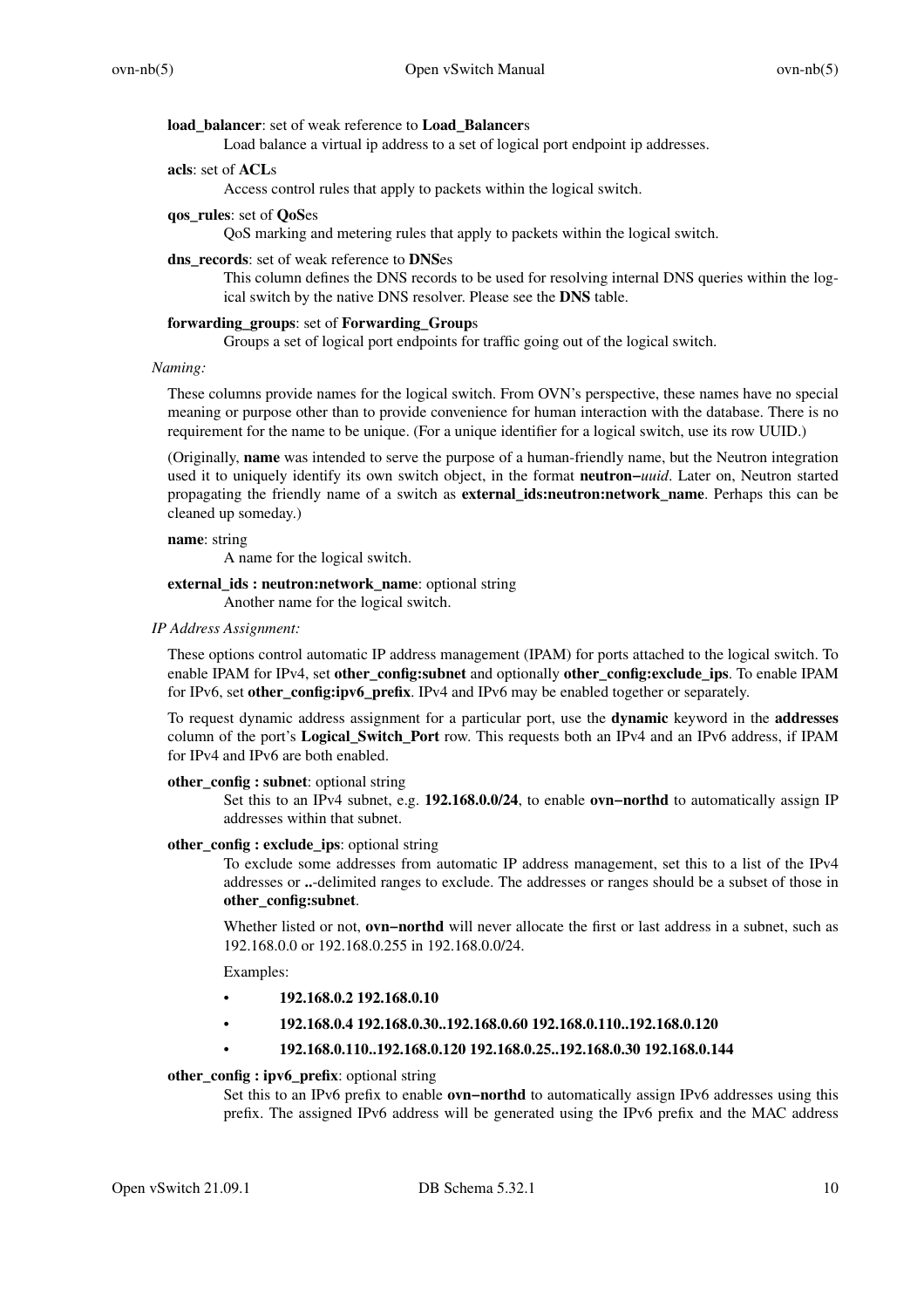(converted to an IEEE EUI64 identifier) of the port. The IPv6 prefix defined here should be a valid IPv6 address ending with **::**.

Examples:

- **aef0::**
- **bef0:1234:a890:5678::**
- **8230:5678::**

**other\_config : mac\_only**: optional string, either **true** or **false**

Value used to request to assign L2 address only if neither subnet nor ipv6\_prefix are specified

*IP Multicast Snooping Options:*

These options control IP Multicast Snooping configuration of the logical switch. To enable IP Multicast Snooping set **other\_config:mcast\_snoop** to true. To enable IP Multicast Querier set **other\_config:mcast\_snoop** to true. If IP Multicast Querier is enabled **other\_config:mcast\_eth\_src** and **other\_config:mcast\_ip4\_src** must be set.

- **other\_config : mcast\_snoop**: optional string, either **true** or **false** Enables/disables IP Multicast Snooping on the logical switch.
- **other\_config : mcast\_querier**: optional string, either **true** or **false** Enables/disables IP Multicast Querier on the logical switch.
- **other\_config : mcast\_flood\_unregistered**: optional string, either **true** or **false** Determines whether unregistered multicast traffic should be flooded or not. Only applicable if **other** config: meast snoop is enabled.
- **other\_config : mcast\_table\_size**: optional string, containing an integer, in range 1 to 32,766 Number of multicast groups to be stored. Default: 2048.
- **other\_config : mcast\_idle\_timeout**: optional string, containing an integer, in range 15 to 3,600 Configures the IP Multicast Snooping group idle timeout (in seconds). Default: 300 seconds.
- **other\_config : mcast\_query\_interval**: optional string, containing an integer, in range 1 to 3,600 Configures the IP Multicast Querier interval between queries (in seconds). Default: **other\_config:mcast\_idle\_timeout** / 2.
- **other\_config : mcast\_query\_max\_response**: optional string, containing an integer, in range 1 to 10 Configures the value of the "max-response" field in the multicast queries originated by the logical switch. Default: 1 second.
- **other\_config : mcast\_eth\_src**: optional string Configures the source Ethernet address for queries originated by the logical switch.
- **other\_config : mcast\_ip4\_src**: optional string Configures the source IPv4 address for queries originated by the logical switch.
- **other\_config : mcast\_ip6\_src**: optional string

Configures the source IPv6 address for queries originated by the logical switch.

*Interconnection:*

**other\_config : interconn-ts**: optional string

- The **name** of corresponding transit switch in **OVN\_IC\_Northbound** database. This kind of logical switch is created and controlled by **ovn−ic**.
- *Tunnel Key:*

## **other\_config : requested-tnl-key**: optional string, containing an integer, in range 1 to 16,777,215

Configures the datapath tunnel key for the logical switch. Usually this is not needed because **ovn−northd** will assign an unique key for each datapath by itself. However, if it is configured, **ovn−northd** honors the configured value. The typical use case is for interconnection: the tunnel keys for transit switches need to be unique globally, so they are maintained in the global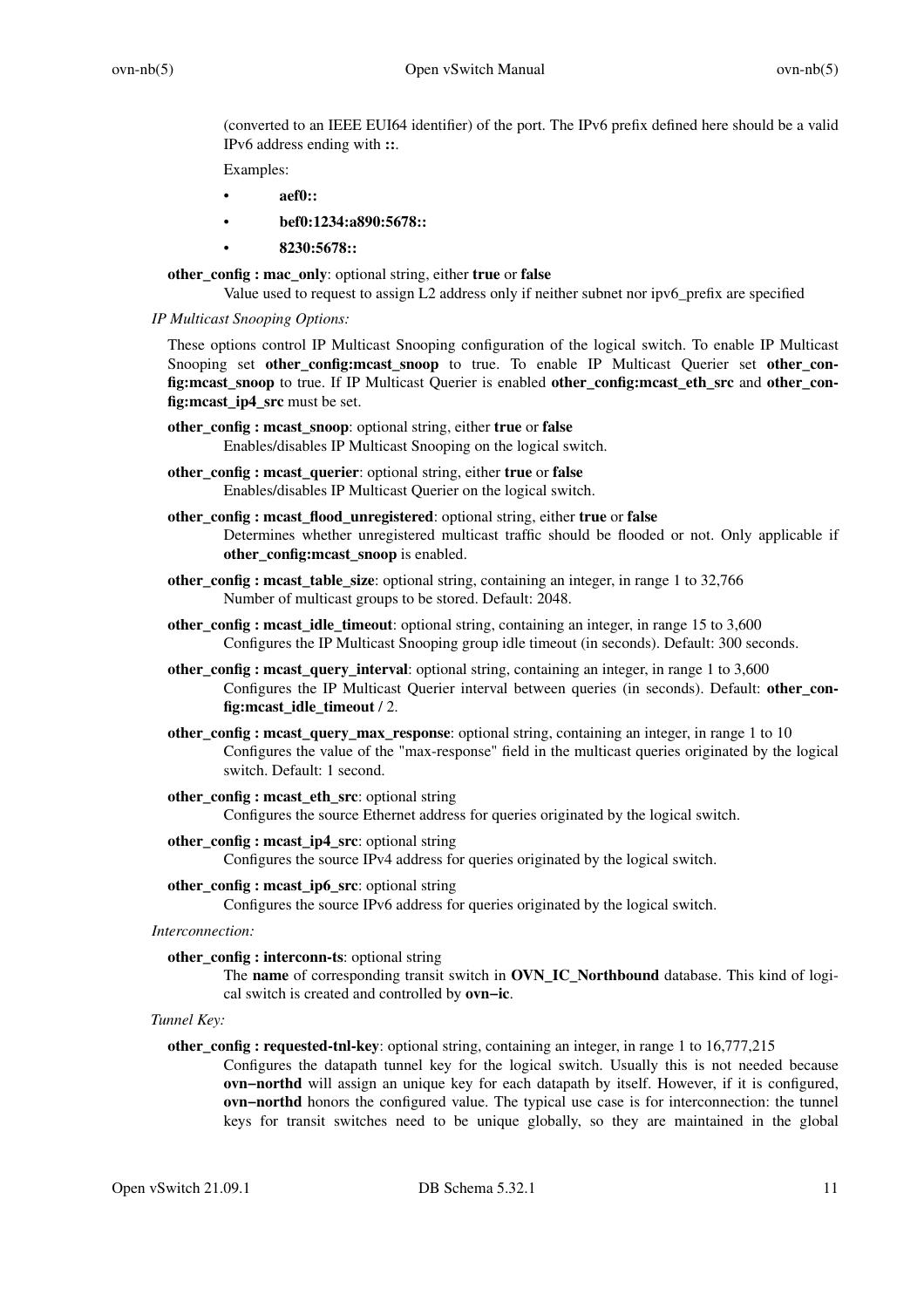**OVN\_IC\_Southbound** database, and **ovn−ic** simply syncs the value from **OVN\_IC\_Southbound** through this config.

# **copp**: optional weak reference to **Copp**

The control plane protection policy from table **Copp** used for metering packets sent to **ovn−controller** from ports of this logical switch.

# *Other options:*

# **other\_config : vlan-passthru**: optional string, either **true** or **false**

Determines whether VLAN tagged incoming traffic should be allowed. Note that this may have security implications when enabled for a logical switch with a tag=0 localnet port. If not properly isolated from other localnet ports, fabric traffic that belongs to other tagged networks may be passed through such a port.

# *Common Columns:*

**external\_ids**: map of string-string pairs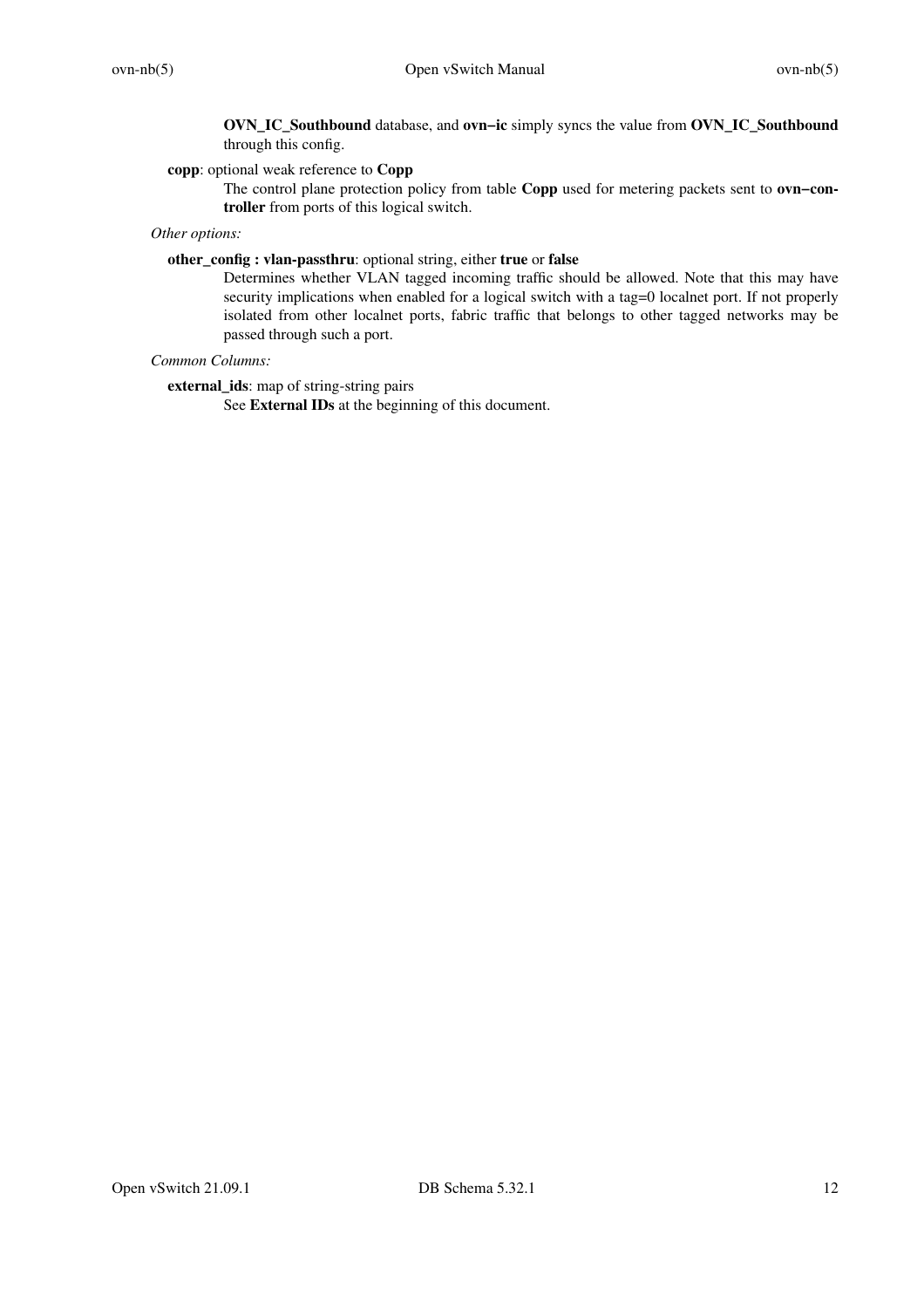## **Logical\_Switch\_Port TABLE**

A port within an L2 logical switch.

# **Summary:**

| Core Features:                  |                                                                 |
|---------------------------------|-----------------------------------------------------------------|
| name                            | string (must be unique within table)                            |
| type                            | string                                                          |
| Options:                        |                                                                 |
| options                         | map of string-string pairs                                      |
| Options for router ports:       |                                                                 |
| options: router-port            | optional string                                                 |
| options : nat-addresses         | optional string                                                 |
| options: arp_proxy              | optional string                                                 |
| Options for localnet ports:     |                                                                 |
| options: network_name           | optional string                                                 |
| options : ethtype               | optional string                                                 |
| Options for l2gateway ports:    |                                                                 |
| options: network_name           | optional string                                                 |
| options: l2gateway-chassis      | optional string                                                 |
| Options for vtep ports:         |                                                                 |
| options : vtep-physical-switch  | optional string                                                 |
| options : vtep-logical-switch   | optional string                                                 |
| VMI (or VIF) Options:           |                                                                 |
| options: requested-chassis      | optional string                                                 |
| options : iface-id-ver          | optional string                                                 |
| options : qos_max_rate          | optional string                                                 |
| options: qos_burst              | optional string                                                 |
| options: hostname               | optional string                                                 |
| Virtual port Options:           |                                                                 |
| options : virtual-ip            | optional string                                                 |
| options: virtual-parents        | optional string                                                 |
| IP Multicast Snooping Options:  |                                                                 |
| options: meast_flood            | optional string, either true or false                           |
| options: mcast_flood_reports    | optional string, either true or false                           |
| Containers:                     |                                                                 |
| parent_name                     | optional string                                                 |
| tag_request                     | optional integer, in range 0 to 4,095                           |
| tag                             | optional integer, in range 1 to 4,095                           |
| Port State:                     |                                                                 |
| up                              | optional boolean                                                |
| enabled                         | optional boolean                                                |
| Addressing:                     |                                                                 |
| addresses                       | set of strings                                                  |
| dynamic_addresses               | optional string                                                 |
| port_security<br>DHCP:          | set of strings                                                  |
| dhcpv4_options                  | optional weak reference to DHCP_Options                         |
| dhcpv6_options                  | optional weak reference to DHCP_Options                         |
| ha_chassis_group                | optional HA_Chassis_Group                                       |
| Naming:                         |                                                                 |
| external_ids: neutron:port_name | optional string                                                 |
| Tunnel Key:                     |                                                                 |
| options: requested-tnl-key      | optional string, containing an integer, in range 1 to<br>32,767 |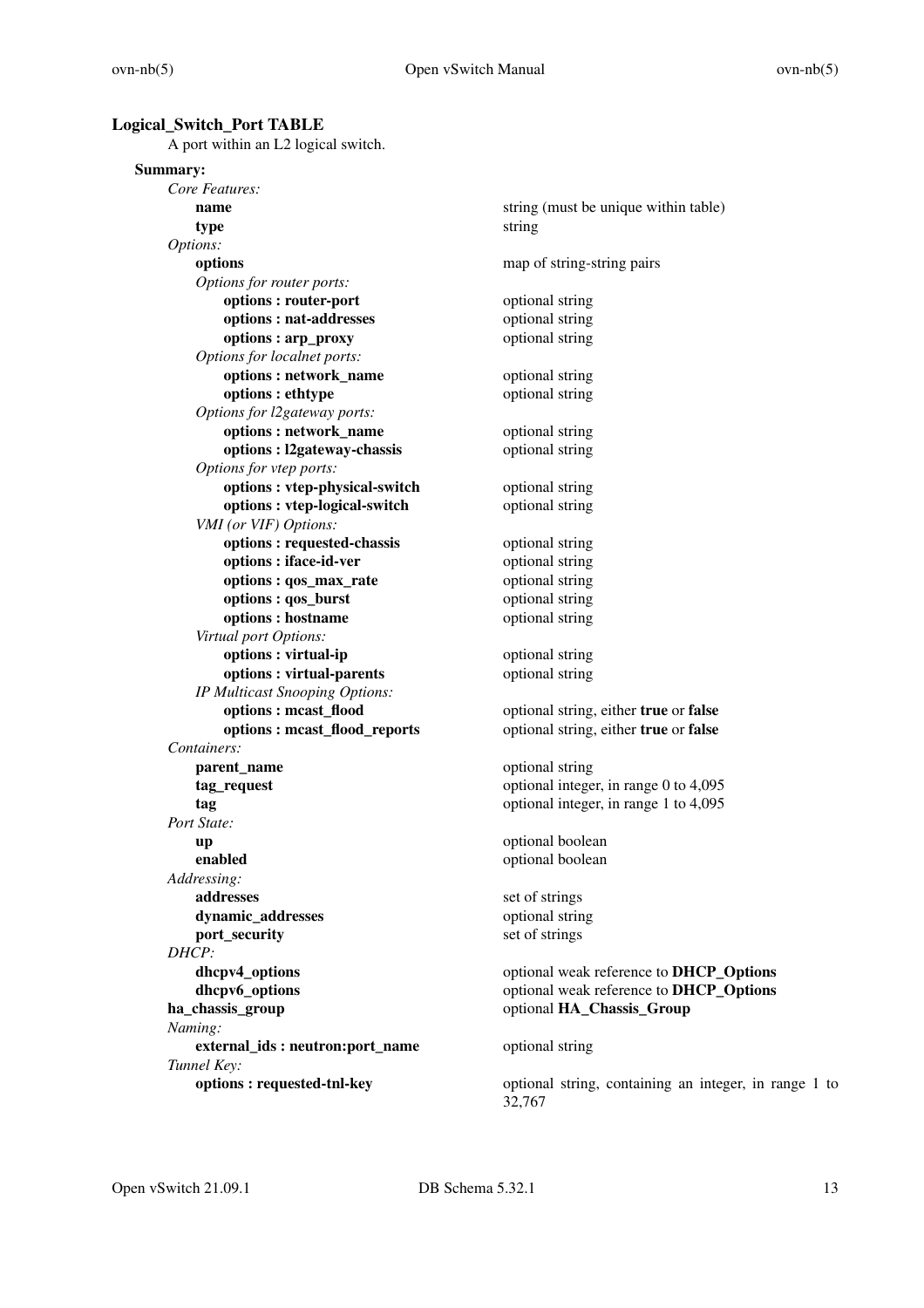*Common Columns:*

**external\_ids** map of string-string pairs

## **Details:**

*Core Features:*

**name**: string (must be unique within table)

The logical port name.

For entities (VMs or containers) that are spawned in the hypervisor, the name used here must match those used in the **external\_ids:iface-id** in the **Open\_vSwitch** database's **Interface** table, because hypervisors use **external\_ids:iface-id** as a lookup key to identify the network interface of that entity.

For containers that share a VIF within a VM, the name can be any unique identifier. See **Containers**, below, for more information.

A logical switch port may not have the same name as a logical router port, but the database schema cannot enforce this.

### **type**: string

Specify a type for this logical port. Logical ports can be used to model other types of connectivity into an OVN logical switch. The following types are defined:

## (empty string)

A VM (or VIF) interface.

**router** A connection to a logical router. The value of **options:router-port** specifies the **name** of the **Logical\_Router\_Port** to which this logical switch port is connected.

## **localnet**

A connection to a locally accessible network from **ovn−controller** instances that have a corresponding bridge mapping. A logical switch can have multiple **localnet** ports attached. This type is used to model direct connectivity to existing networks. In this case, each chassis should have a mapping for one of the physical networks only. Note: nothing said above implies that a chassis cannot be plugged to multiple physical networks as long as they belong to different switches.

## **localport**

A connection to a local VIF. Traffic that arrives on a **localport** is never forwarded over a tunnel to another chassis. These ports are present on every chassis and have the same address in all of them. This is used to model connectivity to local services that run on every hypervisor.

## **l2gateway**

A connection to a physical network.

**vtep** A port to a logical switch on a VTEP gateway.

## **external**

Represents a logical port which is external and not having an OVS port in the integration bridge. OVN will never receive any traffic from this port or send any traffic to this port. **OVN** can support native services like DHCPv4/DHCPv6/DNS for this port. If **ha\_chassis\_group** is defined, **ovn−controller** running in the master chassis of the HA chassis group will bind this port to provide these native services. It is expected that this port belong to a bridged logical switch (with a **localnet** port).

It is recommended to use the same HA chassis group for all the external ports of a logical switch. Otherwise, the physical switch might see MAC flap issue when different chassis provide the native services. For example when supporting native DHCPv4 service, DHCPv4 server mac (configured in **options:server\_mac** column in table **DHCP\_Options**) originating from different ports can cause MAC flap issue. The MAC of the logical router IP(s) can also flap if the same HA chassis group is not set for all the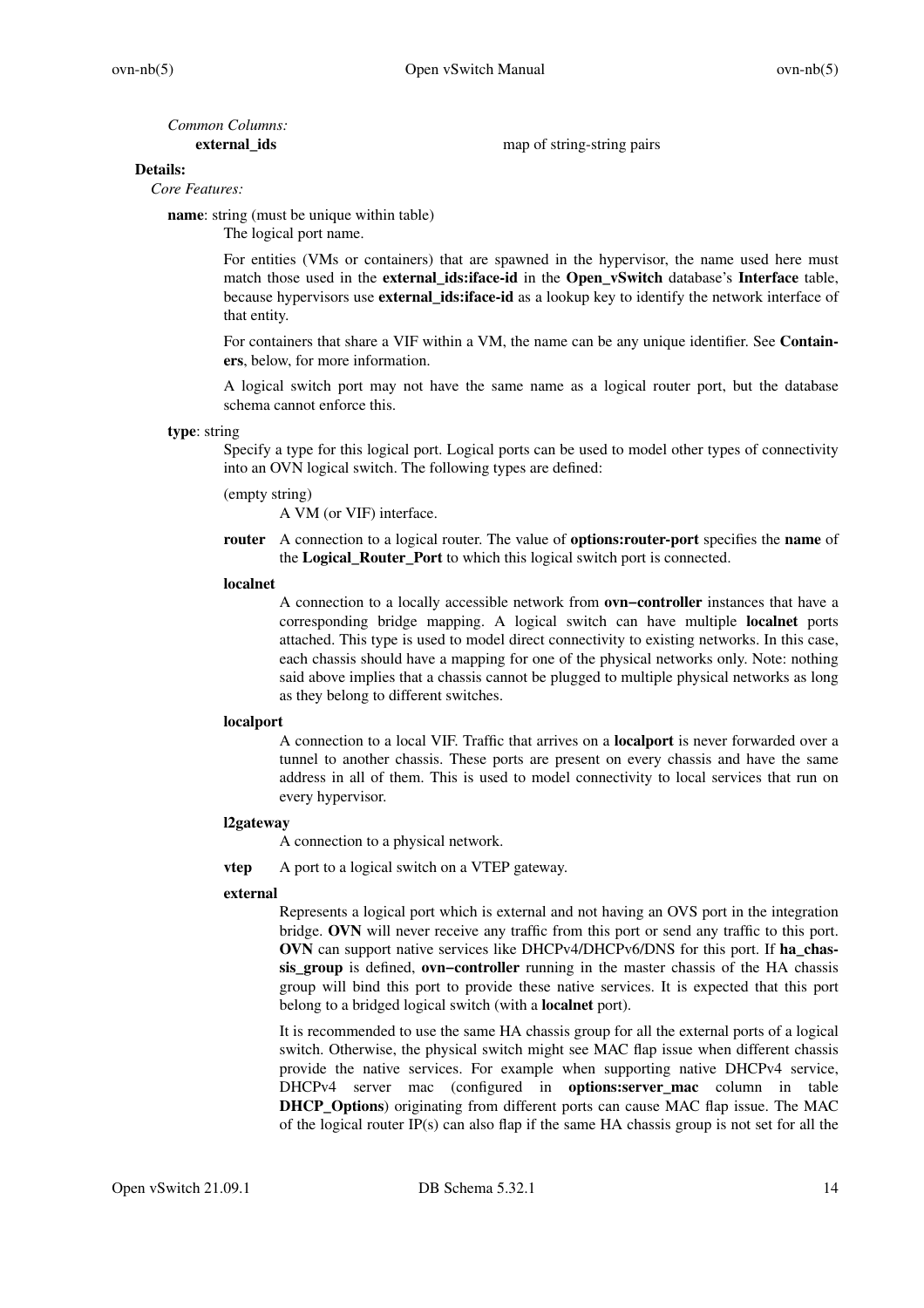external ports of a logical switch.

Below are some of the use cases where **external** ports can be used.

- VMs connected to SR-IOV nics Traffic from these VMs by passes the kernel stack and local **ovn−controller** do not bind these ports and cannot serve the native services.
	- When CMS supports provisioning baremetal servers.
- **virtual** Represents a logical port which does not have an OVS port in the integration bridge and has a virtual ip configured in the **options:virtual-ip** column. This virtual ip can move around between the logical ports configured in the **options:virtual-parents** column.

One of the use case where **virtual** ports can be used is.

- The **virtual ip** represents a load balancer vip and the **virtual parents** provide load balancer service in an active-standby setup with the active virtual parent owning the **virtual ip**.
- **remote** A remote port is to model a port that resides remotely on another OVN, which is on the other side of a transit logical switch for OVN interconnection. This type of ports are created by **ovn−ic** instead of by CMS. Any change to the port will be automatically overwritten by **ovn−ic**.

# *Options:*

**options**: map of string-string pairs

This column provides key/value settings specific to the logical port **type**. The type-specific options are described individually below.

### *Options for router ports:*

These options apply when **type** is **router**.

### **options : router-port**: optional string

Required. The **name** of the **Logical\_Router\_Port** to which this logical switch port is connected.

## **options : nat-addresses**: optional string

This is used to send gratuitous ARPs for SNAT and DNAT IP addresses via the **localnet** port that is attached to the same logical switch as this type **router** port. This option is specified on a logical switch port that is connected to a gateway router, or a logical switch port that is connected to a distributed gateway port on a logical router.

This must take one of the following forms:

**router** Gratuitous ARPs will be sent for all SNAT and DNAT external IP addresses and for all load balancer IP addresses defined on the **options:router-port**'s logical router, using the **options:router-port**'s MAC address.

This form of **options:nat-addresses** is valid for logical switch ports where **options:router-port** is the name of a port on a gateway router, or the name of a distributed gateway port.

Supported only in OVN 2.8 and later. Earlier versions required NAT addresses to be manually synchronized.

## **Ethernet address followed by one or more IPv4 addresses**

Example: **80:fa:5b:06:72:b7 158.36.44.22 158.36.44.24**. This would result in generation of gratuitous ARPs for IP addresses 158.36.44.22 and 158.36.44.24 with a MAC address of 80:fa:5b:06:72:b7.

This form of **options:nat-addresses** is only valid for logical switch ports where **options:router-port** is the name of a port on a gateway router.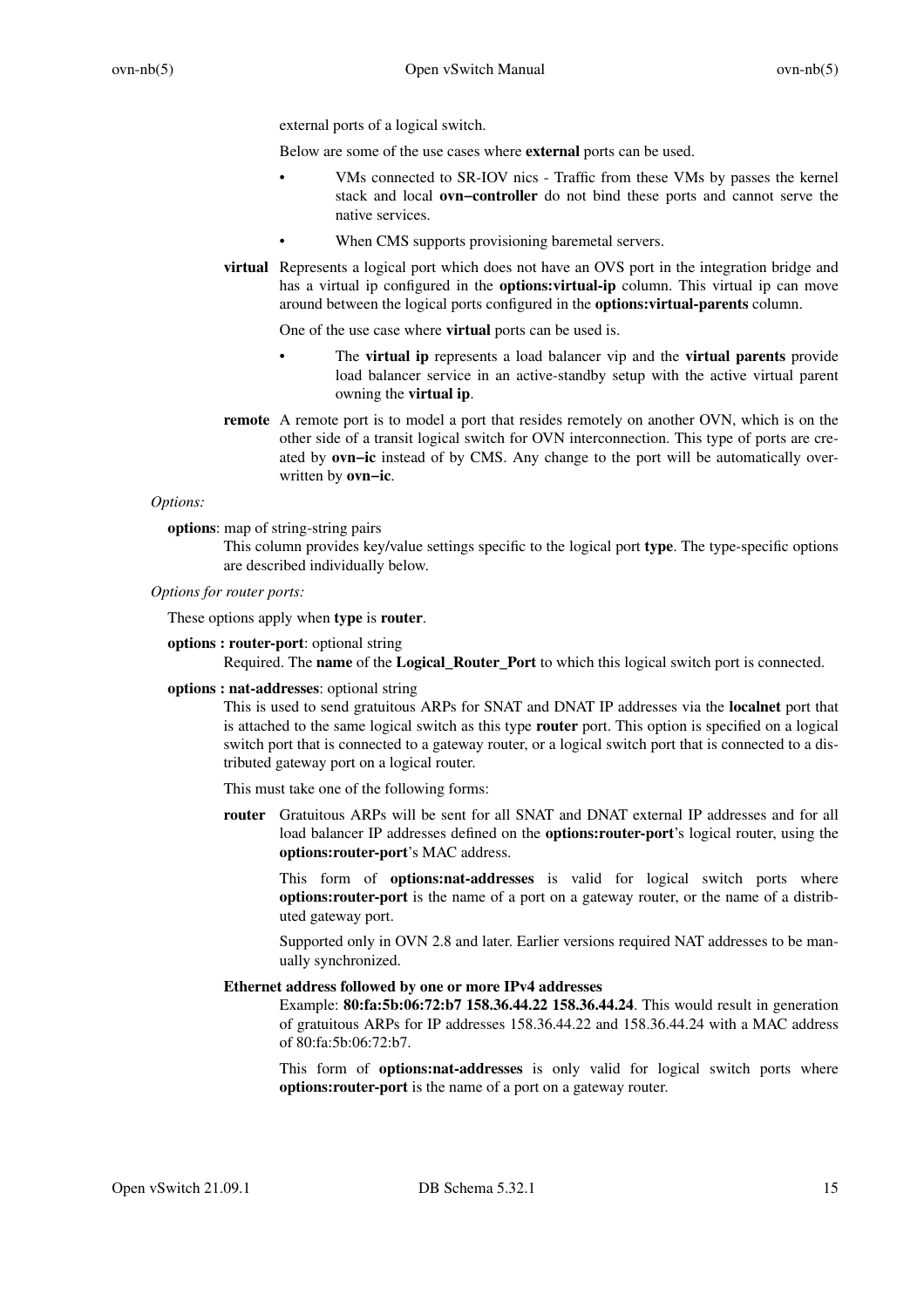### **options : arp\_proxy**: optional string

Optional. A list of IPv4 addresses that this logical switch **router** port will reply to ARP requests. Example: **169.254.239.254 169.254.239.2**. The **options:router-port**'s logical router should have a route to forward packets sent to configured proxy ARP IPs to an appropriate destination.

### *Options for localnet ports:*

These options apply when **type** is **localnet**.

### **options : network\_name**: optional string

Required. The name of the network to which the **localnet** port is connected. Each hypervisor, via **ovn−controller**, uses its local configuration to determine exactly how to connect to this locally accessible network, if at all.

### **options : ethtype**: optional string

Optional. VLAN EtherType field value for encapsulating VLAN headers. Supported values: 802.11q (default), 802.11ad.

## *Options for l2gateway ports:*

### These options apply when **type** is **l2gateway**.

## **options : network\_name**: optional string

Required. The name of the network to which the **l2gateway** port is connected. The L2 gateway, via **ovn−controller**, uses its local configuration to determine exactly how to connect to this network.

### **options : l2gateway-chassis**: optional string

Required. The chassis on which the **l2gateway** logical port should be bound to. **ovn−controller** running on the defined chassis will connect this logical port to the physical network.

# *Options for vtep ports:*

These options apply when **type** is **vtep**.

# **options : vtep-physical-switch**: optional string

Required. The name of the VTEP gateway.

## **options : vtep-logical-switch**: optional string

Required. A logical switch name connected by the VTEP gateway.

### *VMI (or VIF) Options:*

These options apply to logical ports with **type** having (empty string)

## **options : requested-chassis**: optional string

If set, identifies a specific chassis (by name or hostname) that is allowed to bind this port. Using this option will prevent thrashing between two chassis trying to bind the same port during a live migration. It can also prevent similar thrashing due to a mis-configuration, if a port is accidentally created on more than one chassis.

## **options : iface-id-ver**: optional string

If set, this port will be bound by **ovn−controller** only if this same key and value is configured in the **external\_ids** column in the Open\_vSwitch database's **Interface** table.

## **options : qos\_max\_rate**: optional string

If set, indicates the maximum rate for data sent from this interface, in bit/s. The traffic will be shaped according to this limit.

### **options : qos\_burst**: optional string

If set, indicates the maximum burst size for data sent from this interface, in bits.

## **options : hostname**: optional string

If set, indicates the DHCPv4 option "Hostname" (option code 12) associated for this Logical Switch Port. If DHCPv4 is enabled for this Logical Switch Port, hostname dhcp option will be included in DHCP reply.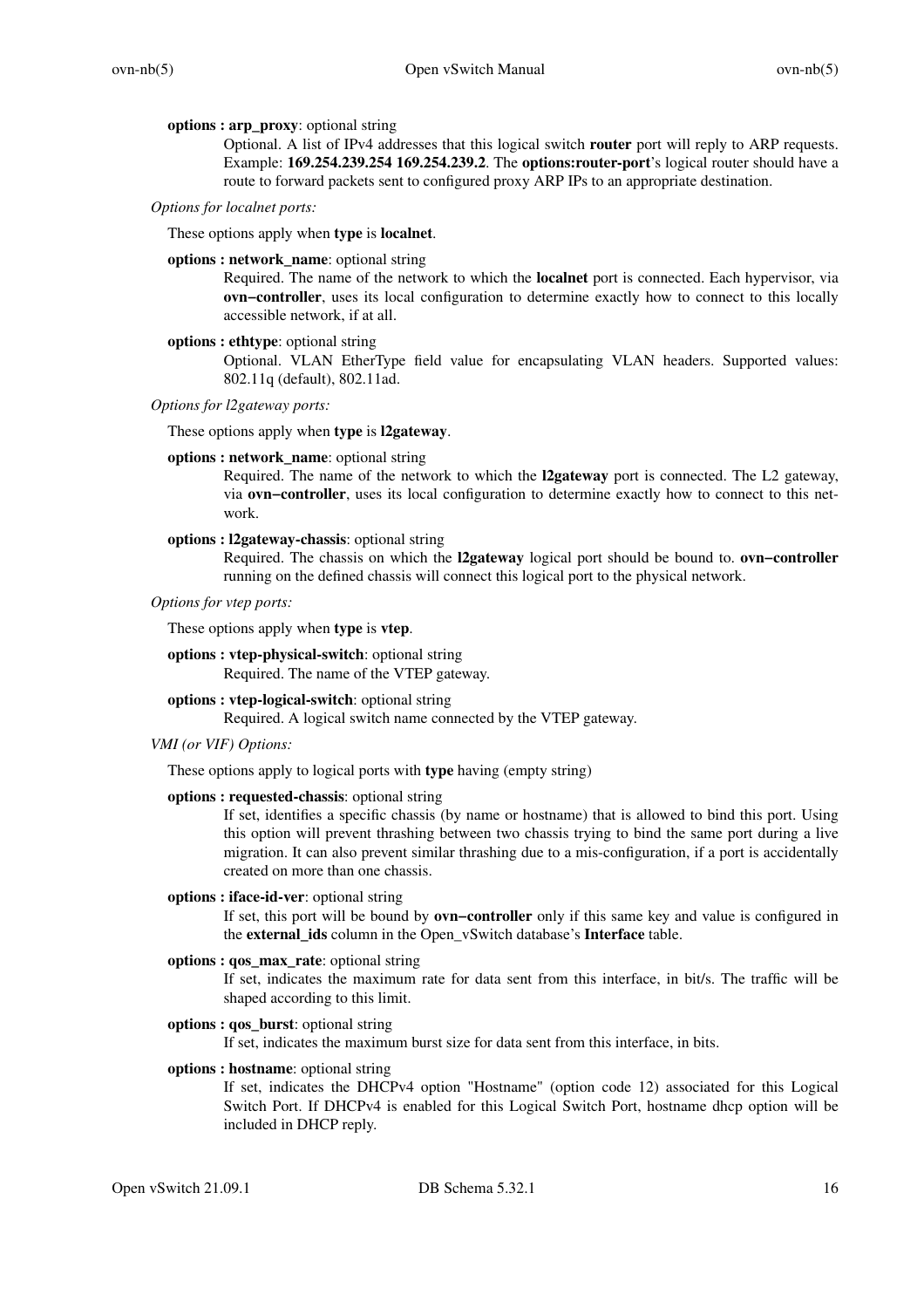### *Virtual port Options:*

These options apply when **type** is **virtual**.

### **options : virtual-ip**: optional string

This option represents the virtual IPv4 address.

### **options : virtual-parents**: optional string

This options represents a set of logical port names (with in the same logical switch) which can own the **virtual ip** configured in the **options:virtual-ip**. All these virtual parents should add the **virtual ip** in the **port** security if port security addressed are enabled.

## *IP Multicast Snooping Options:*

These options apply when the port is part of a logical switch which has **other\_config** :mcast\_snoop set to **true**.

## **options : mcast\_flood**: optional string, either **true** or **false**

If set to **true**, multicast packets (except reports) are unconditionally forwarded to the specific port.

# **options : mcast\_flood\_reports**: optional string, either **true** or **false**

If set to **true**, multicast reports are unconditionally forwarded to the specific port.

# *Containers:*

When a large number of containers are nested within a VM, it may be too expensive to dedicate a VIF to each container. OVN can use VLAN tags to support such cases. Each container is assigned a VLAN ID and each packet that passes between the hypervisor and the VM is tagged with the appropriate ID for the container. Such VLAN IDs never appear on a physical wire, even inside a tunnel, so they need not be unique except relative to a single VM on a hypervisor.

These columns are used for VIFs that represent nested containers using shared VIFs. For VMs and for containers that have dedicated VIFs, they are empty.

## **parent\_name**: optional string

The VM interface through which the nested container sends its network traffic. This must match the **name** column for some other **Logical\_Switch\_Port**.

### **tag\_request**: optional integer, in range 0 to 4,095

The VLAN tag in the network traffic associated with a container's network interface. The client can request **ovn−northd** to allocate a tag that is unique within the scope of a specific parent (specified in **parent\_name**) by setting a value of **0** in this column. The allocated value is written by **ovn−northd** in the **tag** column. (Note that these tags are allocated and managed locally in **ovn−northd**, so they cannot be reconstructed in the event that the database is lost.) The client can also request a specific non-zero tag and **ovn−northd** will honor it and copy that value to the **tag** column.

When **type** is set to **localnet** or **l2gateway**, this can be set to indicate that the port represents a connection to a specific VLAN on a locally accessible network. The VLAN ID is used to match incoming traffic and is also added to outgoing traffic.

### **tag**: optional integer, in range 1 to 4,095

The VLAN tag allocated by **ovn−northd** based on the contents of the **tag\_request** column.

```
Port State:
```
# **up**: optional boolean

This column is populated by **ovn−northd**, rather than by the CMS plugin as is most of this database. When a logical port is bound to a physical location in the OVN Southbound database **Binding** table, **ovn−northd** sets this column to **true**; otherwise, or if the port becomes unbound later, it sets it to **false**. If this column is empty, the port is not considered up. This allows the CMS to wait for a VM's (or container's) networking to become active before it allows the VM (or container) to start.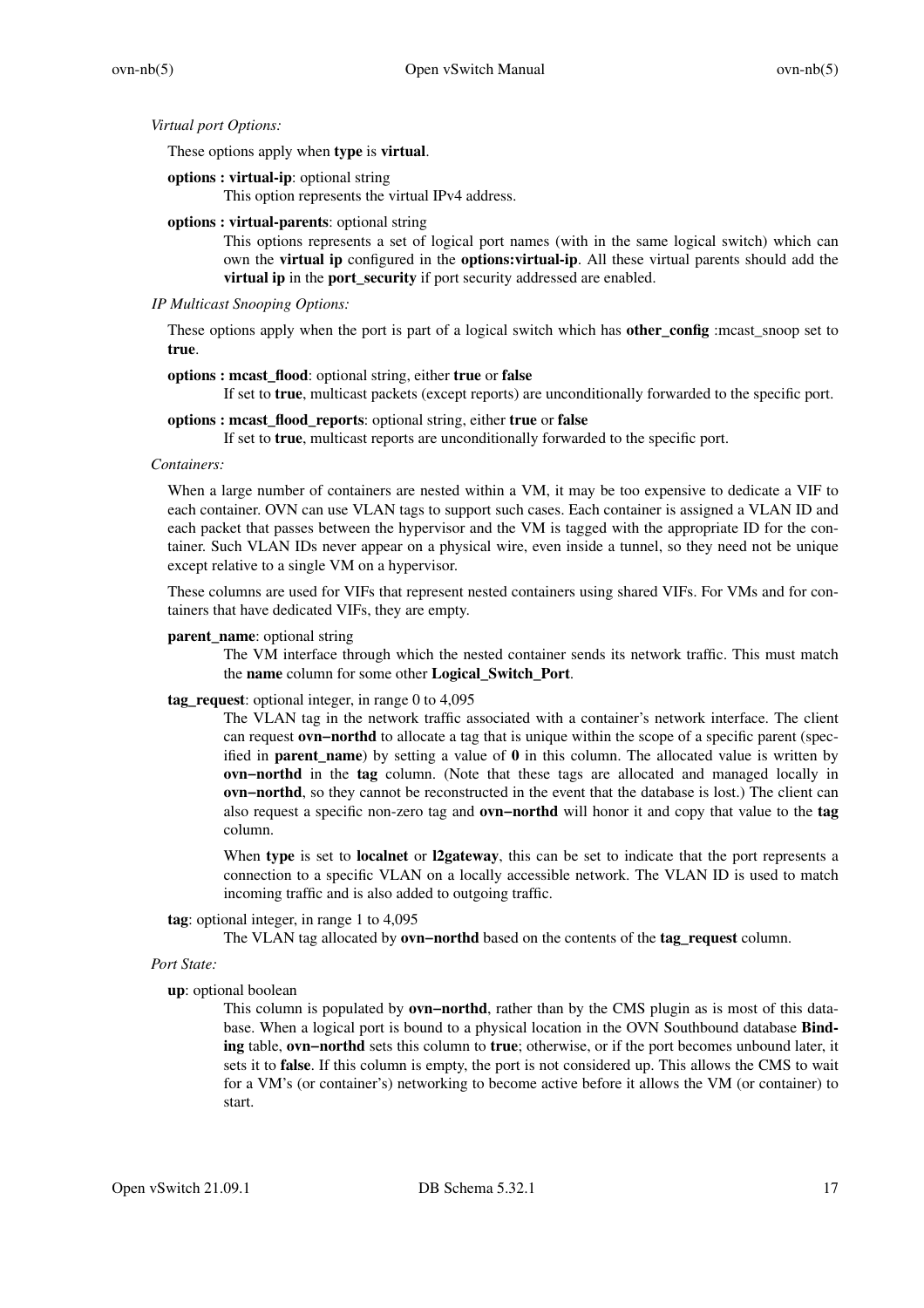Logical ports of router type are an exception to this rule. They are considered to be always up, that is this column is always set to **true**.

### **enabled**: optional boolean

This column is used to administratively set port state. If this column is empty or is set to **true**, the port is enabled. If this column is set to **false**, the port is disabled. A disabled port has all ingress and egress traffic dropped.

## *Addressing:*

## **addresses**: set of strings

Addresses owned by the logical port.

Each element in the set must take one of the following forms:

# **Ethernet address followed by zero or more IPv4 or IPv6 addresses (or both)**

An Ethernet address defined is owned by the logical port. Like a physical Ethernet NIC, a logical port ordinarily has a single fixed Ethernet address.

When a OVN logical switch processes a unicast Ethernet frame whose destination MAC address is in a logical port's **addresses** column, it delivers it only to that port, as if a MAC learning process had learned that MAC address on the port.

If IPv4 or IPv6 address(es) (or both) are defined, it indicates that the logical port owns the given IP addresses.

If IPv4 address(es) are defined, the OVN logical switch uses this information to synthesize responses to ARP requests without traversing the physical network. The OVN logical router connected to the logical switch, if any, uses this information to avoid issuing ARP requests for logical switch ports.

Note that the order here is important. The Ethernet address must be listed before the IP address(es) if defined.

### Examples:

### **80:fa:5b:06:72:b7**

This indicates that the logical port owns the above mac address.

### **80:fa:5b:06:72:b7 10.0.0.4 20.0.0.4**

This indicates that the logical port owns the mac address and two IPv4 addresses.

### **80:fa:5b:06:72:b7 fdaa:15f2:72cf:0:f816:3eff:fe20:3f41**

This indicates that the logical port owns the mac address and 1 IPv6 address.

### **80:fa:5b:06:72:b7 10.0.0.4 fdaa:15f2:72cf:0:f816:3eff:fe20:3f41**

This indicates that the logical port owns the mac address and 1 IPv4 address and 1 IPv6 address.

### **unknown**

This indicates that the logical port has an unknown set of Ethernet addresses. When an OVN logical switch processes a unicast Ethernet frame whose destination MAC address is not in any logical port's **addresses** column, it delivers it to the port (or ports) whose **addresses** columns include **unknown**.

### **dynamic**

Use **dynamic** to make **ovn−northd** generate a globally unique MAC address, choose an unused IPv4 address with the logical port's subnet (if **other\_config:subnet** is set in the port's **Logical\_Switch**), and generate an IPv6 address from the MAC address (if **other\_config:ipv6\_prefix** is set in the port's **Logical\_Switch**) and store them in the port's **dynamic\_addresses** column.

Only one element containing **dynamic** may appear in **addresses**.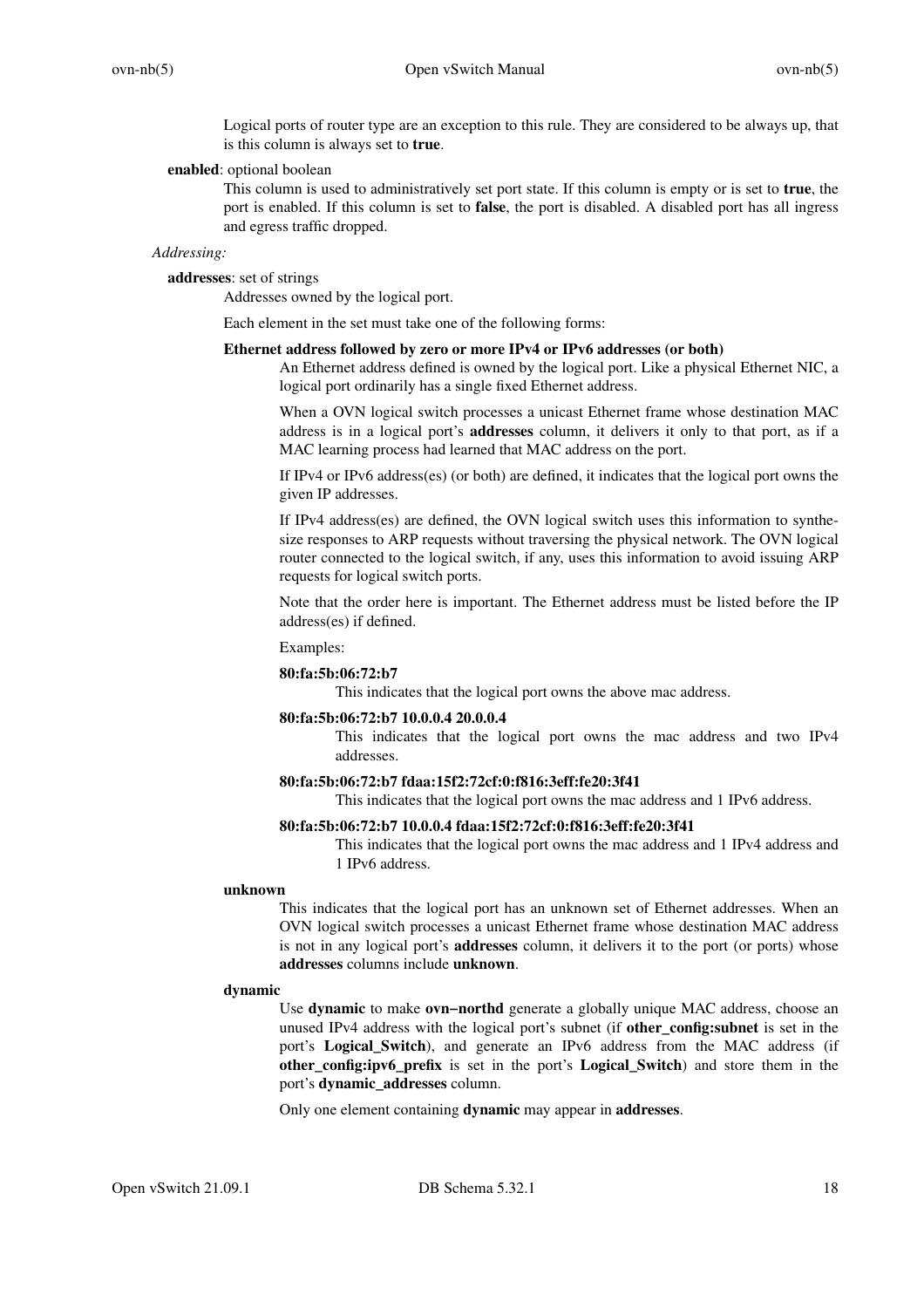# **dynamic** *ip*

# **dynamic** *ipv6*

# **dynamic** *ip ipv6*

These act like **dynamic** alone but specify particular IPv4 or IPv6 addresses to use. OVN IPAM will still automatically allocate the other address if configured appropriately. Example: **dynamic 192.168.0.1 2001::1**.

### *mac* **dynamic**

This acts like **dynamic** alone but specifies a particular MAC address to use. OVN IPAM will still automatically allocate IPv4 or IPv6 addresses, or both, if configured appropriately. Example: **80:fa:5b:06:72:b7 dynamic**

**router** Accepted only when **type** is **router**. This indicates that the Ethernet, IPv4, and IPv6 addresses for this logical switch port should be obtained from the connected logical router port, as specified by **router−port** in **options**.

The resulting addresses are used to populate the logical switch's destination lookup, and also for the logical switch to generate ARP and ND replies.

If the connected logical router port has a distributed gateway port specified and the logical router has rules specified in **nat** with **external\_mac**, then those addresses are also used to populate the switch's destination lookup.

Supported only in OVN 2.7 and later. Earlier versions required router addresses to be manually synchronized.

### **dynamic\_addresses**: optional string

Addresses assigned to the logical port by **ovn−northd**, if **dynamic** is specified in **addresses**. Addresses will be of the same format as those that populate the **addresses** column. Note that dynamically assigned addresses are constructed and managed locally in ovn-northd, so they cannot be reconstructed in the event that the database is lost.

### **port\_security**: set of strings

This column controls the addresses from which the host attached to the logical port (''the host'') is allowed to send packets and to which it is allowed to receive packets. If this column is empty, all addresses are permitted.

Each element in the set must begin with one Ethernet address. This would restrict the host to sending packets from and receiving packets to the ethernet addresses defined in the logical port's **port security** column. It also restricts the inner source MAC addresses that the host may send in ARP and IPv6 Neighbor Discovery packets. The host is always allowed to receive packets to multicast and broadcast Ethernet addresses.

Each element in the set may additionally contain one or more IPv4 or IPv6 addresses (or both), with optional masks. If a mask is given, it must be a CIDR mask. In addition to the restrictions described for Ethernet addresses above, such an element restricts the IPv4 or IPv6 addresses from which the host may send and to which it may receive packets to the specified addresses. A masked address, if the host part is zero, indicates that the host is allowed to use any address in the subnet; if the host part is nonzero, the mask simply indicates the size of the subnet. In addition:

• If any IPv4 address is given, the host is also allowed to receive packets to the IPv4 local broadcast address 255.255.255.255 and to IPv4 multicast addresses (224.0.0.0/4). If an IPv4 address with a mask is given, the host is also allowed to receive packets to the broadcast address in that specified subnet.

If any IPv4 address is given, the host is additionally restricted to sending ARP packets with the specified source IPv4 address. (RARP is not restricted.)

If any IPv6 address is given, the host is also allowed to receive packets to IPv6 multicast addresses (ff00::/8).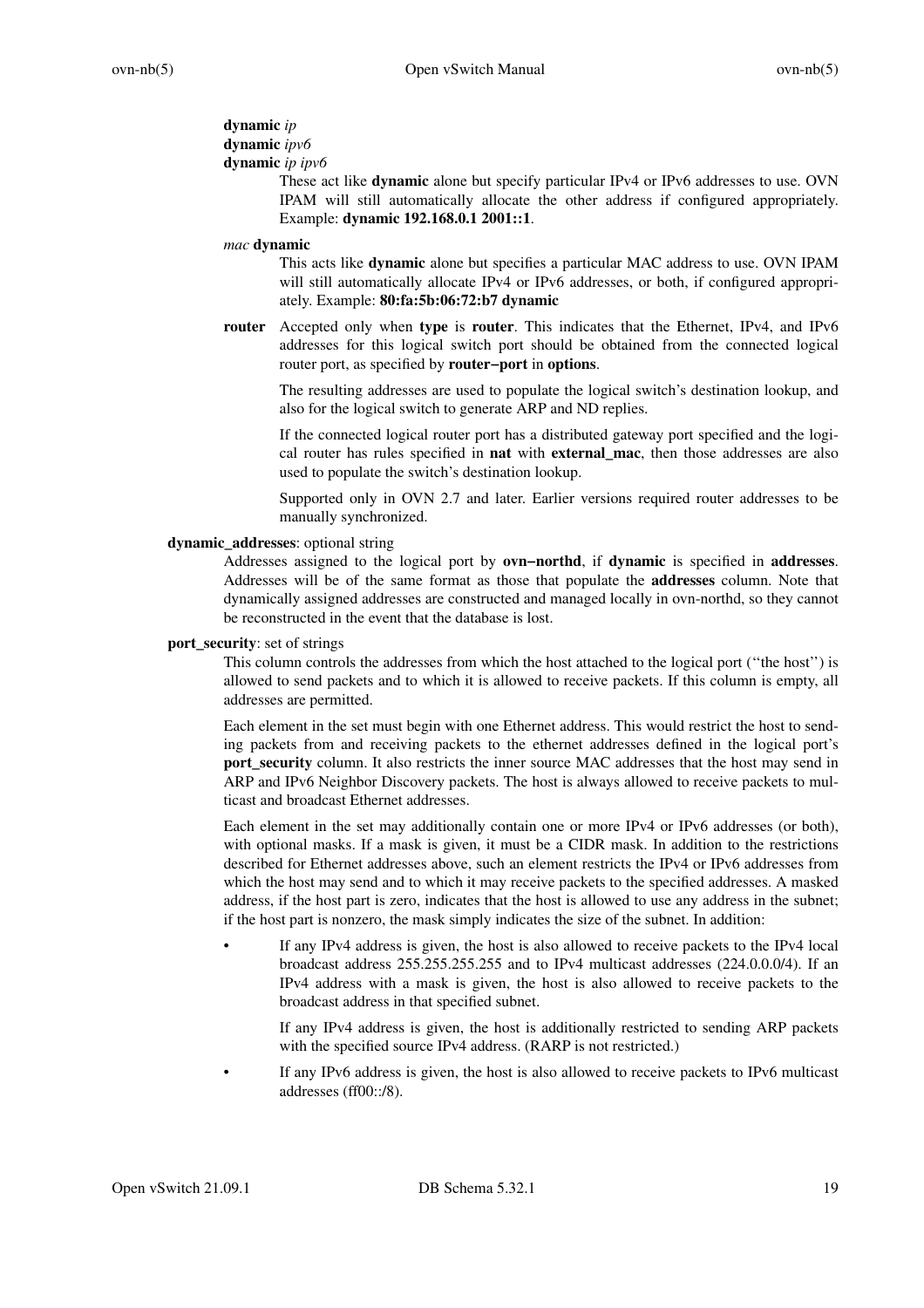If any IPv6 address is given, the host is additionally restricted to sending IPv6 Neighbor Discovery Solicitation or Advertisement packets with the specified source address or, for solicitations, the unspecified address.

If an element includes an IPv4 address, but no IPv6 addresses, then IPv6 traffic is not allowed. If an element includes an IPv6 address, but no IPv4 address, then IPv4 and ARP traffic is not allowed.

This column uses the same lexical syntax as the **match** column in the OVN Southbound database's **Pipeline** table. Multiple addresses within an element may be space or comma separated.

This column is provided as a convenience to cloud management systems, but all of the features that it implements can be implemented as ACLs using the **ACL** table.

### Examples:

## **80:fa:5b:06:72:b7**

The host may send traffic from and receive traffic to the specified MAC address, and to receive traffic to Ethernet multicast and broadcast addresses, but not otherwise. The host may not send ARP or IPv6 Neighbor Discovery packets with inner source Ethernet addresses other than the one specified.

### **80:fa:5b:06:72:b7 192.168.1.10/24**

This adds further restrictions to the first example. The host may send IPv4 packets from or receive IPv4 packets to only 192.168.1.10, except that it may also receive IPv4 packets to 192.168.1.255 (based on the subnet mask), 255.255.255.255, and any address in 224.0.0.0/4. The host may not send ARPs with a source Ethernet address other than 80:fa:5b:06:72:b7 or source IPv4 address other than 192.168.1.10. The host may not send or receive any IPv6 (including IPv6 Neighbor Discovery) traffic.

## **"80:fa:5b:12:42:ba", "80:fa:5b:06:72:b7 192.168.1.10/24"**

The host may send traffic from and receive traffic to the specified MAC addresses, and to receive traffic to Ethernet multicast and broadcast addresses, but not otherwise. With MAC 80:fa:5b:12:42:ba, the host may send traffic from and receive traffic to any L3 address. With MAC 80:fa:5b:06:72:b7, the host may send IPv4 packets from or receive IPv4 packets to only 192.168.1.10, except that it may also receive IPv4 packets to 192.168.1.255 (based on the subnet mask), 255.255.255.255, and any address in 224.0.0.0/4. The host may not send or receive any IPv6 (including IPv6 Neighbor Discovery) traffic.

# *DHCP:*

## **dhcpv4\_options**: optional weak reference to **DHCP\_Options**

This column defines the DHCPv4 Options to be included by the **ovn−controller** when it replies to the DHCPv4 requests. Please see the **DHCP\_Options** table.

### **dhcpv6\_options**: optional weak reference to **DHCP\_Options**

This column defines the DHCPv6 Options to be included by the **ovn−controller** when it replies to the DHCPv6 requests. Please see the **DHCP\_Options** table.

# **ha\_chassis\_group**: optional **HA\_Chassis\_Group**

References a row in the OVN Northbound database's **HA\_Chassis\_Group** table. It indicates the HA chassis group to use if the **type** is set to **external**. If **type** is not **external**, this column is ignored.

# *Naming:*

## **external\_ids : neutron:port\_name**: optional string

This column gives an optional human-friendly name for the port. This name has no special meaning or purpose other than to provide convenience for human interaction with the northbound database.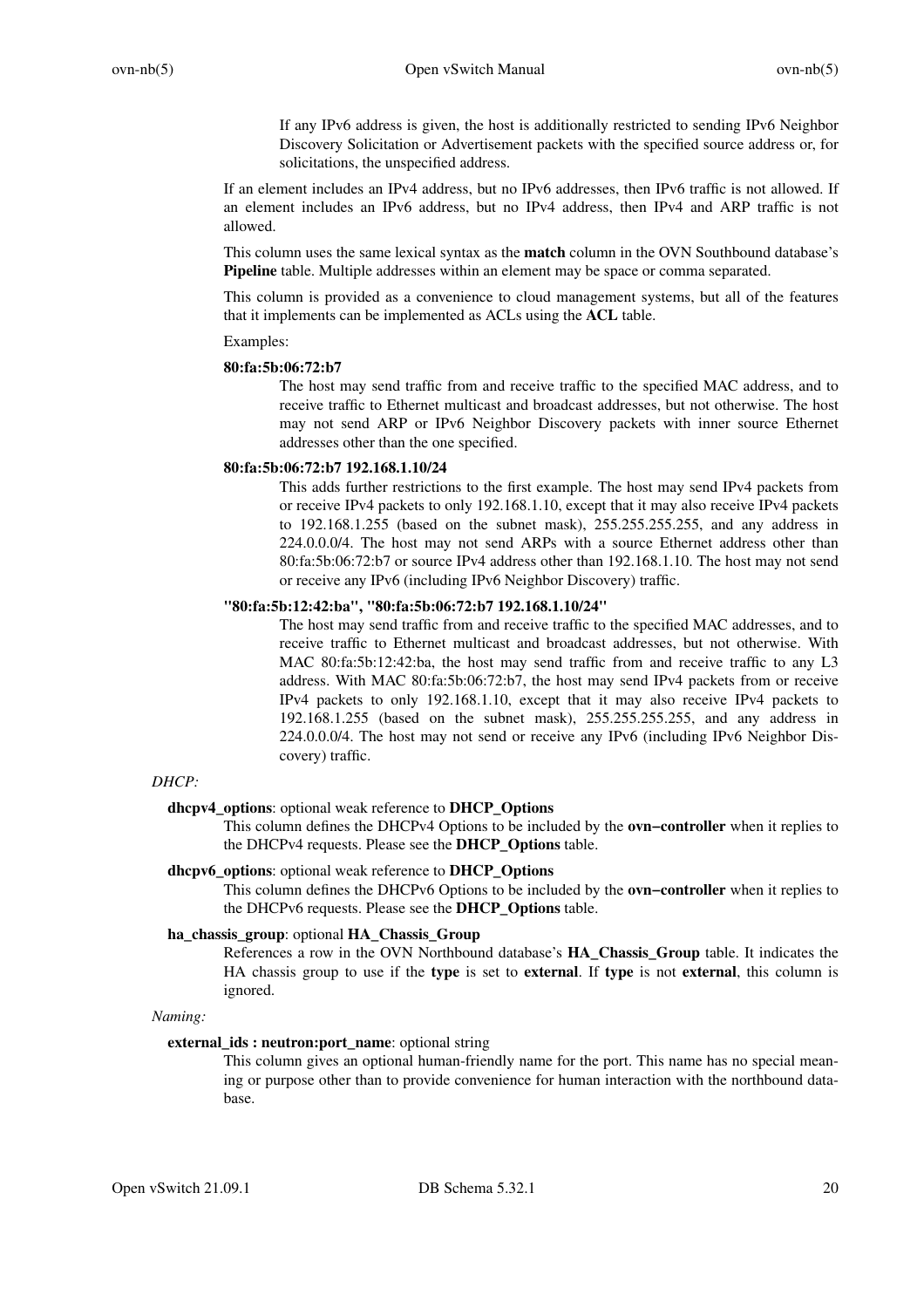Neutron copies this from its own port object's name. (Neutron ports do are not assigned humanfriendly names by default, so it will often be empty.)

*Tunnel Key:*

**options : requested-tnl-key**: optional string, containing an integer, in range 1 to 32,767

Configures the port binding tunnel key for the port. Usually this is not needed because **ovn−northd** will assign an unique key for each port by itself. However, if it is configured, **ovn−northd** honors the configured value. The typical use case is for interconnection: the tunnel keys for ports on transit switches need to be unique globally, so they are maintained in the global **OVN\_IC\_Southbound** database, and **ovn−ic** simply syncs the value from **OVN\_IC\_Southbound** through this config.

# *Common Columns:*

**external\_ids**: map of string-string pairs

See **External IDs** at the beginning of this document.

The **ovn−northd** program copies all these pairs into the **external\_ids** column of the **Port\_Binding** table in **OVN\_Southbound** database.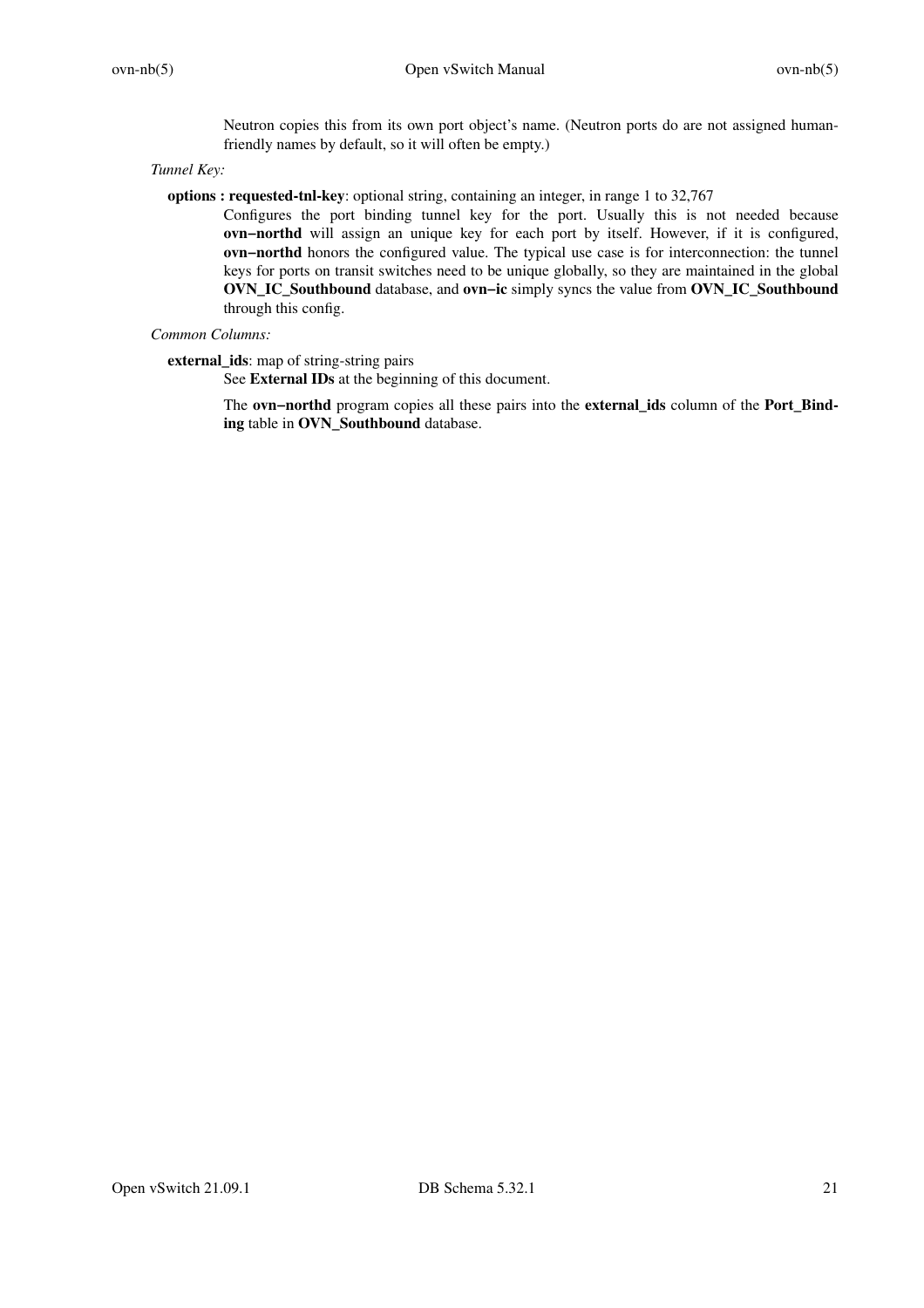# **Forwarding\_Group TABLE**

Each row represents one forwarding group.

| <b>Summary:</b> |                            |
|-----------------|----------------------------|
| name            | string                     |
| vip             | string                     |
| vmac            | string                     |
| liveness        | boolean                    |
| child_port      | set of 1 or more strings   |
| Common Columns: |                            |
| external ids    | map of string-string pairs |

# **Details:**

### **name**: string

A name for the forwarding group. This name has no special meaning or purpose other than to provide convenience for human interaction with the ovn-nb database.

## **vip**: string

The virtual IP address assigned to the forwarding group. It will respond with vmac when an ARP request is sent for vip.

# **vmac**: string

The virtual MAC address assigned to the forwarding group.

## **liveness**: boolean

If set to **true**, liveness is enabled for child ports otherwise it is disabled.

**child\_port**: set of 1 or more strings

List of child ports in the forwarding group.

# *Common Columns:*

**external\_ids**: map of string-string pairs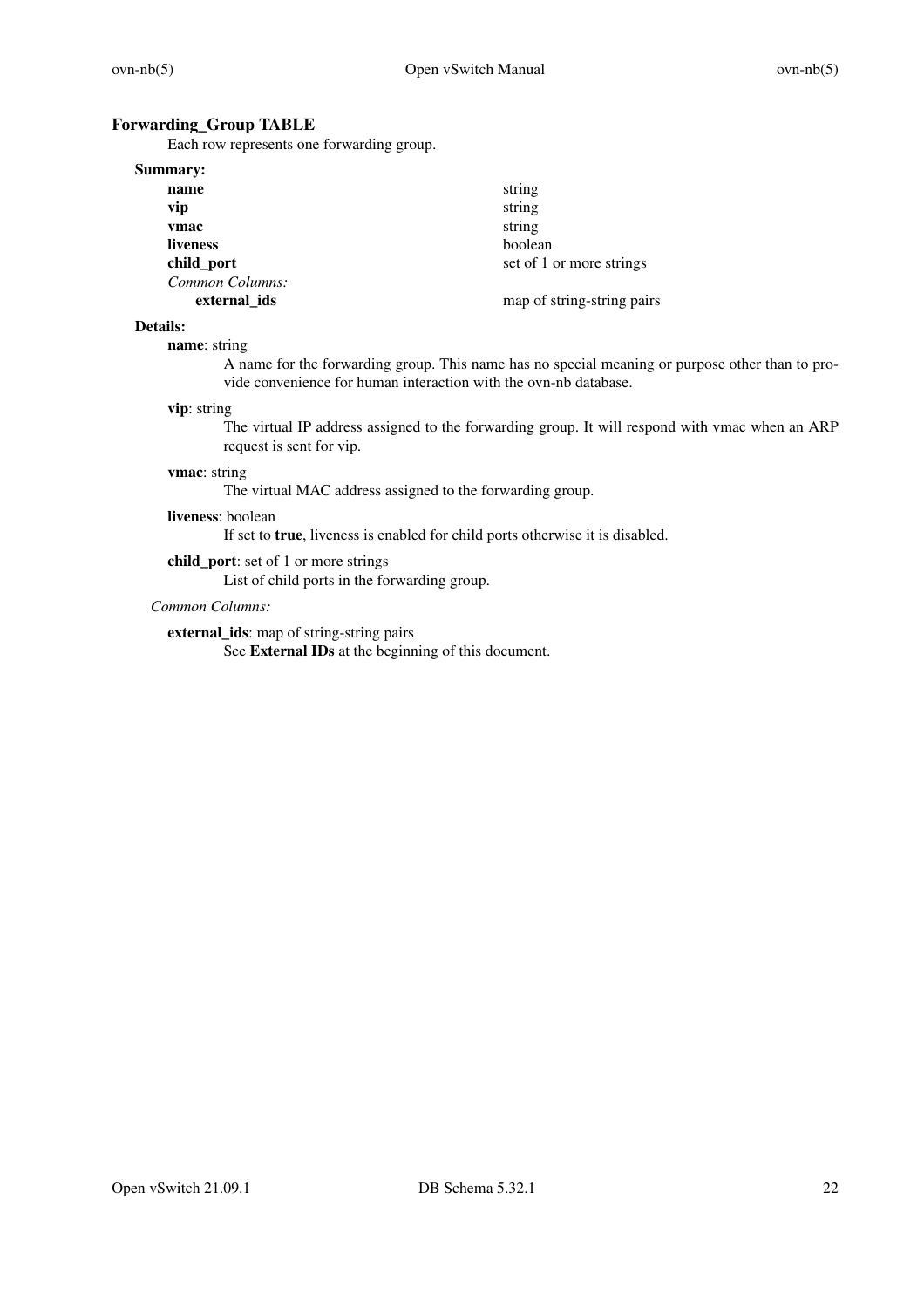# **Address\_Set TABLE**

Each row in this table represents a named set of addresses. An address set may contain Ethernet, IPv4, or IPv6 addresses with optional bitwise or CIDR masks. Address set may ultimately be used in ACLs to compare against fields such as **ip4.src** or **ip6.src**.Asingle address set must contain addresses of the same type. As an example, the following would create an address set with three IP addresses:

## **ovn−nbctl create Address\_Set name=set1 addresses='10.0.0.1 10.0.0.2 10.0.0.3'**

Address sets may be used in the **match** column of the **ACL** table. For syntax information, see the details of the expression language used for the **match** column in the **Logical\_Flow** table of the **OVN\_Southbound** database.

### **Summary:**

| -----           |                                      |
|-----------------|--------------------------------------|
| name            | string (must be unique within table) |
| addresses       | set of strings                       |
| Common Columns: |                                      |
| external ids    | map of string-string pairs           |
|                 |                                      |

### **Details:**

**name**: string (must be unique within table)

A name for the address set. Names are ASCII and must match **[a−zA−Z\_.][a−zA−Z\_.0−9]\***.

**addresses**: set of strings The set of addresses in string form.

*Common Columns:*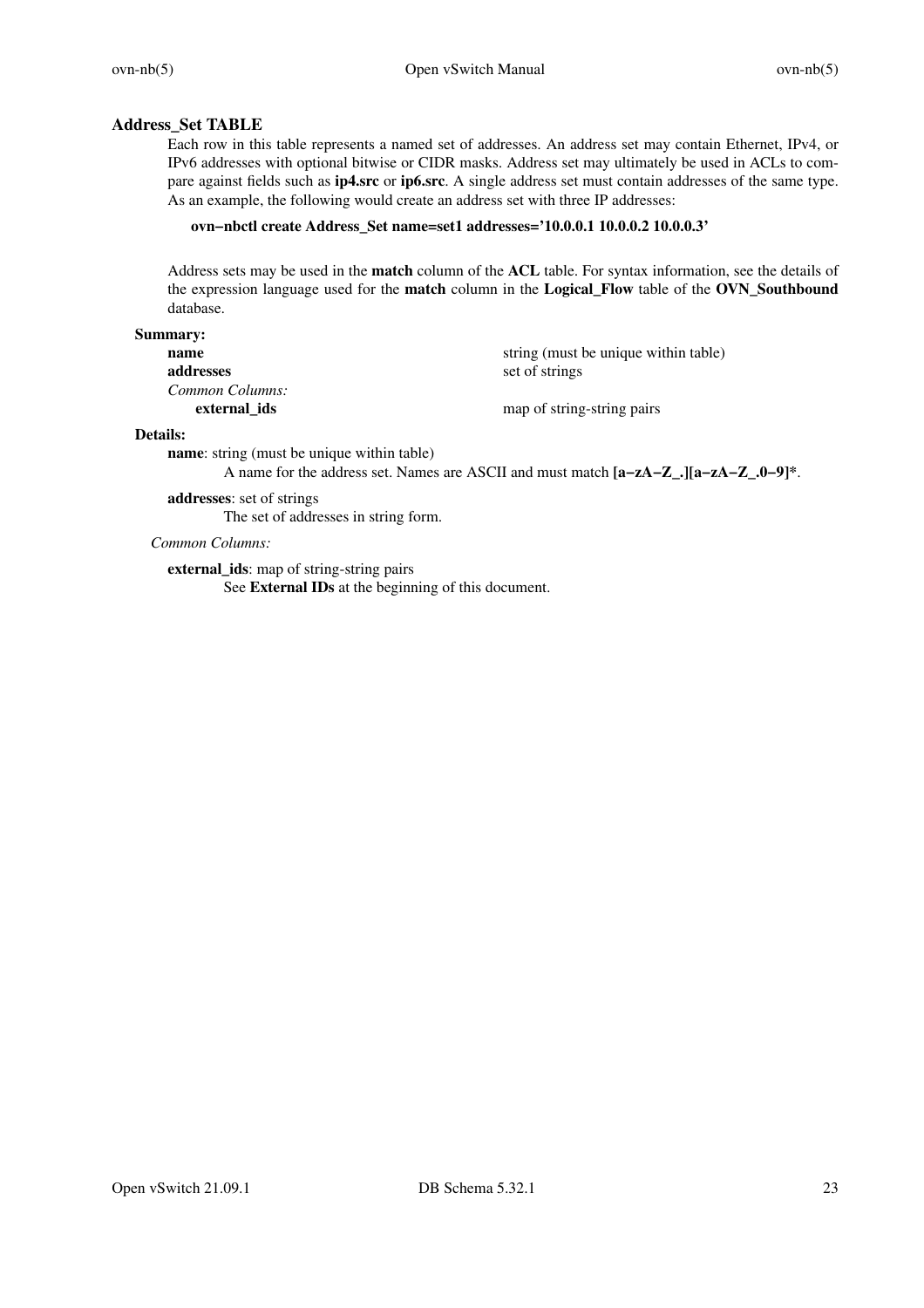# **Port\_Group TABLE**

Each row in this table represents a named group of logical switch ports.

Port groups may be used in the **match** column of the **ACL** table. For syntax information, see the details of the expression language used for the **match** column in the **Logical\_Flow** table of the **OVN\_Southbound** database.

For each port group, there are two address sets generated to the **Address\_Set** table of the **OVN\_Southbound** database, containing the IP addresses of the group of ports, one for IPv4, and the other for IPv6, with **name** being the **name** of the **Port\_Group** followed by a suffix **\_ip4** for IPv4 and **\_ip6** for IPv6. The generated address sets can be used in the same way as regular address sets in the **match** column of the **ACL** table. For syntax information, see the details of the expression language used for the **match** column in the **Logical\_Flow** table of the **OVN\_Southbound** database.

### **Summary:**

| name            | string (must be unique within table)                 |
|-----------------|------------------------------------------------------|
| ports           | set of weak reference to <b>Logical Switch Ports</b> |
| acls            | set of <b>ACL</b> s                                  |
| Common Columns: |                                                      |
| external ids    | map of string-string pairs                           |

# **Details:**

**name**: string (must be unique within table)

A name for the port group. Names are ASCII and must match **[a−zA−Z\_.][a−zA−Z\_.0−9]\***.

# **ports**: set of weak reference to **Logical\_Switch\_Port**s

The logical switch ports belonging to the group in uuids.

### **acls**: set of **ACL**s

Access control rules that apply to the port group. Applying an ACL to a port group has the same effect as applying the ACL to all logical lswitches that the ports of the port group belong to.

## *Common Columns:*

**external\_ids**: map of string-string pairs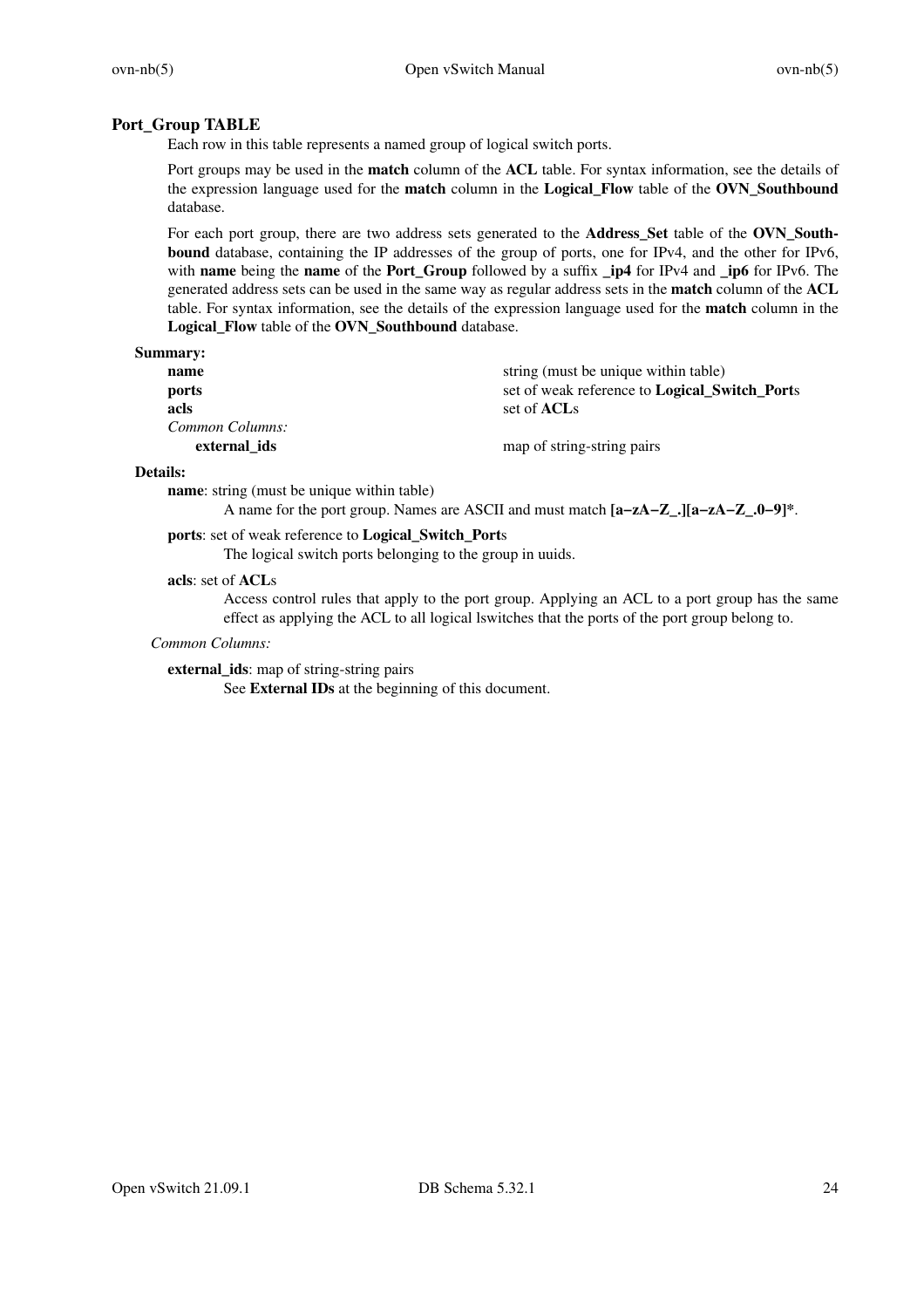### **Load\_Balancer TABLE**

Each row represents one load balancer.

| Summary:                  |                                                          |
|---------------------------|----------------------------------------------------------|
| name                      | string                                                   |
| vips                      | map of string-string pairs                               |
| protocol                  | optional string, one of sctp, tcp, or udp                |
| Health Checks:            |                                                          |
| health_check              | set of Load_Balancer_Health_Checks                       |
| ip_port_mappings          | map of string-string pairs                               |
| selection fields          | set of strings, one of eth_dst, eth_src, ip_dst, ip_src, |
|                           | tp_dst, or tp_src                                        |
| Common Columns:           |                                                          |
| external ids              | map of string-string pairs                               |
| Load_Balancer options:    |                                                          |
| options : reject          | optional string, either true or false                    |
| options : hairpin_snat_ip | optional string                                          |
| options: skip_snat        | optional string                                          |
| options : add_route       | optional string                                          |

### **Details:**

**name**: string

A name for the load balancer. This name has no special meaning or purpose other than to provide convenience for human interaction with the ovn-nb database.

**vips**: map of string-string pairs

A map of virtual IP addresses (and an optional port number with **:** as a separator) associated with this load balancer and their corresponding endpoint IP addresses (and optional port numbers with **:** as separators) separated by commas. If the destination IP address (and port number) of a packet leaving a container or a VM matches the virtual IP address (and port number) provided here as a key, then OVN will statefully replace the destination IP address by one of the provided IP address (and port number) in this map as a value. IPv4 and IPv6 addresses are supported for load balancing; however a VIP of one address family may not be mapped to a destination IP address of a different family. If specifying an IPv6 address with a port, the address portion must be enclosed in square brackets. Examples for keys are "192.168.1.4" and "[fd0f::1]:8800". Examples for value are "10.0.0.1, 10.0.0.2" and "20.0.0.10:8800, 20.0.0.11:8800".

When the **Load\_Balancer** is added to the **logical\_switch**, the VIP has to be in a different subnet than the one used for the **logical\_switch**. Since VIP is in a different subnet, you should connect your logical switch to either a OVN logical router or a real router (this is because the client can now send a packet with VIP as the destination IP address and router's mac address as the destination MAC address).

#### **protocol**: optional string, one of **sctp**, **tcp**, or **udp**

Valid protocols are **tcp**, **udp**, or **sctp**. This column is useful when a port number is provided as part of the **vips** column. If this column is empty and a port number is provided as part of **vips** column, OVN assumes the protocol to be **tcp**.

### *Health Checks:*

OVN supports health checks for load balancer endpoints, for IPv4 load balancers only. When health checks are enabled, the load balancer uses only healthy endpoints.

Suppose that **vips** contains a key-value pair **10.0.0.10:80**=**10.0.0.4:8080,20.0.0.4:8080**. To enable health checks for this virtual's endpoints, add two key-value pairs to **ip\_port\_mappings**, with keys **10.0.0.4** and **20.0.0.4**, and add to **health\_check** a reference to a **Load\_Balancer\_Health\_Check** row whose **vip** is set to **10.0.0.10**.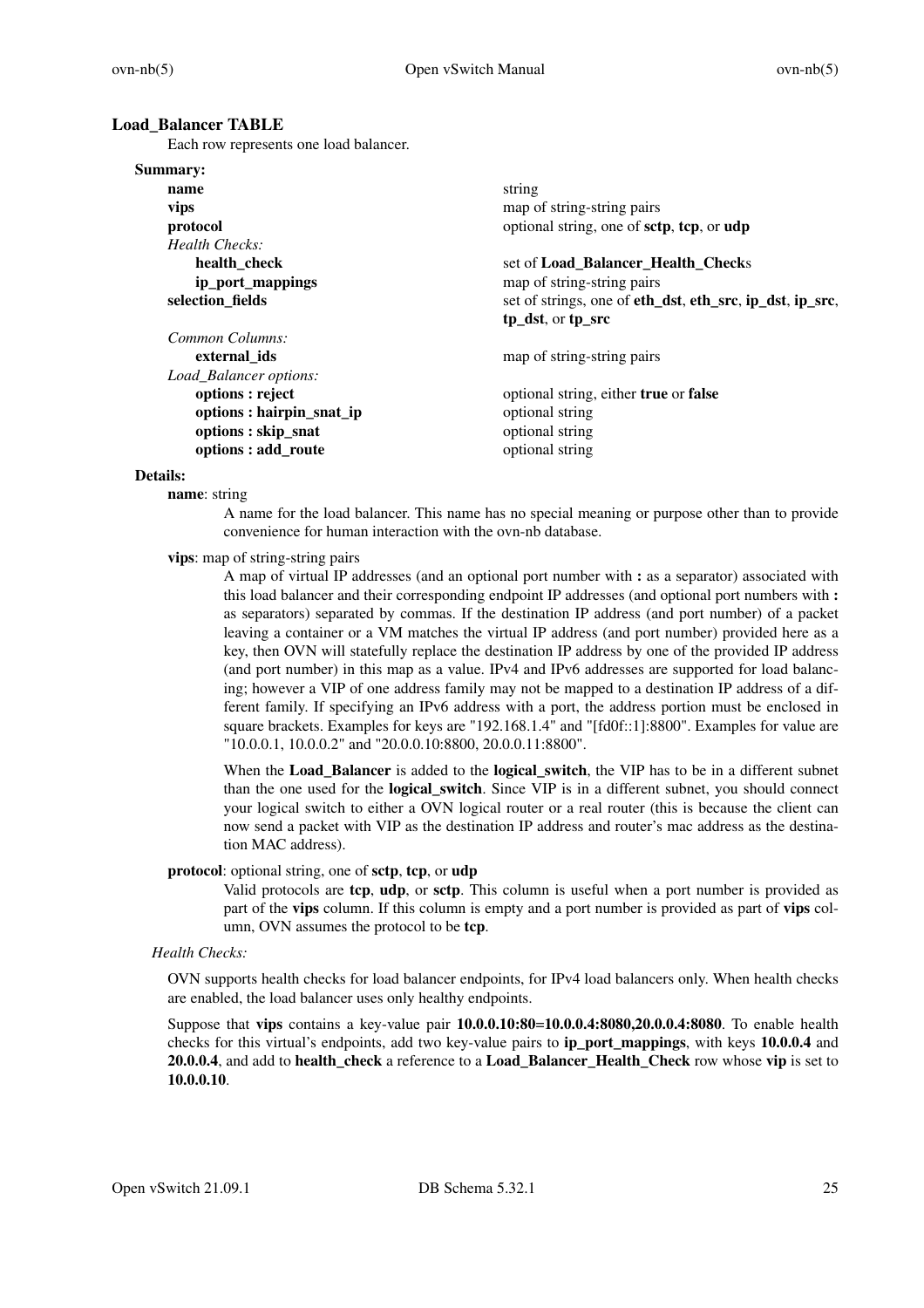### **health\_check**: set of **Load\_Balancer\_Health\_Check**s

Load balancer health checks associated with this load balancer.

### **ip\_port\_mappings**: map of string-string pairs

Maps from endpoint IP to a colon-separated pair of logical port name and source IP, e.g. *port\_name*: *sourc\_ip*. Health checks are sent to this port with the specified source IP.

For example, in the example above, IP to port mappings might be defined as **10.0.0.4**=**sw0−p1:10.0.0.2** and **20.0.0.4**=**sw1−p1:20.0.0.2**, if the values given were suitable ports and IP addresses.

# **selection\_fields**: set of strings, one of **eth\_dst**, **eth\_src**, **ip\_dst**, **ip\_src**, **tp\_dst**, or **tp\_src**

OVN native load balancers are supported using the OpenFlow groups of type **select**. OVS supports two selection methods: **dp\_hash** and **hash (with optional fields specified)** in selecting the buckets of a group. Please see the OVS documentation (man ovs-ofctl) for more details on the selection methods. Each endpoint IP (and port if set) is mapped to a bucket in the group flow.

CMS can choose the **hash** selection method by setting the selection fields in this column. **ovs−vswitchd** uses the specified fields in generating the hash.

**dp\_hash** selection method uses the assistance of datapath to calculate the hash and it is expected to be faster than **hash** selection method. So CMS should take this into consideration before using the **hash** method. Please consult the OVS documentation and OVS sources for the implementation details.

# *Common Columns:*

# **external\_ids**: map of string-string pairs

See **External IDs** at the beginning of this document.

*Load\_Balancer options:*

## **options : reject**: optional string, either **true** or **false**

If the load balancer is created with **−−reject** option and it has no active backends, a TCP reset segment (for tcp) or an ICMP port unreachable packet (for all other kind of traffic) will be sent whenever an incoming packet is received for this load-balancer. Please note using **−−reject** option will disable empty\_lb SB controller event for this load balancer.

### **options : hairpin\_snat\_ip**: optional string

IP to be used as source IP for packets that have been hair-pinned after load balancing. The default behavior when the option is not set is to use the load balancer VIP as source IP. This option may have exactly one IPv4 and/or one IPv6 address on it, separated by a space character.

### **options : skip\_snat**: optional string

If the load balancing rule is configured with **skip\_snat** option, the option lb\_force\_snat\_ip configured for the logical router that references this load balancer will not be applied for this load balancer.

### **options : add\_route**: optional string

If set to **true**, then neighbor routers will have logical flows added that will allow for routing to the VIP IP. It also will have ARP resolution logical flows added. By setting this option, it means there is no reason to create a **Logical\_Router\_Static\_Route** from neighbor routers to this NAT address. It also means that no ARP request is required for neighbor routers to learn the IP-MAC mapping for this VIP IP. For more information about what flows are added for IP routes, please see the **ovn−northd** manpage section on IP Routing.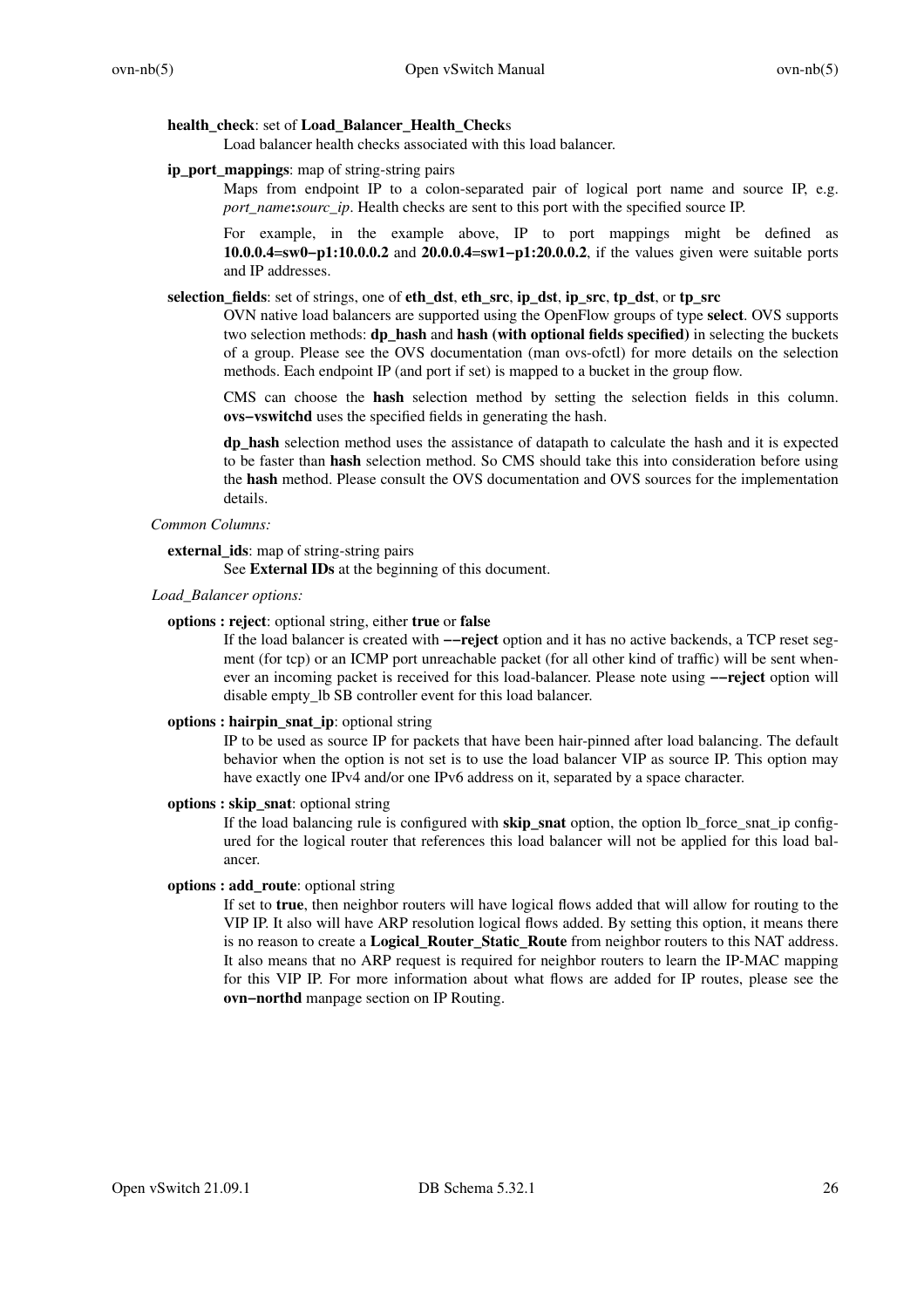# **Load\_Balancer\_Health\_Check TABLE**

Each row represents one load balancer health check. Health checks are supported for IPv4 load balancers only.

| <b>Summary:</b>         |                                        |
|-------------------------|----------------------------------------|
| vip                     | string                                 |
| Health check options:   |                                        |
| options: interval       | optional string, containing an integer |
| options : timeout       | optional string, containing an integer |
| options: success_count  | optional string, containing an integer |
| options : failure_count | optional string, containing an integer |
| Common Columns:         |                                        |
| external ids            | map of string-string pairs             |

# **Details:**

**vip**: string

**vip** whose endpoints should be monitored for health check.

*Health check options:*

**options : interval**: optional string, containing an integer The interval, in seconds, between health checks.

- **options : timeout**: optional string, containing an integer The time, in seconds, after which a health check times out.
- **options : success\_count**: optional string, containing an integer The number of successful checks after which the endpoint is considered online.

# **options : failure\_count**: optional string, containing an integer

The number of failure checks after which the endpoint is considered offline.

### *Common Columns:*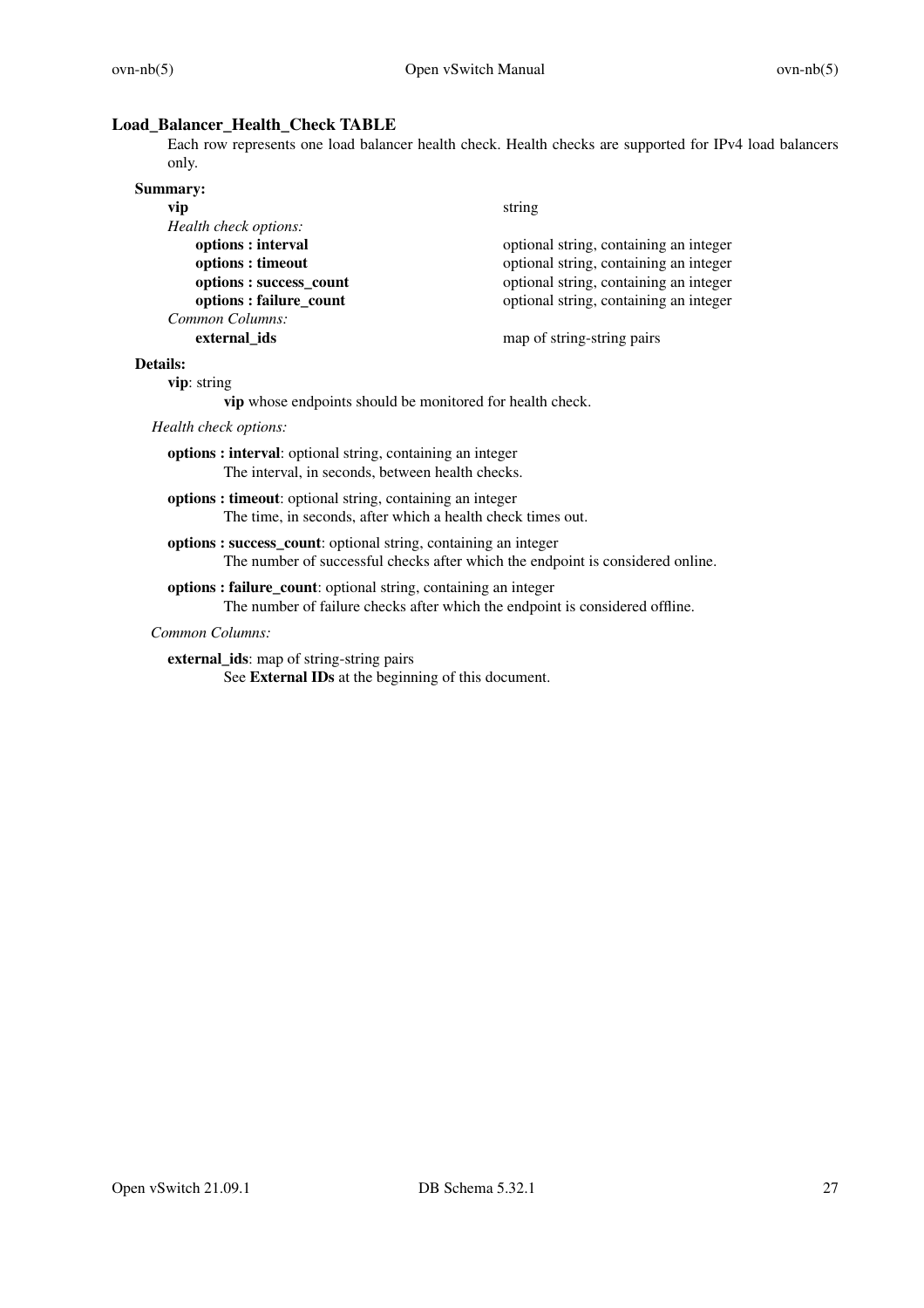# **ACL TABLE**

Each row in this table represents one ACL rule for a logical switch or a port group that points to it through its **acls** column. The **action** column for the highest-**priority** matching row in this table determines a packet's treatment. If no row matches, packets are allowed by default. (Default-deny treatment is possible: add a rule with **priority** 0, **1** as **match**, and **deny** as **action**.)

| integer, in range 0 to 4,294,967,295                   |
|--------------------------------------------------------|
| integer, in range 0 to $32,767$                        |
| string, either from-lport or to-lport                  |
| string                                                 |
| string, one of allow-related, allow-stateless, allow,  |
| drop, or reject                                        |
|                                                        |
| boolean                                                |
| optional string, at most 63 characters long            |
| optional string, one of alert, debug, info, notice, or |
| warning                                                |
| optional string                                        |
|                                                        |
| map of string-string pairs                             |
|                                                        |

### **Details:**

**label**: integer, in range 0 to 4,294,967,295

Associates an identifier with the ACL. The same value will be written to corresponding connection tracker entry. The value should be a valid 32-bit unsigned integer. This value can help in debugging from connection tracker side. For example, through this "label" we can backtrack to the ACL rule which is causing a "leaked" connection. Connection tracker entries are created only for allowed connections so the label is valid only for allow and allow-related actions.

### **priority**: integer, in range 0 to 32,767

The ACL rule's priority. Rules with numerically higher priority take precedence over those with lower. If two ACL rules with the same priority both match, then the one actually applied to a packet is undefined.

Return traffic from an **allow−related** flow is always allowed and cannot be changed through an ACL.

**allow−stateless** flows always take precedence before stateful ACLs, regardless of their priority. (Both **allow** and **allow−related** ACLs can be stateful.)

### **direction**: string, either **from−lport** or **to−lport**

Direction of the traffic to which this rule should apply:

- **from−lport**: Used to implement filters on traffic arriving from a logical port. These rules are applied to the logical switch's ingress pipeline.
- **to−lport**: Used to implement filters on traffic forwarded to a logical port. These rules are applied to the logical switch's egress pipeline.

### **match**: string

The packets that the ACL should match, in the same expression language used for the **match** column in the OVN Southbound database's **Logical\_Flow** table. The **outport** logical port is only available in the **to−lport** direction (the **inport** is available in both directions).

By default all traffic is allowed. When writing a more restrictive policy, it is important to remember to allow flows such as ARP and IPv6 neighbor discovery packets.

Note that you can not create an ACL matching on a port with type=router or type=localnet.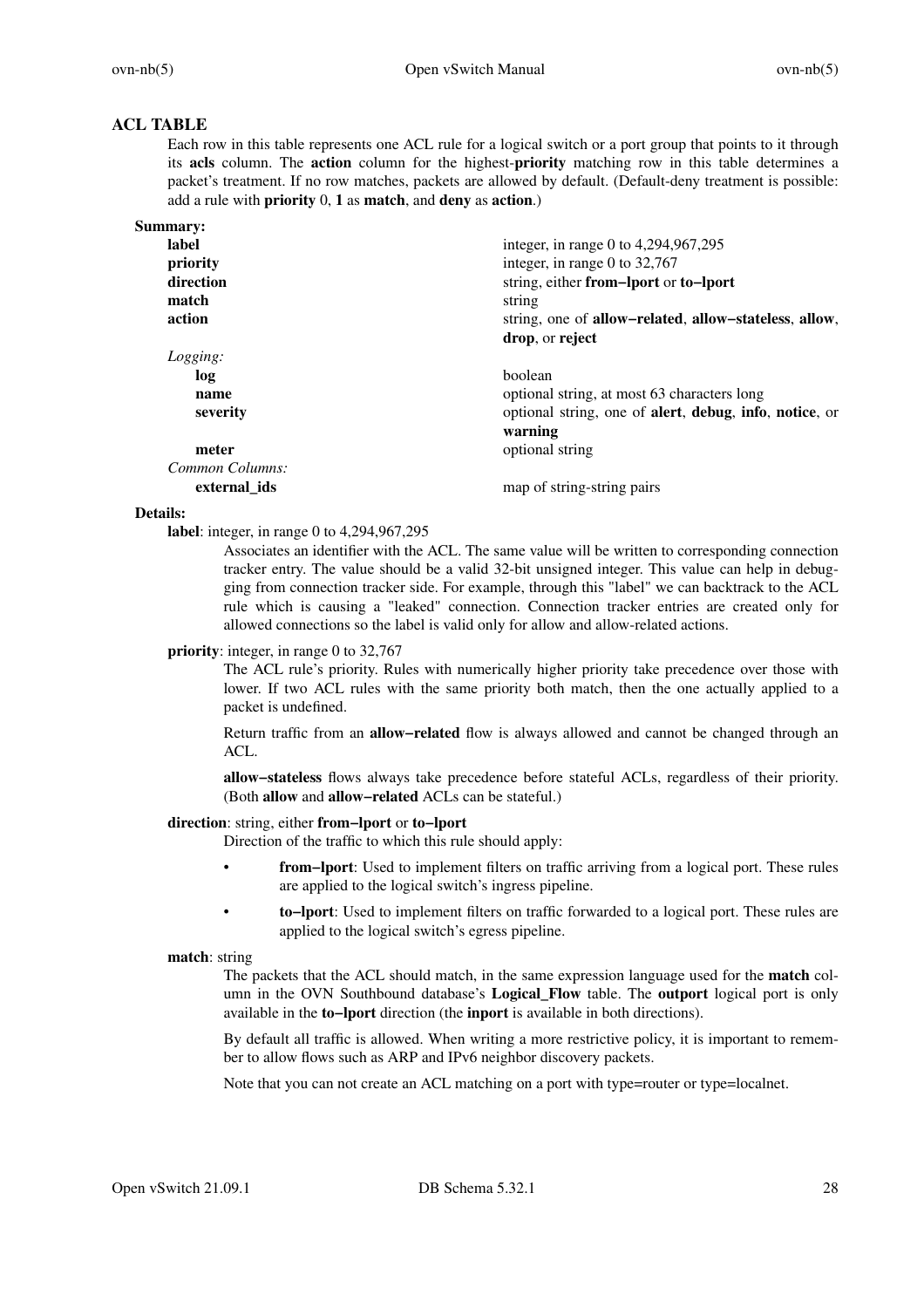# **action**: string, one of **allow−related**, **allow−stateless**, **allow**, **drop**, or **reject**

The action to take when the ACL rule matches:

- **allow−stateless**: Always forward the packet in stateless manner, omitting connection tracking mechanism, regardless of other rules defined for the switch. May require defining additional rules for inbound replies. For example, if you define a rule to allow outgoing TCP traffic directed to an IP address, then you probably also want to define another rule to allow incoming TCP traffic coming from this same IP address.
- **allow**: Forward the packet. It will also send the packets through connection tracking when **allow−related** rules exist on the logical switch. Otherwise, it's equivalent to **allow−stateless**.
- **allow−related**: Forward the packet and related traffic (e.g. inbound replies to an outbound connection).
- drop: Silently drop the packet.
- **reject**: Drop the packet, replying with a RST for TCP or ICMPv4/ICMPv6 unreachable message for other IPv4/IPv6-based protocols.

# *Logging:*

These columns control whether and how OVN logs packets that match an ACL.

## **log**: boolean

If set to **true**, packets that match the ACL will trigger a log message on the transport node or nodes that perform ACL processing. Logging may be combined with any **action**.

If set to **false**, the remaining columns in this group have no significance.

**name**: optional string, at most 63 characters long

This name, if it is provided, is included in log records. It provides the administrator and the cloud management system a way to associate a log record with a particular ACL.

# **severity**: optional string, one of **alert**, **debug**, **info**, **notice**, or **warning**

The severity of the ACL. The severity levels match those of syslog, in decreasing level of severity: **alert**, **warning**, **notice**, **info**, or **debug**. When the column is empty, the default is **info**.

## **meter**: optional string

The name of a meter to rate-limit log messages for the ACL. The string must match the **name** column of a row in the **Meter** table. By default, log messages are not rate-limited. In order to ensure that the same **Meter** rate limits multiple ACL logs separately, set the **fair** column.

## *Common Columns:*

**external\_ids**: map of string-string pairs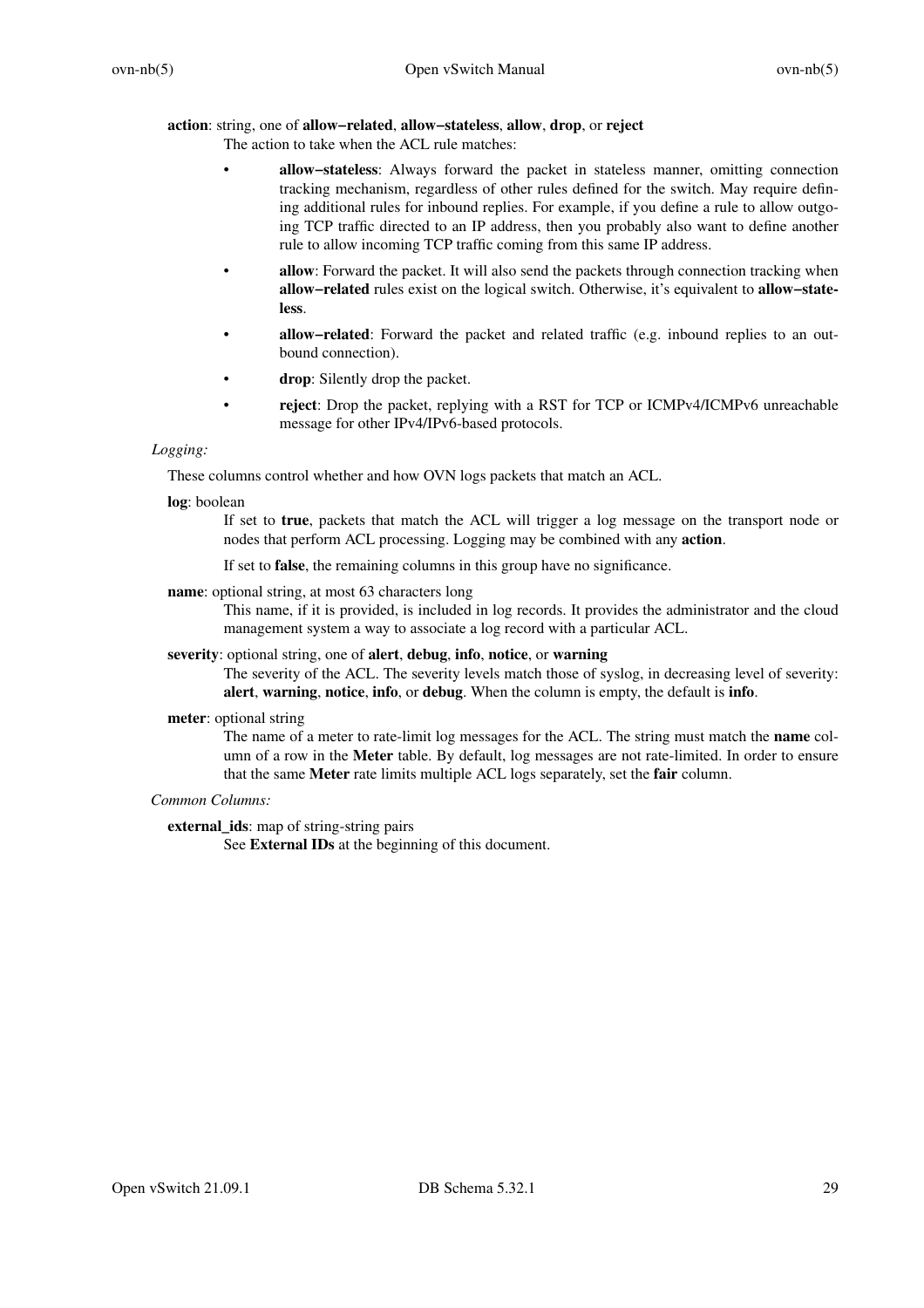### **Logical\_Router TABLE**

Each row represents one L3 logical router.

| Summary:                               |                                                                 |
|----------------------------------------|-----------------------------------------------------------------|
| ports                                  | set of Logical_Router_Ports                                     |
| static_routes                          | set of Logical_Router_Static_Routes                             |
| policies                               | set of Logical_Router_Policys                                   |
| enabled                                | optional boolean                                                |
| nat                                    | set of NATs                                                     |
| load_balancer                          | set of weak reference to Load_Balancers                         |
| Naming:                                |                                                                 |
| name                                   | string                                                          |
| external_ids: neutron:router_name      | optional string                                                 |
| copp                                   | optional weak reference to Copp                                 |
| Options:                               |                                                                 |
| options : chassis                      | optional string                                                 |
| options : dnat_force_snat_ip           | optional string                                                 |
| options : lb_force_snat_ip             | optional string                                                 |
| options: meast_relay                   | optional string, either true or false                           |
| options: dynamic_neigh_routers         | optional string, either true or false                           |
| options: always_learn_from_arp_request | optional string, either true or false                           |
| options: requested-tnl-key             | optional string, containing an integer, in range 1 to           |
|                                        | 16,777,215                                                      |
| options : snat-ct-zone                 | optional string, containing an integer, in range 0 to<br>65,535 |

*Common Columns:* **external\_ids** map of string-string pairs

#### **Details:**

**ports**: set of **Logical\_Router\_Port**s The router's ports.

**static\_routes**: set of **Logical\_Router\_Static\_Route**s Zero or more static routes for the router.

### **policies**: set of **Logical\_Router\_Policy**s

Zero or more routing policies for the router.

**enabled**: optional boolean

This column is used to administratively set router state. If this column is empty or is set to **true**, the router is enabled. If this column is set to **false**, the router is disabled. A disabled router has all ingress and egress traffic dropped.

# **nat**: set of **NAT**s

One or more NAT rules for the router. NAT rules only work on Gateway routers, and on distributed routers with one and only one distributed gateway port.

### **load\_balancer**: set of weak reference to **Load\_Balancer**s

Load balance a virtual ip address to a set of logical port ip addresses. Load balancer rules only work on the Gateway routers or routers with one and only one distributed gateway port.

## *Naming:*

These columns provide names for the logical router. From OVN's perspective, these names have no special meaning or purpose other than to provide convenience for human interaction with the northbound database. There is no requirement for the name to be unique. (For a unique identifier for a logical router, use its row UUID.)

(Originally, **name** was intended to serve the purpose of a human-friendly name, but the Neutron integration used it to uniquely identify its own router object, in the format **neutron−***uuid*. Later on, Neutron started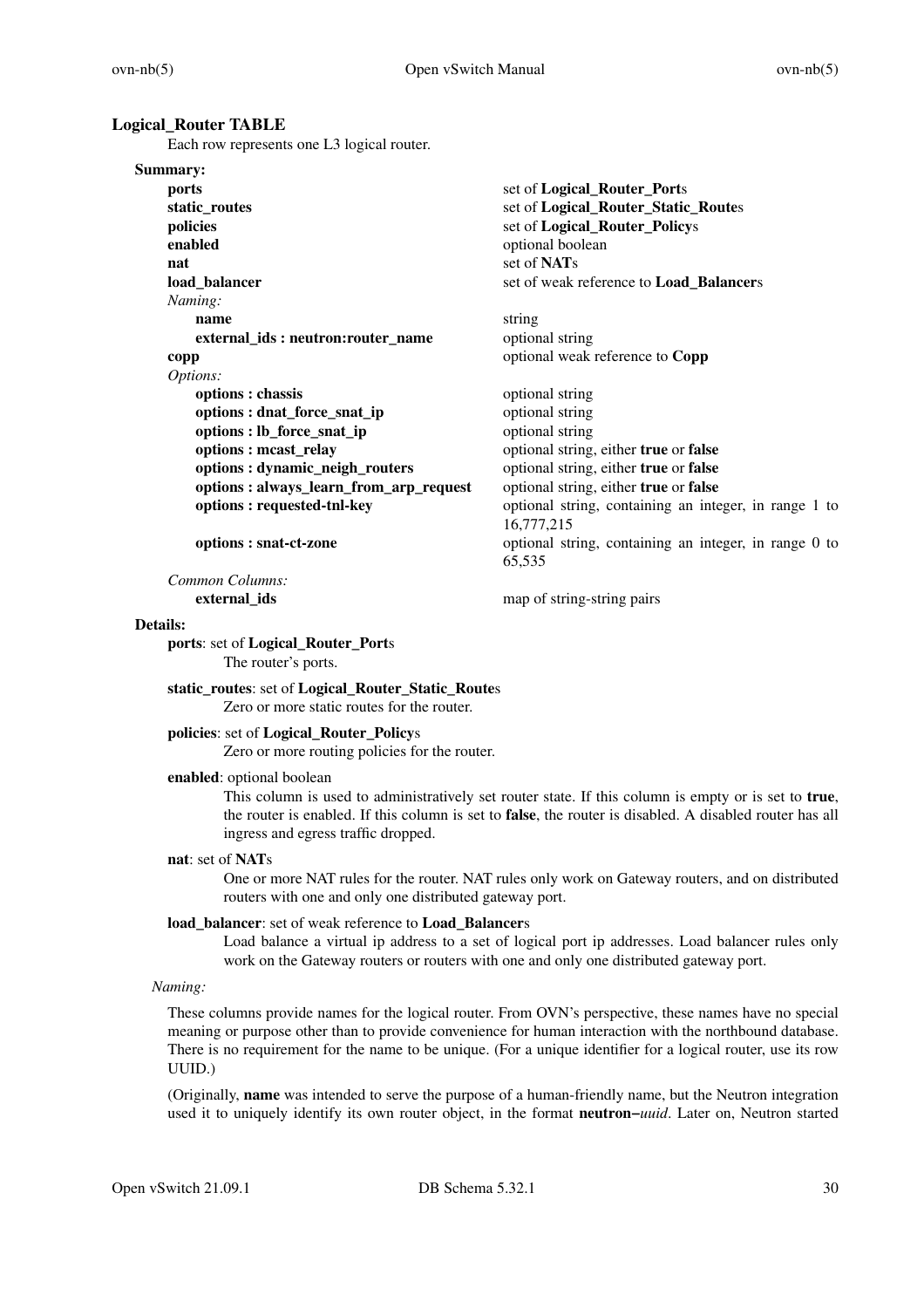propagating the friendly name of a router as **external\_ids:neutron:router\_name**. Perhaps this can be cleaned up someday.)

### **name**: string

A name for the logical router.

**external\_ids : neutron:router\_name**: optional string

# Another name for the logical router.

**copp**: optional weak reference to **Copp**

The control plane protection policy from table **Copp** used for metering packets sent to **ovn−controller** from logical ports of this router.

# *Options:*

Additional options for the logical router.

### **options : chassis**: optional string

If set, indicates that the logical router in question is a Gateway router (which is centralized) and resides in the set chassis. The same value is also used by **ovn−controller** to uniquely identify the chassis in the OVN deployment and comes from **external\_ids:system−id** in the **Open\_vSwitch** table of Open\_vSwitch database.

The Gateway router can only be connected to a distributed router via a switch if SNAT and DNAT are to be configured in the Gateway router.

### **options : dnat\_force\_snat\_ip**: optional string

If set, indicates a set of IP addresses to use to force SNAT a packet that has already been DNATed in the gateway router. When multiple gateway routers are configured, a packet can potentially enter any of the gateway router, get DNATted and eventually reach the logical switch port. For the return traffic to go back to the same gateway router (for unDNATing), the packet needs a SNAT in the first place. This can be achieved by setting the above option with a gateway specific set of IP addresses. This option may have exactly one IPv4 and/or one IPv6 address on it, separated by a a space.

## **options : lb\_force\_snat\_ip**: optional string

If set, this option can take two possible type of values. Either a set of IP addresses or the string value - **router\_ip**.

If a set of IP addresses are configured, it indicates to use to force SNAT a packet that has already been load-balanced in the gateway router. When multiple gateway routers are configured, a packet can potentially enter any of the gateway routers, get DNATted as part of the load-balancing and eventually reach the logical switch port. For the return traffic to go back to the same gateway router (for unDNATing), the packet needs a SNAT in the first place. This can be achieved by setting the above option with a gateway specific set of IP addresses. This option may have exactly one IPv4 and/or one IPv6 address on it, separated by a space character.

If it is configured with the value **router\_ip**, then the load balanced packet is SNATed with the IP of router port (attached to the gateway router) selected as the destination after taking the routing decision.

## **options : mcast\_relay**: optional string, either **true** or **false**

Enables/disables IP multicast relay between logical switches connected to the logical router. Default: False.

# **options : dynamic\_neigh\_routers**: optional string, either **true** or **false**

If set to **true**, the router will resolve neighbor routers' MAC addresses only by dynamic ARP/ND, instead of prepopulating static mappings for all neighbor routers in the ARP/ND Resolution stage. This reduces number of flows, but requires ARP/ND messages to resolve the IP-MAC bindings when needed. It is **false** by default. It is recommended to set to **true** when a large number of logical routers are connected to the same logical switch but most of them never need to send traffic between each other. By default, ovn-northd does not create mappings to NAT and load balancer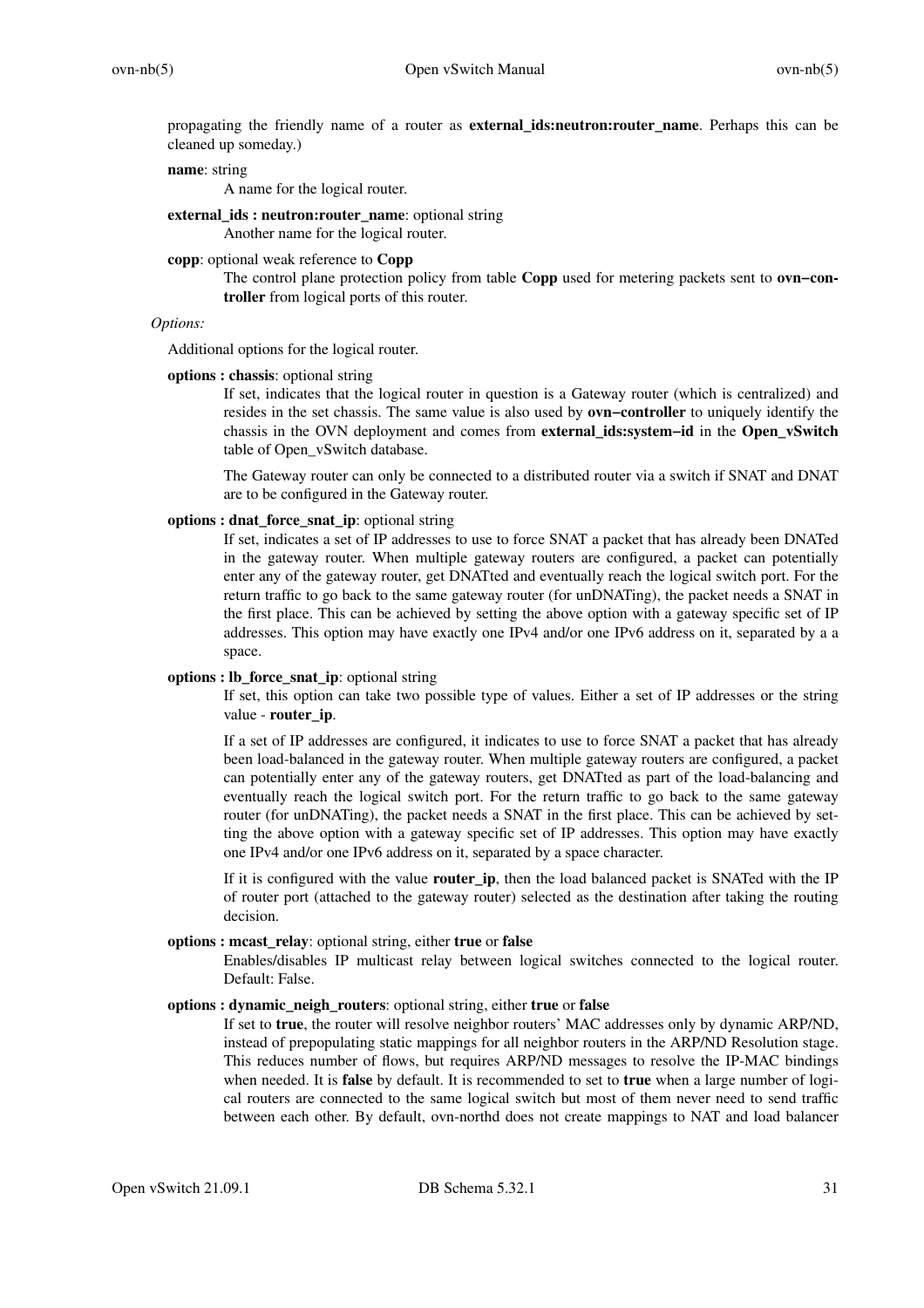addresess. However, for NAT and load balancer addresses that have the **add\_route** option added, ovn-northd will create logical flows that map NAT and load balancer IP addresses to the appropriate MAC address. Setting *dynamic\_neigh\_routers* to **true** will prevent the automatic creation of these logical flows.

# **options : always\_learn\_from\_arp\_request**: optional string, either **true** or **false**

This option controls the behavior when handling IPv4 ARP requests or IPv6 ND-NS packets whether a dynamic neighbor (MAC binding) entry is added/updated.

**true** - Always learn the MAC-IP binding, and add/update the MAC binding entry.

**false** - If there is a MAC binding for that IP and the MAC is different, or, if TPA of ARP request belongs to any router port on this router, then update/add that MAC-IP binding. Otherwise, don't update/add entries.

It is **true** by default. It is recommended to set to **false** when a large number of logical routers are connected to the same logical switch but most of them never need to send traffic between each other, to reduce the size of the MAC binding table.

# **options : requested-tnl-key**: optional string, containing an integer, in range 1 to 16,777,215

Configures the datapath tunnel key for the logical router. This is not needed because **ovn−northd** will assign an unique key for each datapath by itself. However, if it is configured, **ovn−northd** honors the configured value.

# **options : snat-ct-zone**: optional string, containing an integer, in range 0 to 65,535

Use the requested conntrack zone for SNAT with this router. This can be useful if egress traffic from the host running OVN comes from both OVN and other sources. This way, OVN and the other sources can make use of the same conntrack zone.

# *Common Columns:*

**external\_ids**: map of string-string pairs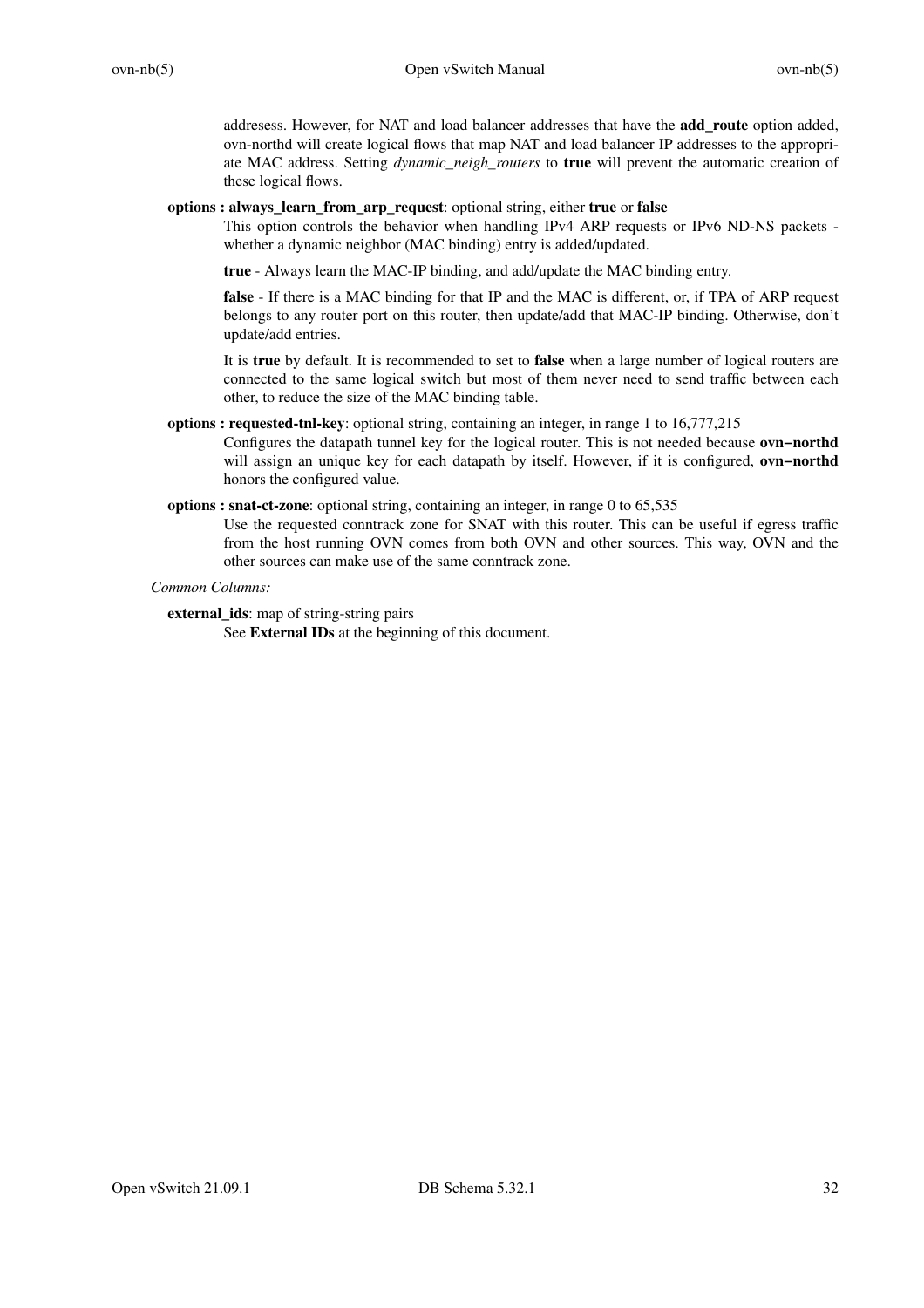# **QoS TABLE**

Each row in this table represents one QoS rule for a logical switch that points to it through its **qos\_rules** column. Two types of QoS are supported: DSCP marking and metering. A **match** with the highest-**priority** will have QoS applied to it. If the **action** column is specified, then matching packets will have DSCP marking applied. If the **bandwdith** column is specified, then matching packets will have metering applied. **action** and **bandwdith** are not exclusive, so both marking and metering by defined for the same QoS entry. If no row matches, packets will not have any QoS applied.

**Summary:**

| , ,          |                                                                       |
|--------------|-----------------------------------------------------------------------|
| priority     | integer, in range 0 to $32,767$                                       |
| direction    | string, either from-lport or to-lport                                 |
| match        | string                                                                |
| action       | map of string-integer pairs, key must be <b>dscp</b> , value          |
|              | in range $0$ to 63                                                    |
| bandwidth    | map of string-integer pairs, key either <b>burst</b> or <b>rate</b> , |
|              | value in range 1 to 4,294,967,295                                     |
| external ids | map of string-string pairs                                            |
|              |                                                                       |

## **Details:**

**priority**: integer, in range 0 to 32,767

The QoS rule's priority. Rules with numerically higher priority take precedence over those with lower. If two QoS rules with the same priority both match, then the one actually applied to a packet is undefined.

## **direction**: string, either **from−lport** or **to−lport**

The value of this field is similar to **ACL** column in the OVN Northbound database's **ACL** table.

## **match**: string

The packets that the QoS rules should match, in the same expression language used for the **match** column in the OVN Southbound database's **Logical\_Flow** table. The **outport** logical port is only available in the **to−lport** direction (the **inport** is available in both directions).

## **action**: map of string-integer pairs, key must be **dscp**, value in range 0 to 63

When specified, matching flows will have DSCP marking applied.

**dscp**: The value of this action should be in the range of 0 to 63 (inclusive).

**bandwidth**: map of string-integer pairs, key either **burst** or **rate**, value in range 1 to 4,294,967,295

- When specified, matching packets will have bandwidth metering applied. Traffic over the limit will be dropped.
- **rate**: The value of rate limit in kbps.
- **burst**: The value of burst rate limit in kilobits. This is optional and needs to specify the **rate**.

## **external\_ids**: map of string-string pairs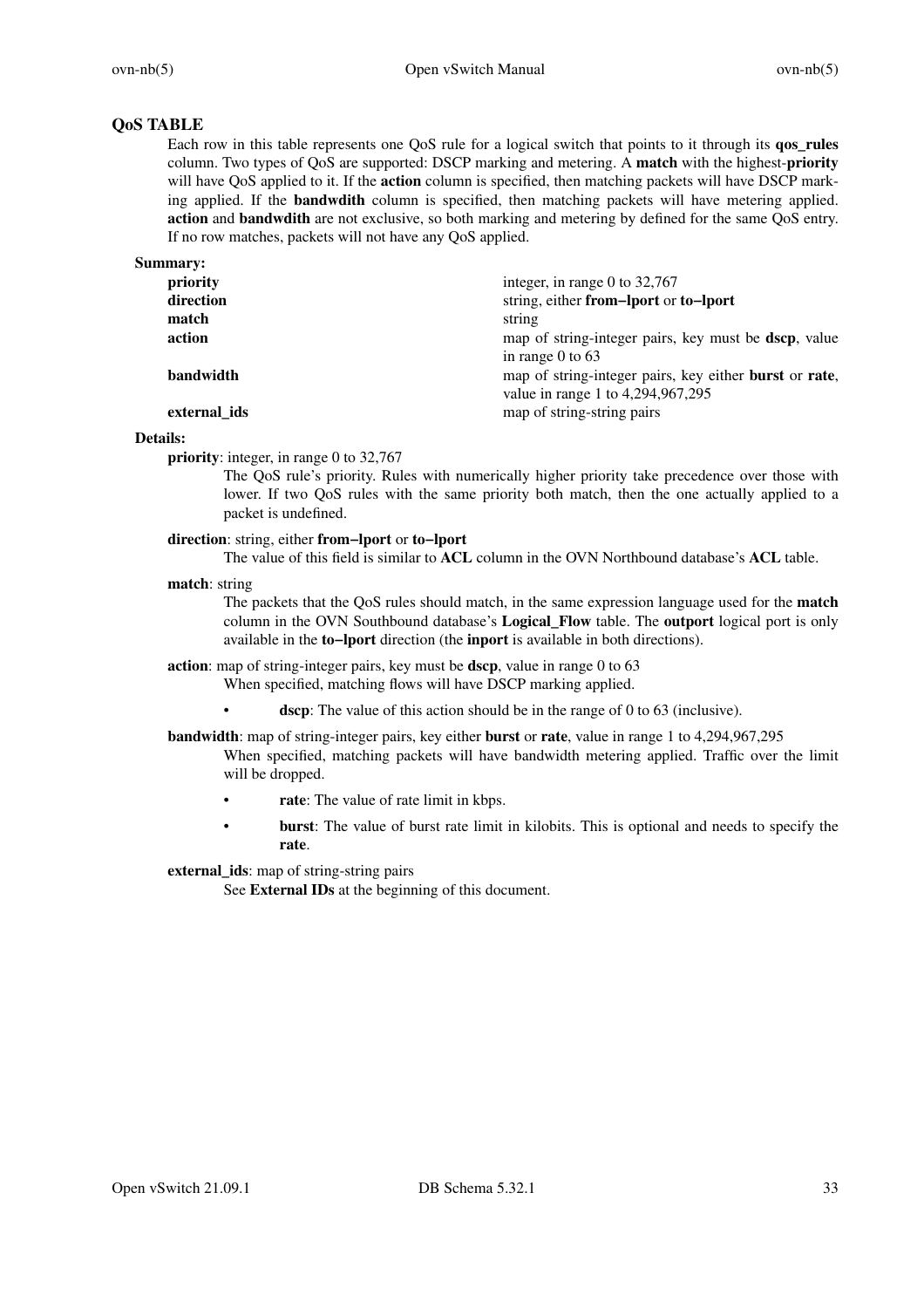# **Meter TABLE**

Each row in this table represents a meter that can be used for QoS or rate-limiting.

| <b>Summary:</b> |                                      |
|-----------------|--------------------------------------|
| name            | string (must be unique within table) |
| unit            | string, either kbps or pktps         |
| bands           | set of 1 or more Meter Bands         |
| fair            | optional boolean                     |
| external ids    | map of string-string pairs           |

### **Details:**

**name**: string (must be unique within table)

A name for this meter.

Names that begin with " " (two underscores) are reserved for OVN internal use and should not be added manually.

# **unit**: string, either **kbps** or **pktps**

The unit for **rate** and **burst\_rate** parameters in the **bands** entry. **kbps** specifies kilobits per second, and **pktps** specifies packets per second.

## **bands**: set of 1 or more **Meter\_Band**s

The bands associated with this meter. Each band specifies a rate above which the band is to take the action **action**. If multiple bands' rates are exceeded, then the band with the highest rate among the exceeded bands is selected.

## **fair**: optional boolean

This column is used to further describe the desired behavior of the meter when there are multiple references to it. If this column is empty or is set to **false**, the rate will be shared across all rows that refer to the same Meter **name**. Conversely, when this column is set to **true**, each user of the same Meter will be rate-limited on its own.

# **external\_ids**: map of string-string pairs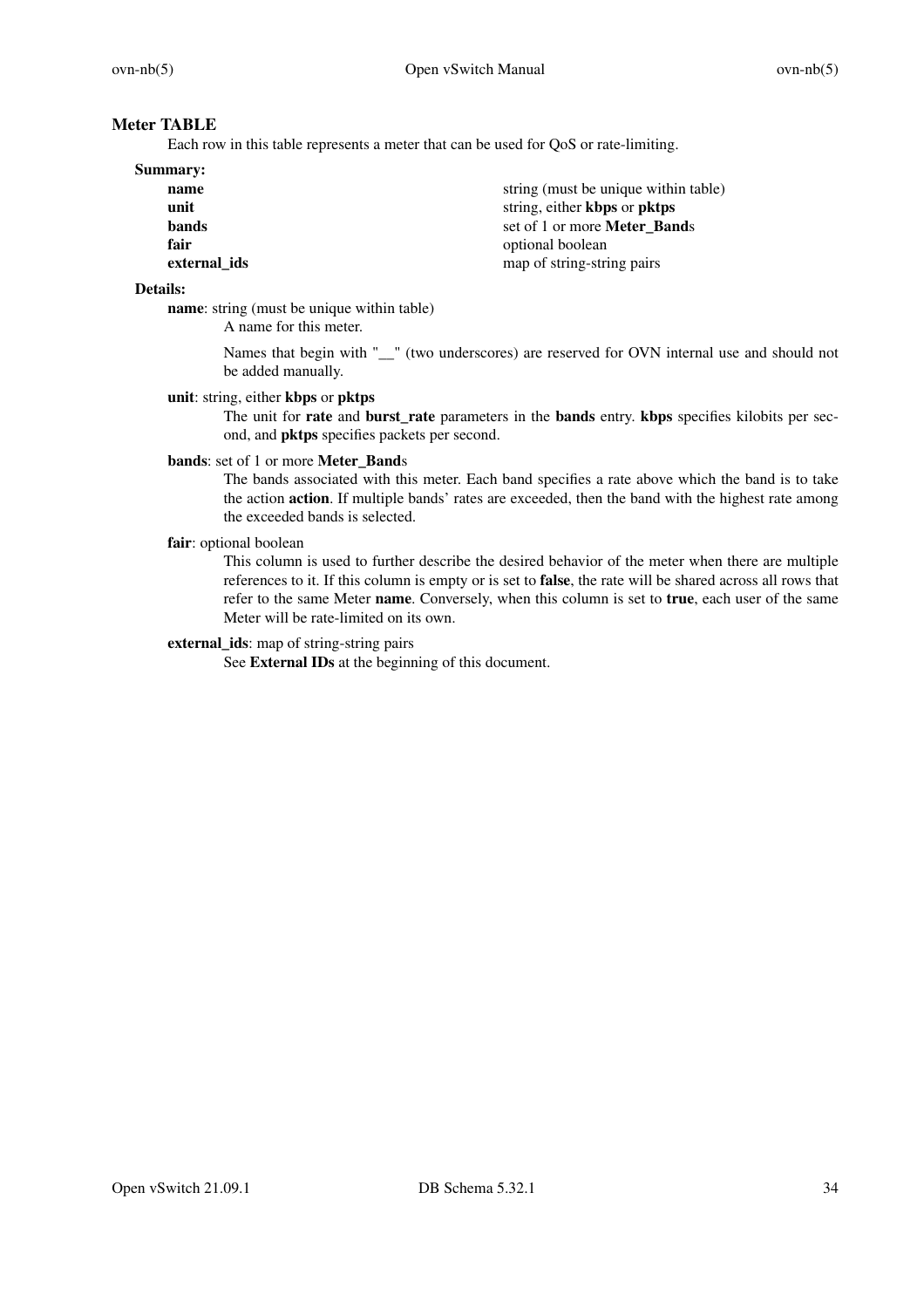# **Meter\_Band TABLE**

Each row in this table represents a meter band which specifies the rate above which the configured action should be applied. These bands are referenced by the **bands** column in the **Meter** table.

| <b>Summary:</b> |                                      |
|-----------------|--------------------------------------|
| action          | string, must be <b>drop</b>          |
| rate            | integer, in range 1 to 4,294,967,295 |
| burst size      | integer, in range 0 to 4,294,967,295 |
| external ids    | map of string-string pairs           |

### **Details:**

**action**: string, must be **drop**

The action to execute when this band matches. The only supported action is **drop**.

**rate**: integer, in range 1 to 4,294,967,295

The rate limit for this band, in kilobits per second or bits per second, depending on whether the parent **Meter** entry's **unit** column specified **kbps** or **pktps**.

**burst\_size**: integer, in range 0 to 4,294,967,295

The maximum burst allowed for the band in kilobits or packets, depending on whether **kbps** or **pktps** was selected in the parent **Meter** entry's **unit** column. If the size is zero, the switch is free to select some reasonable value depending on its configuration.

**external\_ids**: map of string-string pairs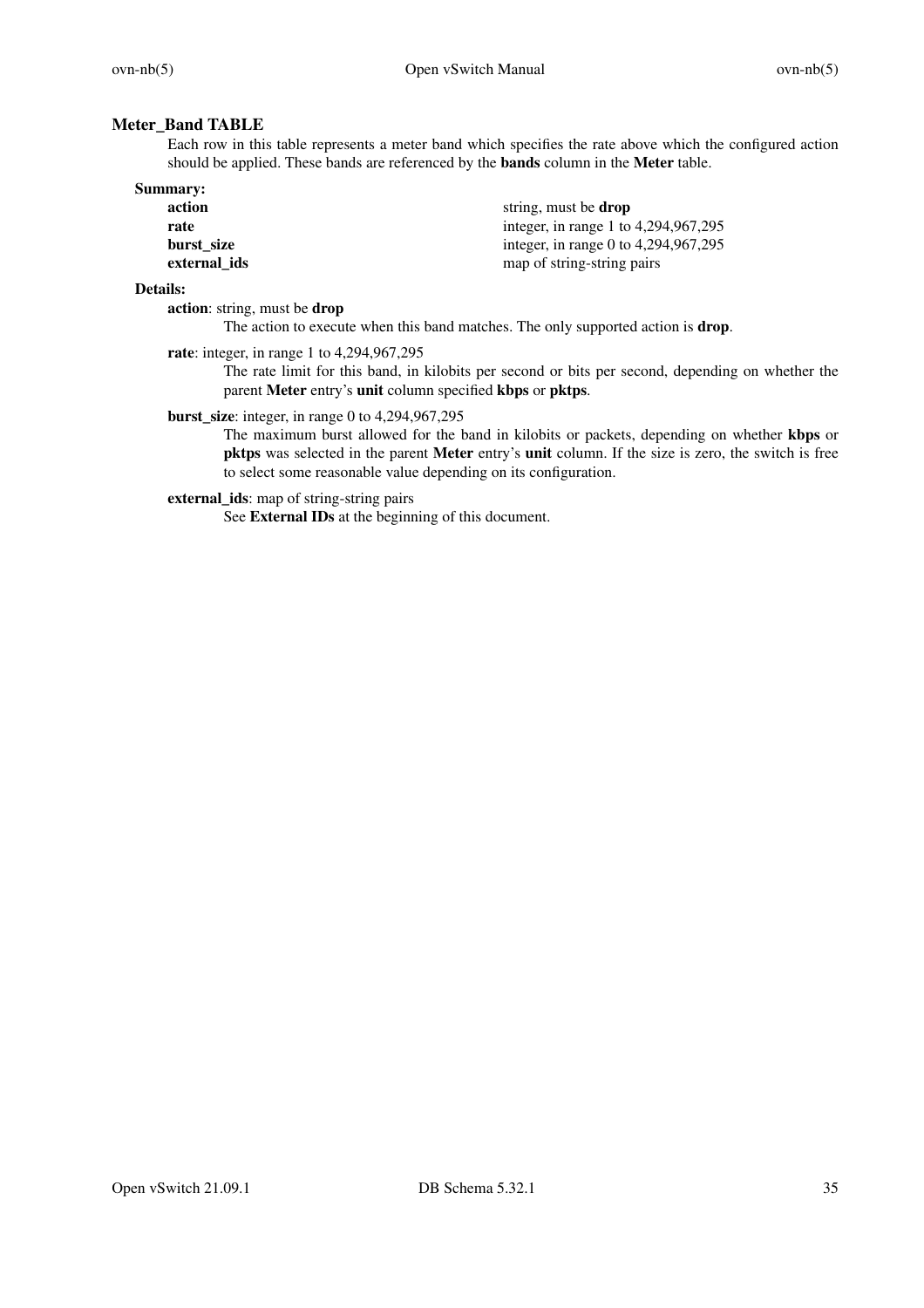# **Logical\_Router\_Port TABLE**

A port within an L3 logical router.

Exactly one **Logical\_Router** row must reference a given logical router port.

| Summary:                                     |                                                                 |
|----------------------------------------------|-----------------------------------------------------------------|
| name                                         | string (must be unique within table)                            |
| networks                                     | set of 1 or more strings                                        |
| mac                                          | string                                                          |
| enabled                                      | optional boolean                                                |
| <b>Distributed Gateway Ports:</b>            |                                                                 |
| ha_chassis_group                             | optional HA_Chassis_Group                                       |
| gateway_chassis                              | set of Gateway_Chassises                                        |
| <b>Options for Physical VLAN MTU Issues:</b> |                                                                 |
| options : reside-on-redirect-chassis         | optional string, either true or false                           |
| options: redirect-type                       | optional string, either bridged or overlay                      |
| ipv6_prefix                                  | set of strings                                                  |
| ipv6_ra_configs:                             |                                                                 |
| ipv6_ra_configs: address_mode                | optional string                                                 |
| ipv6_ra_configs: router_preference           | optional string                                                 |
| ipv6_ra_configs: route_info                  | optional string                                                 |
| ipv6_ra_configs: mtu                         | optional string                                                 |
| ipv6_ra_configs: send_periodic               | optional string                                                 |
| ipv6_ra_configs: max_interval                | optional string                                                 |
| ipv6_ra_configs: min_interval                | optional string                                                 |
| ipv6_ra_configs: rdnss                       | optional string                                                 |
| ipv6_ra_configs: dnssl                       | optional string                                                 |
| Options:                                     |                                                                 |
| options: meast_flood                         | optional string, either true or false                           |
| options: requested-tnl-key                   | optional string, containing an integer, in range 1 to<br>32,767 |
| options : prefix_delegation                  | optional string, either true or false                           |
| options : prefix                             | optional string, either true or false                           |
| Attachment:                                  |                                                                 |
| peer                                         | optional string                                                 |
| Common Columns:                              |                                                                 |
| external_ids                                 | map of string-string pairs                                      |
| $\mathbf{D}$ . 4. $\mathbf{H}$ .             |                                                                 |

### **Details:**

**name**: string (must be unique within table) A name for the logical router port.

> In addition to provide convenience for human interaction with the northbound database, this column is used as reference by its patch port in **Logical\_Switch\_Port** or another logical router port in **Logical\_Router\_Port**.

> A logical router port may not have the same name as a logical switch port, but the database schema cannot enforce this.

### **networks**: set of 1 or more strings

The IP addresses and netmasks of the router. For example, **192.168.0.1/24** indicates that the router's IP address is 192.168.0.1 and that packets destined to 192.168.0.*x* should be routed to this port.

A logical router port always adds a link-local IPv6 address (fe80::/64) automatically generated from the interface's MAC address using the modified EUI−64 format.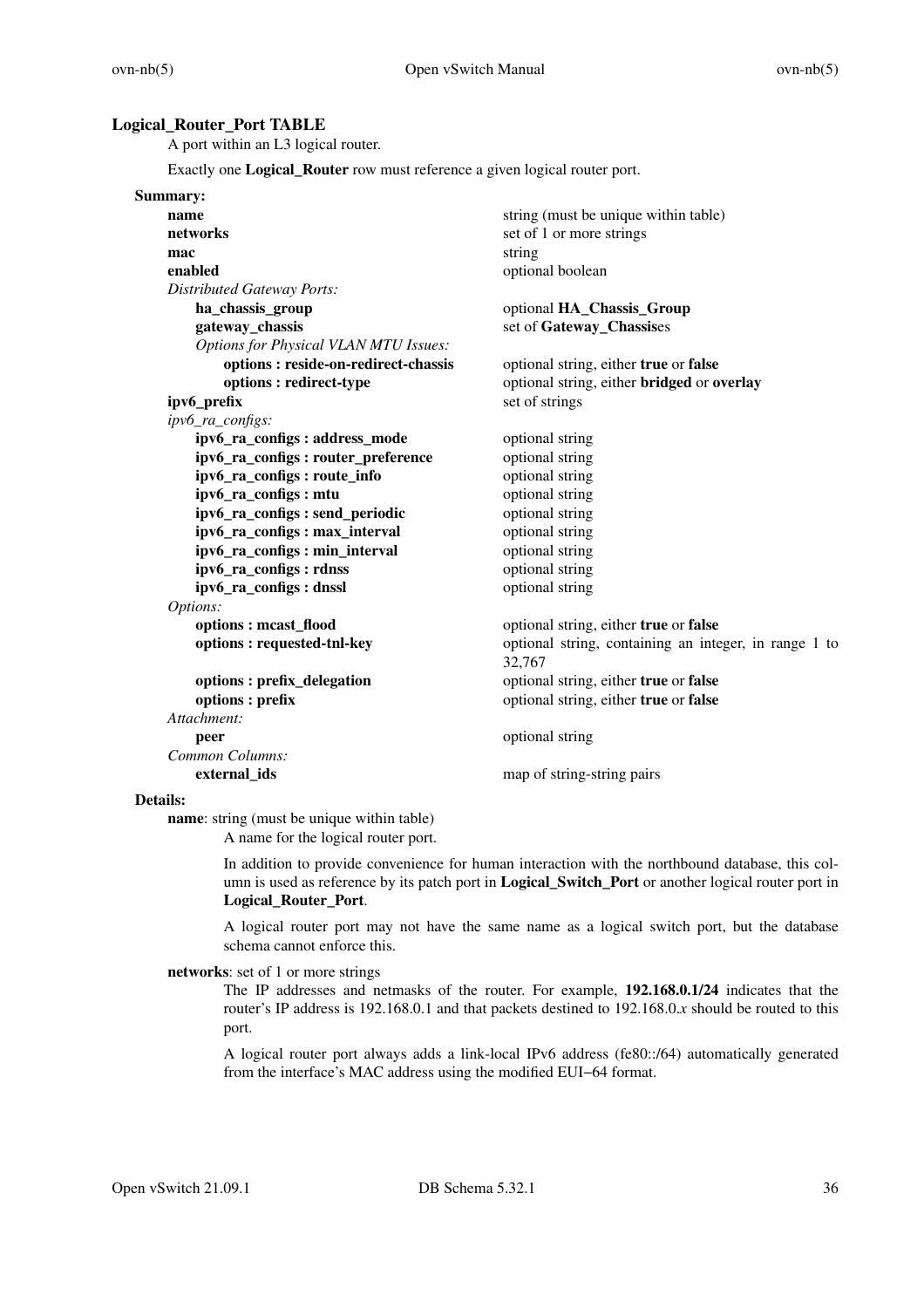## **mac**: string

The Ethernet address that belongs to this router port.

### **enabled**: optional boolean

This column is used to administratively set port state. If this column is empty or is set to **true**, the port is enabled. If this column is set to **false**, the port is disabled. A disabled port has all ingress and egress traffic dropped.

### *Distributed Gateway Ports:*

Gateways, as documented under **Gateways** in the OVN architecture guide, provide limited connectivity between logical networks and physical ones. OVN support multiple kinds of gateways. The **Logical\_Router\_Port** table can be used two different ways to configure *distributed gateway ports*, which are one kind of gateway. These two forms of configuration exist for historical reasons. Both of them produce the same kind of OVN southbound records and the same behavior in practice.

If either of these are set, this logical router port represents a distributed gateway port that connects this router to a logical switch with a **localnet** port or a connection to another OVN deployment.

Also mentioned in the OVN architecture guide, distributed gateway ports can also be used for scalability reasons in deployments where logical switches are dedicated to chassises rather than distributed.

The preferred way to configure a gateway is **ha\_chassis\_group**, but **gateway\_chassis** is also supported for backward compatibility. Only one of these should be set at a time on a given LRP, since they configure the same features.

Even when a gateway is configured, the logical router port still effectively resides on each chassis. However, due to the implications of the use of L2 learning in the physical network, as well as the need to support advanced features such as one-to-many NAT (aka IP masquerading), a subset of the logical router processing is handled in a centralized manner on the gateway chassis.

There can be more than one distributed gateway ports configured on each logical router, each connecting to different L2 segments. However, features such as NAT and load-balancer are not supported on logical routers with more than one distributed gateway ports.

For each distributed gateway port, it may have more than one gateway chassises. When more than one gateway chassis is specified, OVN only uses one at a time. OVN can rely on OVS BFD implementation to monitor gateway connectivity, preferring the highest-priority gateway that is online. Priorities are specified in the **priority** column of **Gateway\_Chassis** or **HA\_Chassis**.

**ovn−northd** programs the **external\_mac** rules specified in the LRP's LR into the peer logical switch's destination lookup on the chassis where the **logical\_port** resides. In addition, the logical router's MAC address is automatically programmed in the peer logical switch's destination lookup flow on the gateway chasssis. If it is desired to generate gratuitous ARPs for NAT addresses, then set the peer LSP's **options:nataddresses** to **router**.

OVN 20.03 and earlier supported a third way to configure distributed gateway ports using **options:redirect−chassis** to specify the gateway chassis. This method is no longer supported. Any remaining users should switch to one of the newer methods instead. A **gateway\_chassis** may be easily configured from the command line, e.g. **ovn−nbctl lrp−set−gateway−chassis** *lrp chassis*.

## **ha\_chassis\_group**: optional **HA\_Chassis\_Group**

Designates an **HA\_Chassis\_Group** to provide gateway high availability.

## **gateway\_chassis**: set of **Gateway\_Chassis**es

Designates one or more **Gateway\_Chassis** for the logical router port.

## *Options for Physical VLAN MTU Issues:*

MTU issues arise in mixing tunnels with logical networks that are bridged to a physical VLAN. For an explanation of the MTU issues, see **Physical VLAN MTU Issues** in the OVN architecture document. The following options, which are alternatives, provide solutions. Both of them cause packets to be sent over **localnet** instead of tunnels, but they differ in whether some or all packets are sent this way. The most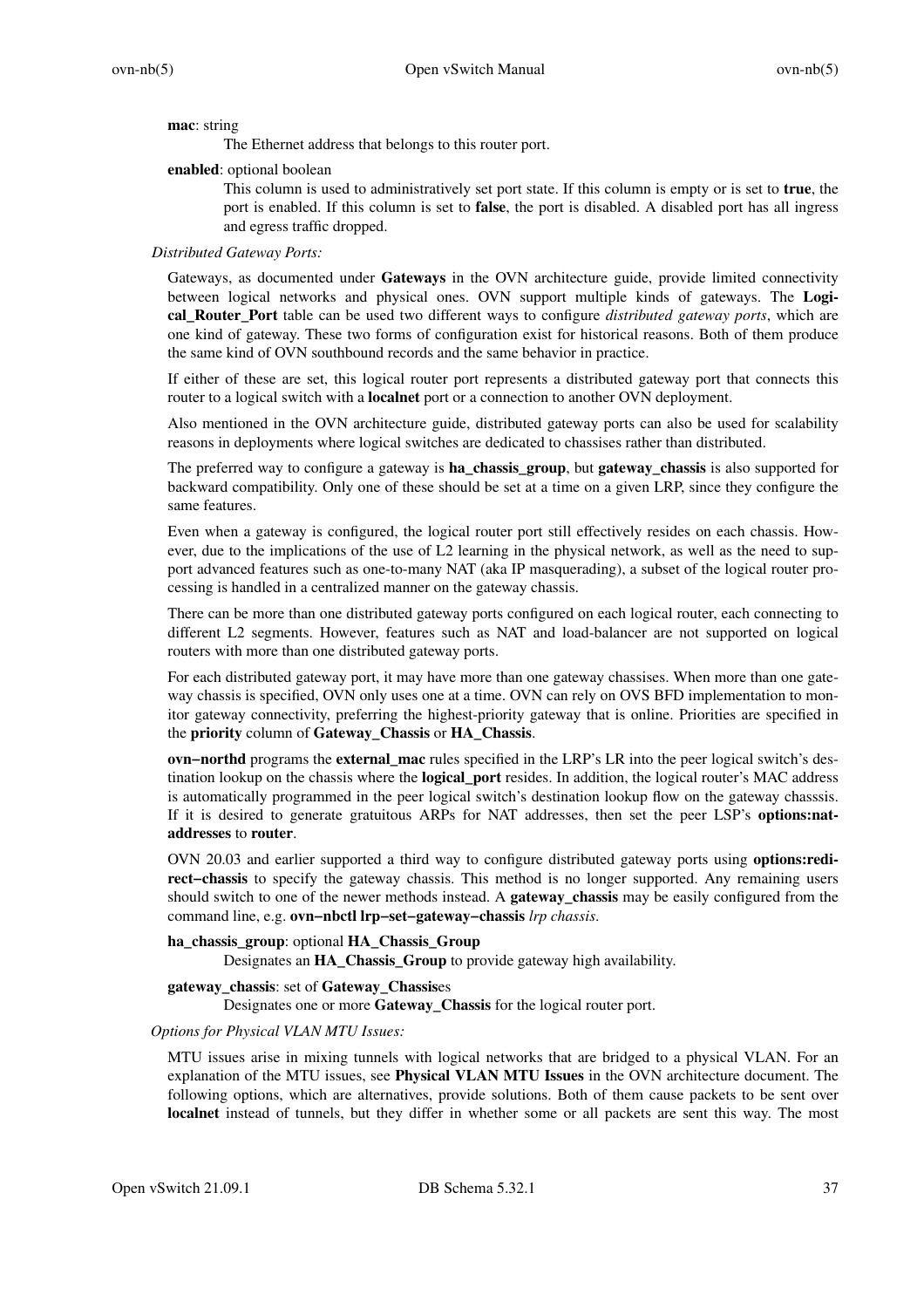prominent tradeoff between these options is that **reside−on−redirect−chassis** is easier to configure and that **redirect−type** performs better for east-west traffic.

## **options : reside-on-redirect-chassis**: optional string, either **true** or **false**

If set to **true**, this option forces all traffic across the logical router port to pass through the gateway chassis using a hop across a **localnet** port. This changes behavior in two ways:

- Without this option, east-west traffic passes directly between source and destination chassis (or even within a single chassis, for co-located VMs). With this option, all east-west traffic passes through the gateway chassis.
- Without this option, traffic between the gateway chassis and other chassis is encapsulated in tunnels. With this option, traffic passes over a **localnet** interface.

This option may usefully be set only on logical router ports that connect a distributed logical router to a logical switch with VIFs. It should not be set on a distributed gateway port.

OVN honors this option only if the logical router has one and only one distributed gateway port and if the LRP's peer switch has a **localnet** port.

# **options : redirect-type**: optional string, either **bridged** or **overlay**

If set to **bridged** on a distributed gateway port, this option causes OVN to redirect packets to the gateway chassis over a **localnet** port instead of a tunnel. The relevant chassis must share a **localnet** port.

This feature requires the administrator or the CMS to configure each participating chassis with a unique Ethernet address for the logical router by setting **ovn−chassis−mac−mappings** in the Open vSwitch database, for use by **ovn−controller**.

Setting this option to **overlay** or leaving it unset has no effect. This option may usefully be set only on a distributed gateway port when there is one and only one distributed gateway port on the logical router. It is otherwise ignored.

## **ipv6\_prefix**: set of strings

This column contains IPv6 prefix obtained by prefix delegation router according to RFC 3633

*ipv6\_ra\_configs:*

This column defines the IPv6 ND RA address mode and ND MTU Option to be included by **ovn−controller** when it replies to the IPv6 Router solicitation requests.

# **ipv6\_ra\_configs : address\_mode**: optional string

The address mode to be used for IPv6 address configuration. The supported values are:

- **slaac**: Address configuration using Router Advertisement (RA) packet. The IPv6 prefixes defined in the **Logical\_Router\_Port** table's **networks** column will be included in the RA's ICMPv6 option - Prefix information.
- **dhcpv6\_stateful**: Address configuration using DHCPv6.
- **dhcpv6\_stateless**: Address configuration using Router Advertisement (RA) packet. Other IPv6 options are provided by DHCPv6.

# **ipv6\_ra\_configs : router\_preference**: optional string

Default Router Preference (PRF) indicates whether to prefer this router over other default routers (RFC 4191). Possible values are:

- HIGH: mapped to 0x01 in RA PRF field
- MEDIUM: mapped to 0x00 in RA PRF field
- LOW: mapped to 0x11 in RA PRF field

### **ipv6\_ra\_configs : route\_info**: optional string

Route Info is used to configure Route Info Option sent in Router Advertisment according to RFC 4191. Route Info is a comma separated string where each field provides PRF and prefix for a given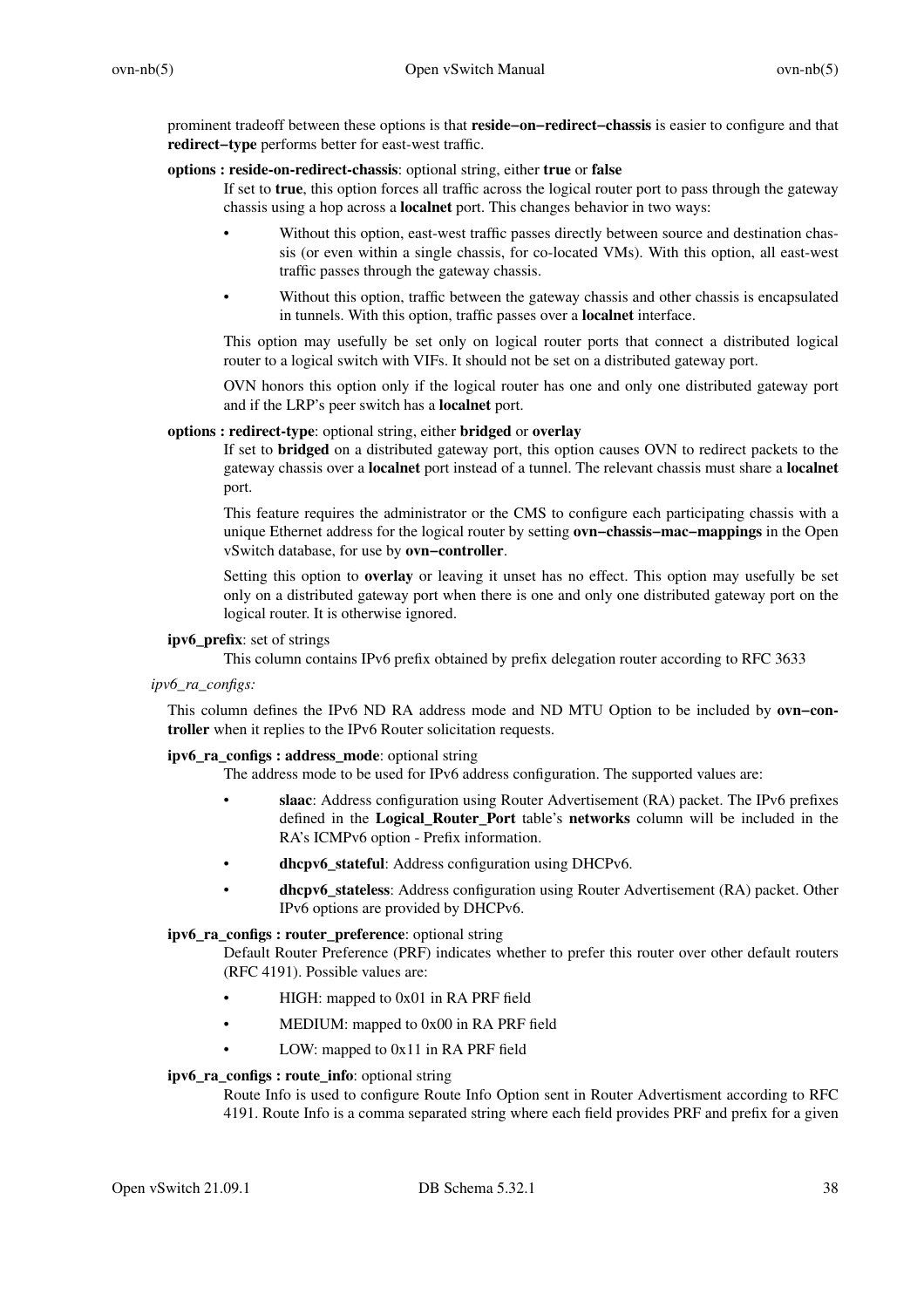route (e.g: HIGH-aef1::11/48,LOW-aef2::11/96) Possible PRF values are:

- HIGH: mapped to 0x01 in RA PRF field
- MEDIUM: mapped to 0x00 in RA PRF field
- LOW: mapped to 0x11 in RA PRF field

## **ipv6\_ra\_configs : mtu**: optional string

The recommended MTU for the link. Default is 0, which means no MTU Option will be included in RA packet replied by ovn-controller. Per RFC 2460, the mtu value is recommended no less than 1280, so any mtu value less than 1280 will be considered as no MTU Option.

## **ipv6\_ra\_configs : send\_periodic**: optional string

If set to true, then this router interface will send router advertisements periodically. The default is false.

# **ipv6\_ra\_configs : max\_interval**: optional string

The maximum number of seconds to wait between sending periodic router advertisements. This option has no effect if **ipv6\_ra\_configs:send\_periodic** is false. The default is 600.

# **ipv6** ra configs : min interval: optional string

The minimum number of seconds to wait between sending periodic router advertisements. This option has no effect if **ipv6\_ra\_configs:send\_periodic** is false. The default is one-third of **ipv6\_ra\_configs:max\_interval**, i.e. 200 seconds if that key is unset.

# **ipv6\_ra\_configs : rdnss**: optional string

IPv6 address of RDNSS server announced in RA packets. At the moment OVN supports just one RDNSS server.

## **ipv6\_ra\_configs : dnssl**: optional string

DNS Search List announced in RA packets. Multiple DNS Search List must be 'comma' separated (e.g. "a.b.c, d.e.f")

### *Options:*

Additional options for the logical router port.

## **options : mcast\_flood**: optional string, either **true** or **false**

If set to **true**, multicast traffic (including reports) are unconditionally forwarded to the specific port.

This option applies when the port is part of a logical router which has **options**:mcast\_relay set to **true**.

**options : requested-tnl-key**: optional string, containing an integer, in range 1 to 32,767

Configures the port binding tunnel key for the port. Usually this is not needed because **ovn−northd** will assign an unique key for each port by itself. However, if it is configured, **ovn−northd** honors the configured value.

## **options : prefix\_delegation**: optional string, either **true** or **false**

If set to **true**, enable IPv6 prefix delegation state machine on this logical router port (RFC3633). IPv6 prefix delegation is available just on a gateway router or on a gateway router port.

## **options : prefix**: optional string, either **true** or **false**

If set to **true**, this interface will receive an IPv6 prefix according to RFC3663

## *Attachment:*

A given router port serves one of two purposes:

To attach a logical switch to a logical router. A logical router port of this type is referenced by exactly one **Logical\_Switch\_Port** of type **router**. The value of **name** is set as **router−port** in column **options** of **Logical\_Switch\_Port**. In this case **peer** column is empty.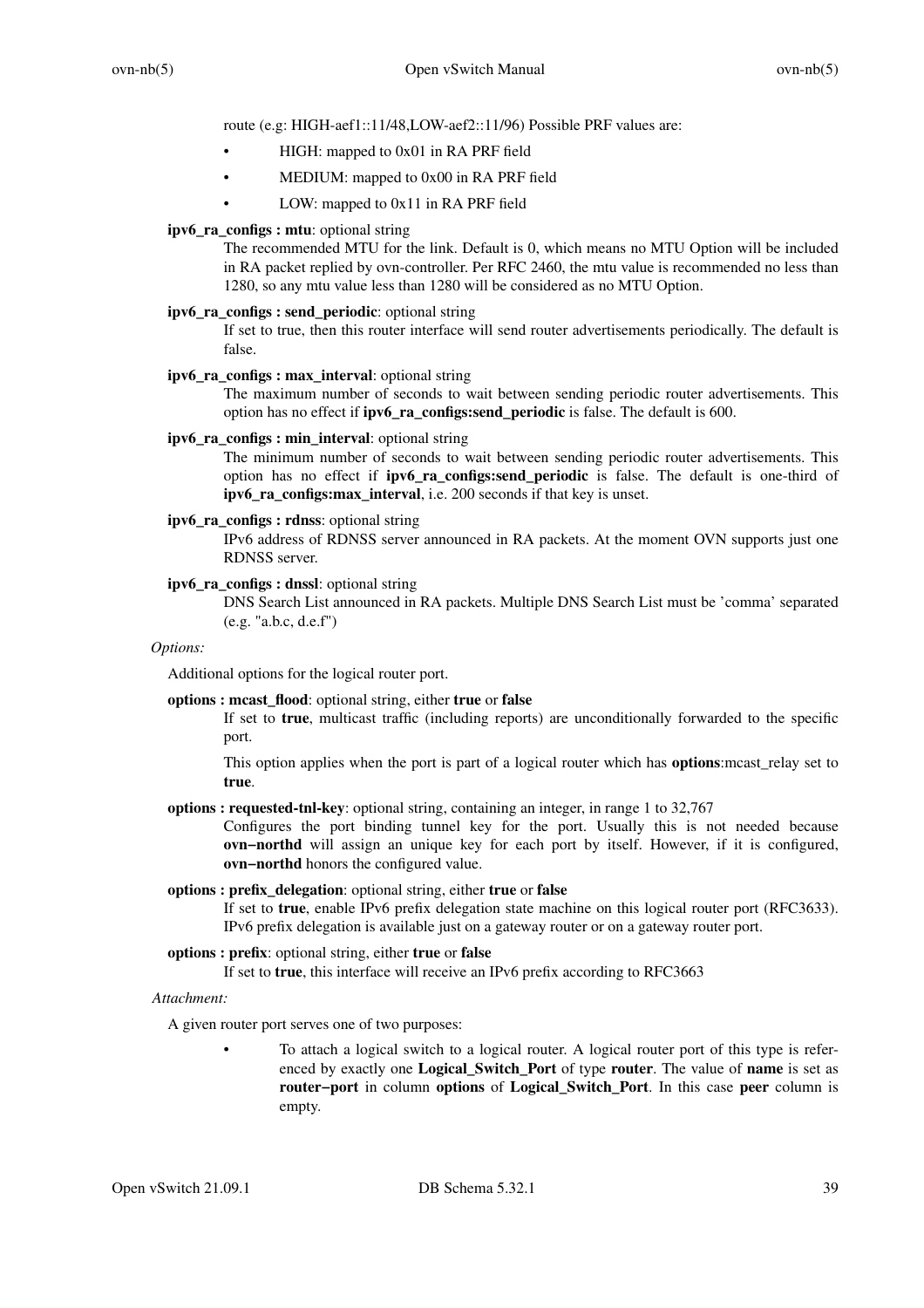• To connect one logical router to another. This requires a pair of logical router ports, each connected to a different router. Each router port in the pair specifies the other in its **peer** column. No **Logical\_Switch** refers to the router port.

**peer**: optional string

For a router port used to connect two logical routers, this identifies the other router port in the pair by **name**.

For a router port attached to a logical switch, this column is empty.

*Common Columns:*

**external\_ids**: map of string-string pairs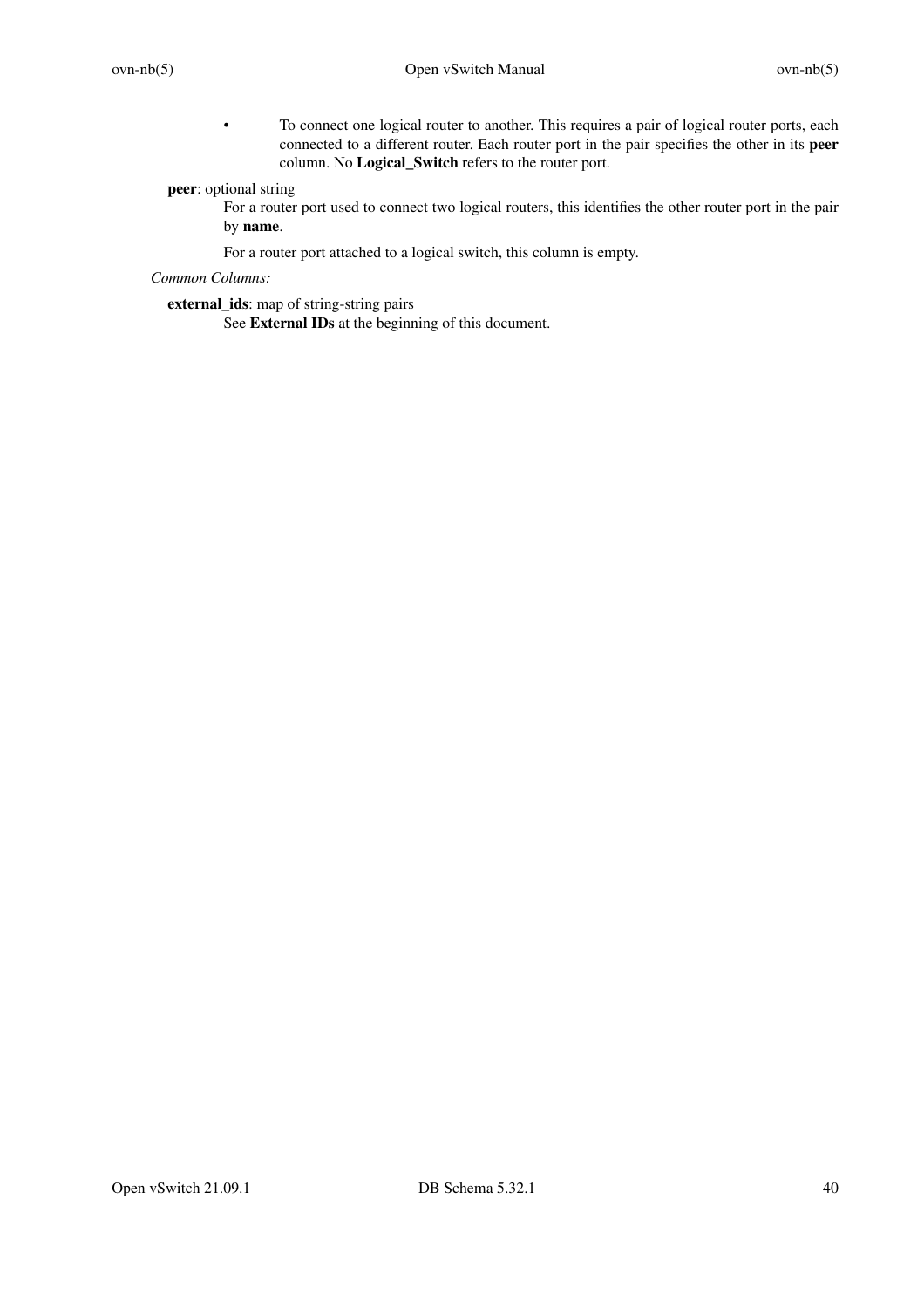## **Logical\_Router\_Static\_Route TABLE**

Each record represents a static route.

When multiple routes match a packet, the longest-prefix match is chosen. For a given prefix length, a **dst−ip** route is preferred over a **src−ip** route.

When there are ECMP routes, i.e. multiple routes with same prefix and policy, one of them will be selected based on the 5-tuple hashing of the packet header.

| Summary:                       |                                                        |
|--------------------------------|--------------------------------------------------------|
| ip_prefix                      | string                                                 |
| policy                         | optional string, either <b>dst-ip</b> or <b>src-ip</b> |
| nexthop                        | string                                                 |
| output port                    | optional string                                        |
| bfd                            | optional weak reference to BFD                         |
| external ids: ic-learned-route | optional string                                        |
| Common Columns:                |                                                        |
| external_ids                   | map of string-string pairs                             |
| Common options:                |                                                        |
| options                        | map of string-string pairs                             |
| options: ecmp_symmetric_reply  | optional string                                        |

### **Details:**

**ip\_prefix**: string

IP prefix of this route (e.g. 192.168.100.0/24).

## **policy**: optional string, either **dst−ip** or **src−ip**

If it is specified, this setting describes the policy used to make routing decisions. This setting must be one of the following strings:

- **src−ip**: This policy sends the packet to the **nexthop** when the packet's source IP address matches **ip\_prefix**.
- **dst−ip**: This policy sends the packet to the **nexthop** when the packet's destination IP address matches **ip\_prefix**.

If not specified, the default is **dst−ip**.

### **nexthop**: string

Nexthop IP address for this route. Nexthop IP address should be the IP address of a connected router port or the IP address of a logical port or can be set to **discard** for dropping packets which match the given route.

# **output\_port**: optional string

The name of the **Logical\_Router\_Port** via which the packet needs to be sent out. This is optional and when not specified, OVN will automatically figure this out based on the **nexthop**. When this is specified and there are multiple IP addresses on the router port and none of them are in the same subnet of **nexthop**, OVN chooses the first IP address as the one via which the **nexthop** is reachable.

## **bfd**: optional weak reference to **BFD**

Reference to **BFD** row if the route has associated a BFD session

# **external ids : ic-learned-route**: optional string

**ovn−ic** populates this key if the route is learned from the global **OVN\_IC\_Southbound** database. In this case the value will be set to the uuid of the row in **Route** table of the **OVN\_IC\_Southbound** database.

# *Common Columns:*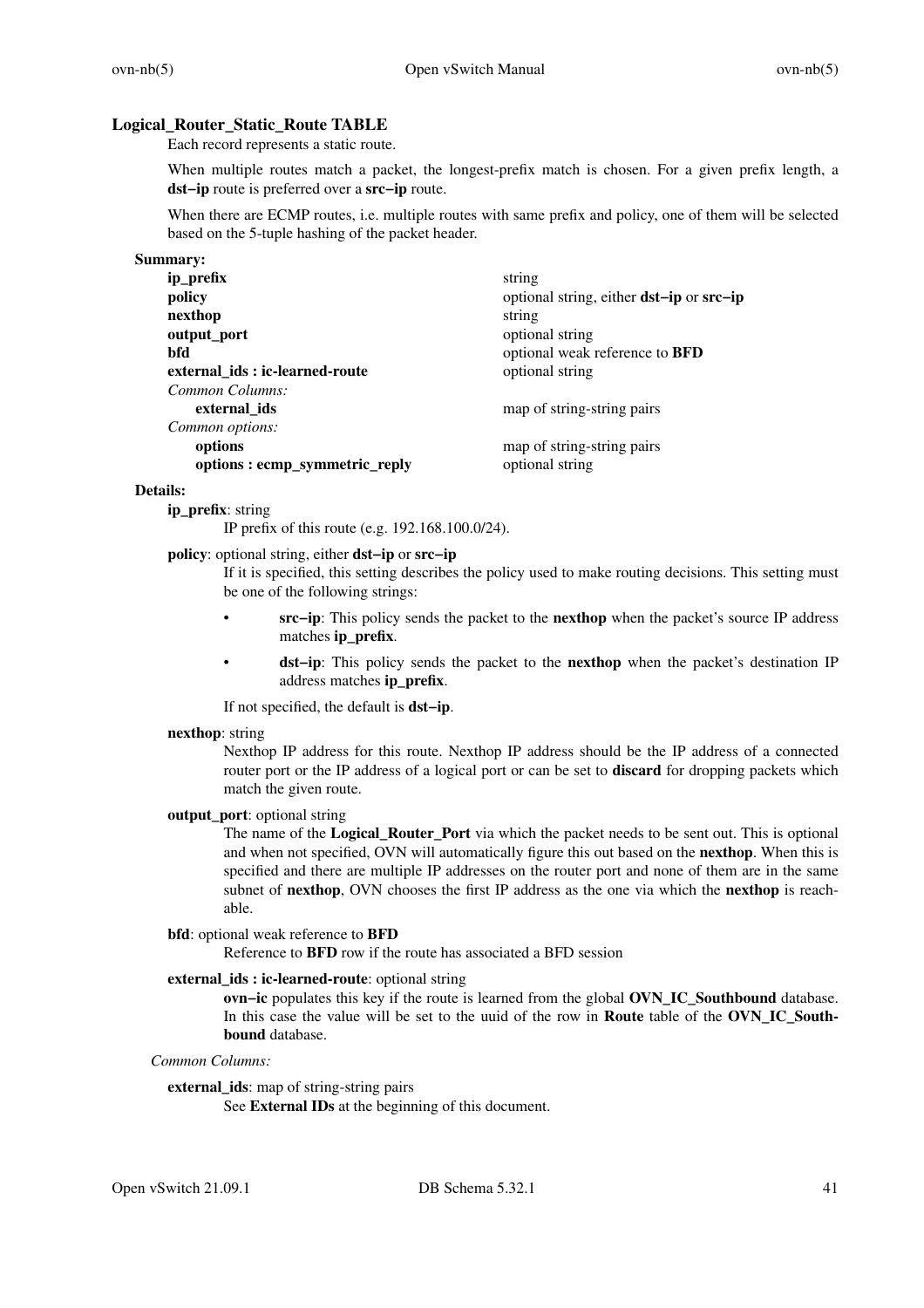# *Common options:*

# **options**: map of string-string pairs

This column provides general key/value settings. The supported options are described individually below.

# **options : ecmp\_symmetric\_reply**: optional string

If true, then new traffic that arrives over this route will have its reply traffic bypass ECMP route selection and will be sent out this route instead. Note that this option overrides any rules set in the Logical\_Router\_policy table. This option only works on gateway routers (routers that have **options:chassis** set).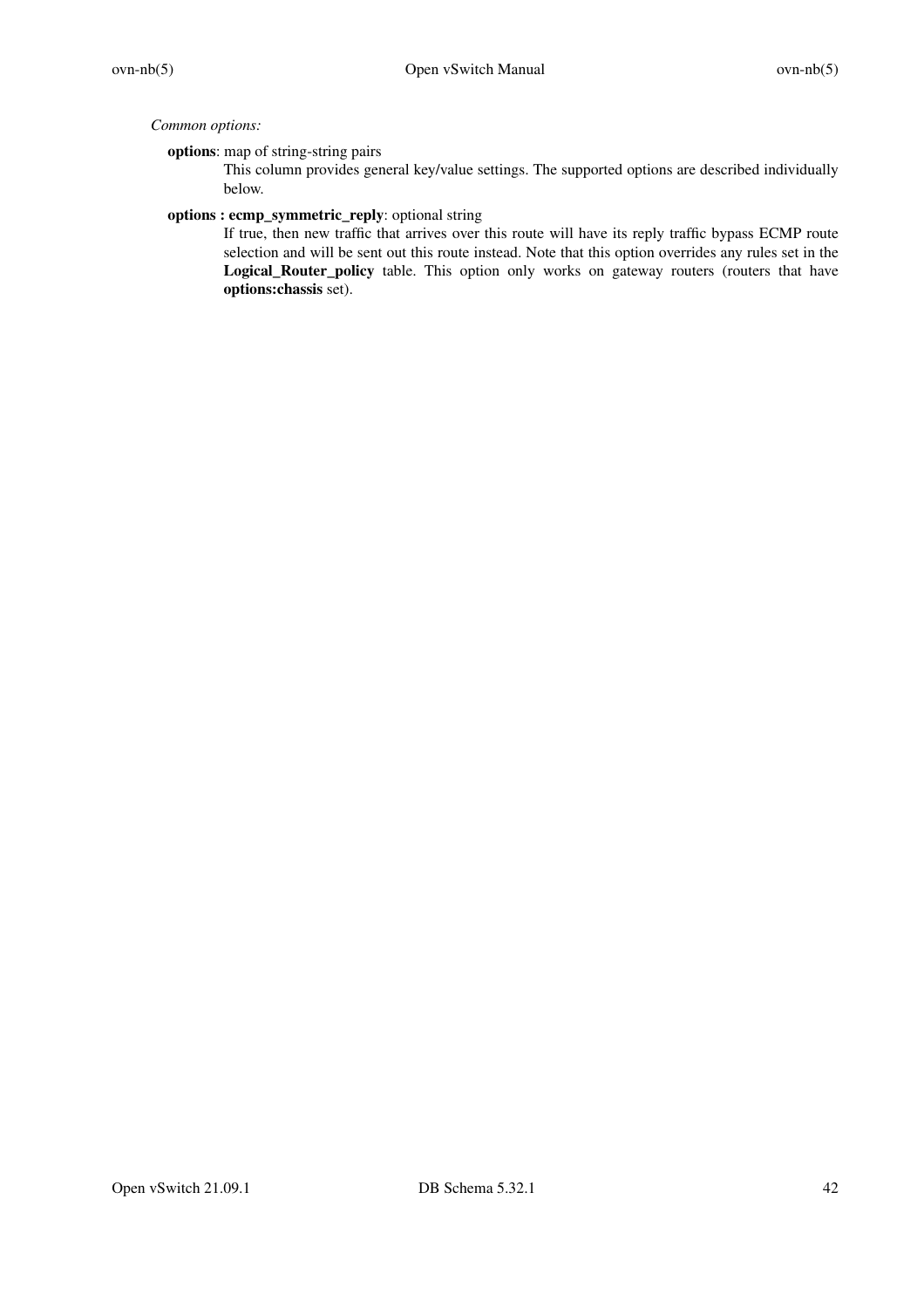# **Logical\_Router\_Policy TABLE**

Each row in this table represents one routing policy for a logical router that points to it through its **policies** column. The **action** column for the highest-**priority** matching row in this table determines a packet's treatment. If no row matches, packets are allowed by default. (Default-deny treatment is possible: add a rule with **priority** 0, **1** as **match**, and **drop** as **action**.)

| priority           | integer, in range 0 to $32,767$        |
|--------------------|----------------------------------------|
| match              | string                                 |
| action             | string, one of allow, drop, or reroute |
| nexthop            | optional string                        |
| nexthops           | set of strings                         |
| options : pkt_mark | optional string                        |
| Common Columns:    |                                        |
| external ids       | map of string-string pairs             |
|                    |                                        |

## **Details:**

**priority**: integer, in range 0 to 32,767

The routing policy's priority. Rules with numerically higher priority take precedence over those with lower. A rule is uniquely identified by the priority and match string.

## **match**: string

The packets that the routing policy should match, in the same expression language used for the **match** column in the OVN Southbound database's **Logical\_Flow** table.

By default all traffic is allowed. When writing a more restrictive policy, it is important to remember to allow flows such as ARP and IPv6 neighbor discovery packets.

## **action**: string, one of **allow**, **drop**, or **reroute**

The action to take when the routing policy matches:

- allow: Forward the packet.
- **drop**: Silently drop the packet.
- **reroute**: Reroute packet to **nexthop** or **nexthops**.

## **nexthop**: optional string

Note: This column is deprecated in favor of **nexthops**.

Next-hop IP address for this route, which should be the IP address of a connected router port or the IP address of a logical port.

## **nexthops**: set of strings

Next-hop ECMP IP addresses for this route. Each IP in the list should be the IP address of a connected router port or the IP address of a logical port.

One IP from the list is selected as next hop.

**options : pkt\_mark**: optional string

Marks the packet with the value specified when the router policy is applied. CMS can inspect this packet marker and take some decisions if desired. This value is not preserved when the packet goes out on the wire.

# *Common Columns:*

**external\_ids**: map of string-string pairs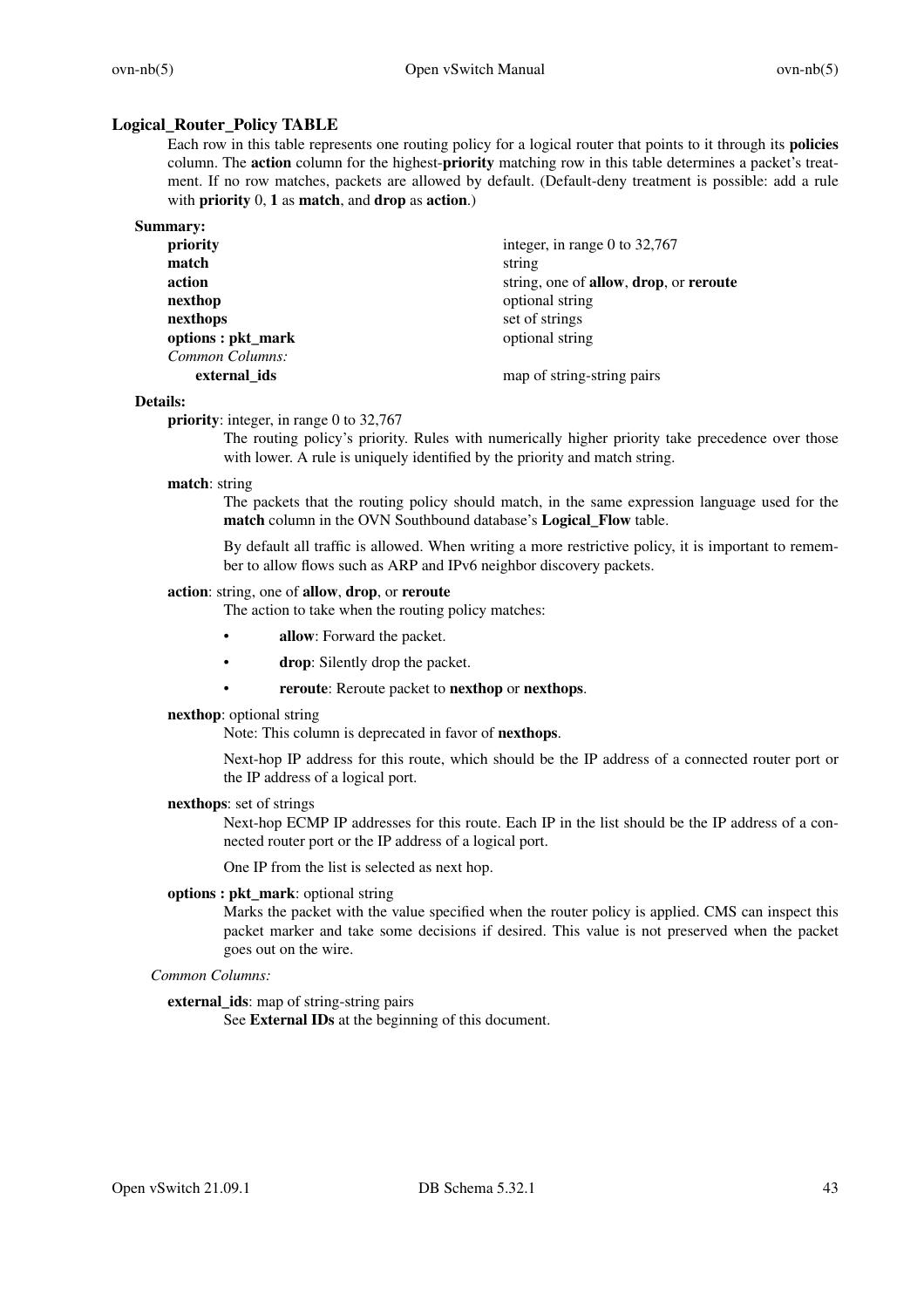# **NAT TABLE**

Each record represents a NAT rule.

| Summary:            |                                                                    |
|---------------------|--------------------------------------------------------------------|
| type                | string, one of <b>dnat</b> , <b>dnat_and_snat</b> , or <b>snat</b> |
| external ip         | string                                                             |
| external mac        | optional string                                                    |
| external port range | string                                                             |
| logical ip          | string                                                             |
| logical_port        | optional string                                                    |
| allowed_ext_ips     | optional Address_Set                                               |
| exempted_ext_ips    | optional Address_Set                                               |
| options : stateless | optional string                                                    |
| options : add_route | optional string                                                    |
| Common Columns:     |                                                                    |
| external ids        | map of string-string pairs                                         |

## **Details:**

**type**: string, one of **dnat**, **dnat\_and\_snat**, or **snat**

Type of the NAT rule.

- When **type** is **dnat**, the externally visible IP address **external ip** is DNATted to the IP address **logical\_ip** in the logical space.
- When **type** is **snat**, IP packets with their source IP address that either matches the IP address in **logical\_ip** or is in the network provided by **logical\_ip** is SNATed into the IP address in **external\_ip**.
- When **type** is **dnat\_and\_snat**, the externally visible IP address **external\_ip** is DNATted to the IP address **logical\_ip** in the logical space. In addition, IP packets with the source IP address that matches **logical\_ip** is SNATed into the IP address in **external\_ip**.

# **external\_ip**: string

An IPv4 address.

### **external\_mac**: optional string

A MAC address.

This is only used on the gateway port on distributed routers. This must be specified in order for the NAT rule to be processed in a distributed manner on all chassis. If this is not specified for a NAT rule on a distributed router, then this NAT rule will be processed in a centralized manner on the gateway port instance on the gateway chassis.

This MAC address must be unique on the logical switch that the gateway port is attached to. If the MAC address used on the **logical port** is globally unique, then that MAC address can be specified as this **external\_mac**.

### **external\_port\_range**: string

L4 source port range

Range of ports, from which a port number will be picked that will replace the source port of to be NATed packet. This is basically PAT (port address translation).

Value of the column is in the format, port\_lo-port\_hi. For example: external\_port\_range : "1−30000"

Valid range of ports is 1−65535.

### **logical** ip: string

An IPv4 network (e.g 192.168.1.0/24) or an IPv4 address.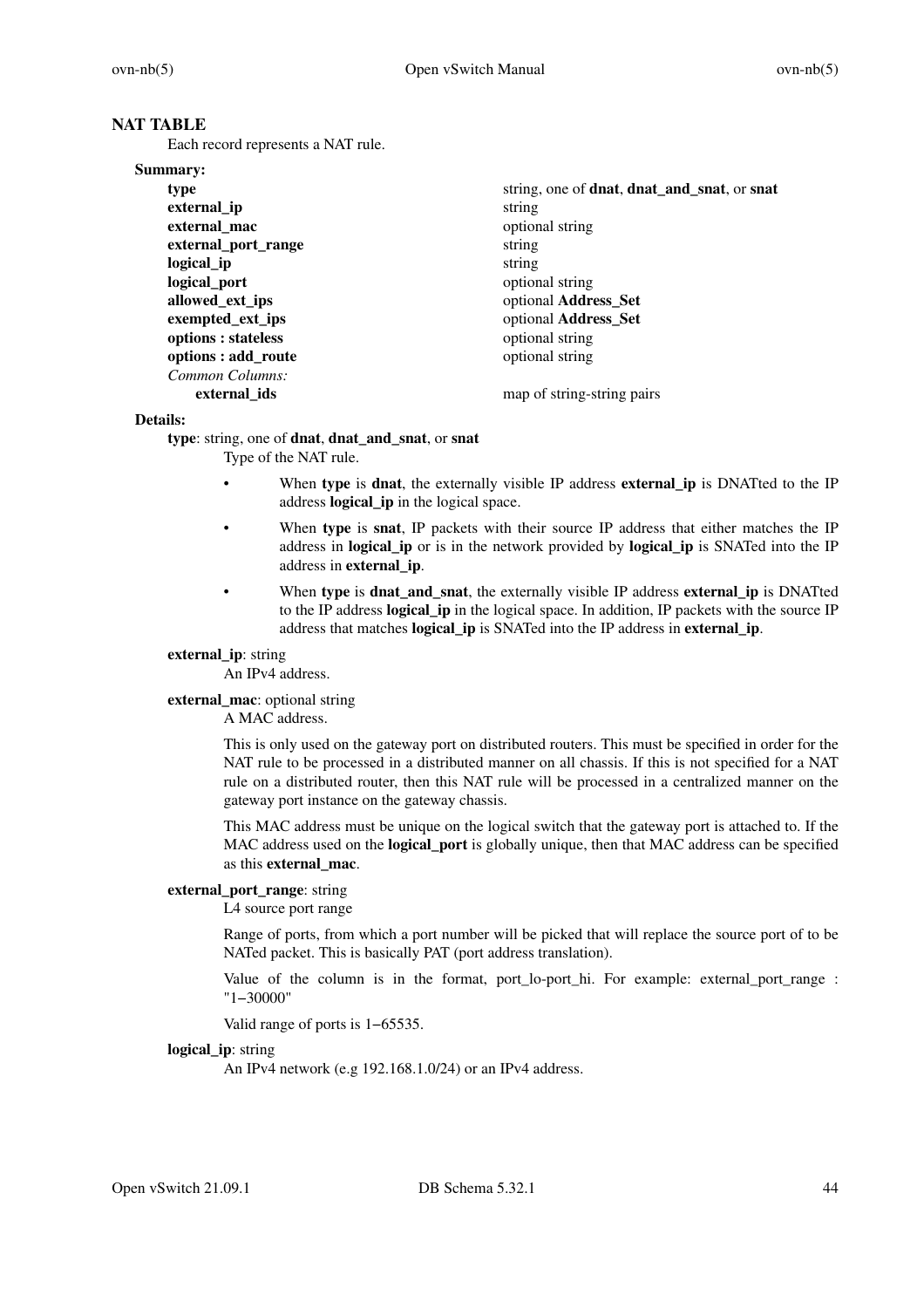### **logical\_port**: optional string

The name of the logical port where the **logical\_ip** resides.

This is only used on distributed routers. This must be specified in order for the NAT rule to be processed in a distributed manner on all chassis. If this is not specified for a NAT rule on a distributed router, then this NAT rule will be processed in a centralized manner on the gateway port instance on the gateway chassis.

### **allowed\_ext\_ips**: optional **Address\_Set**

It represents Address Set of external ips that NAT rule is applicable to. For SNAT type NAT rules, this refers to destination addresses. For DNAT type NAT rules, this refers to source addresses.

This configuration overrides the default NAT behavior of applying a rule solely based on internal IP. Without this configuration, NAT happens without considering the external IP (i.e dest/source for snat/dnat type rule). With this configuration NAT rule is applied ONLY if external ip is in the input Address Set.

### **exempted\_ext\_ips**: optional **Address\_Set**

It represents Address Set of external ips that NAT rule is NOT applicable to. For SNAT type NAT rules, this refers to destination addresses. For DNAT type NAT rules, this refers to source addresses.

This configuration overrides the default NAT behavior of applying a rule solely based on internal IP. Without this configuration, NAT happens without considering the external IP (i.e dest/source for snat/dnat type rule). With this configuration NAT rule is NOT applied if external ip is in the input Address Set.

If there are NAT rules in a logical router with overlapping IP prefixes (including /32), then usage of *exempted\_ext\_ips* should be avoided in following scenario. a. SNAT rule (let us say RULE1) with logical\_ip PREFIX/MASK (let us say 50.0.0.0/24). b. SNAT rule (let us say RULE2) with logical\_ip PREFIX/MASK+1 (let us say 50.0.0.0/25). c. Now, if exempted\_ext\_ips is associated with RULE2, then a logical ip which matches both 50.0.0.0/24 and 50.0.0.0/25 may get the RULE2 applied to it instead of RULE1.

*allowed\_ext\_ips* and *exempted\_ext\_ips* are mutually exclusive to each other. If both Address Sets are set for a rule, then the NAT rule is not considered.

## **options : stateless**: optional string

Indicates if a dnat\_and\_snat rule should lead to connection tracking state or not.

### **options : add\_route**: optional string

If set to **true**, then neighbor routers will have logical flows added that will allow for routing to the NAT address. It also will have ARP resolution logical flows added. By setting this option, it means there is no reason to create a **Logical\_Router\_Static\_Route** from neighbor routers to this NAT address. It also means that no ARP request is required for neighbor routers to learn the IP-MAC mapping for this NAT address. This option only applies to NATs of type **dnat** and **dnat\_and\_snat**. For more information about what flows are added for IP routes, please see the **ovn−northd** manpage section on IP Routing.

## *Common Columns:*

**external\_ids**: map of string-string pairs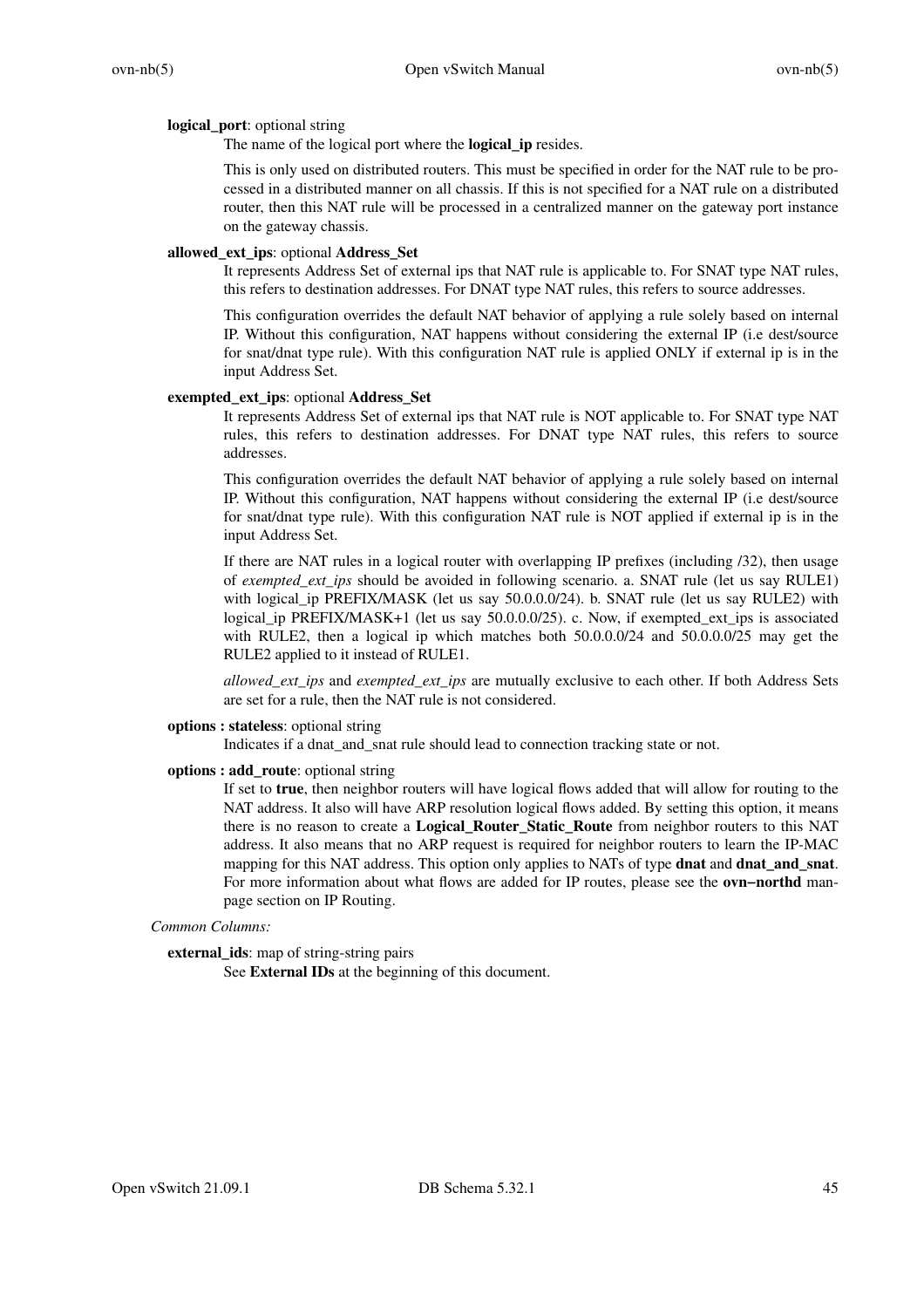# **DHCP\_Options TABLE**

OVN implements native DHCPv4 support which caters to the common use case of providing an IPv4 address to a booting instance by providing stateless replies to DHCPv4 requests based on statically configured address mappings. To do this it allows a short list of DHCPv4 options to be configured and applied at each compute host running **ovn−controller**.

OVN also implements native DHCPv6 support which provides stateless replies to DHCPv6 requests.

| Summary:                                                            |                                                        |
|---------------------------------------------------------------------|--------------------------------------------------------|
| cidr                                                                | string                                                 |
| DHCPv4 options:                                                     |                                                        |
| Mandatory DHCPv4 options:                                           |                                                        |
| options: server_id                                                  | optional string                                        |
| options: server_mac                                                 | optional string                                        |
| options : lease_time                                                | optional string, containing an integer, in range 0 to  |
|                                                                     | 4,294,967,295                                          |
| IPv4 DHCP Options:                                                  |                                                        |
| options: router                                                     | optional string                                        |
| options: netmask                                                    | optional string                                        |
| options : dns_server                                                | optional string                                        |
| options : log_server                                                | optional string                                        |
| options : lpr_server                                                | optional string                                        |
| options: swap_server                                                | optional string                                        |
| options : policy_filter                                             | optional string                                        |
| options: router_solicitation                                        | optional string                                        |
| options : nis_server                                                | optional string                                        |
| options : ntp_server                                                | optional string                                        |
| options: netbios_name_server                                        | optional string                                        |
| options : classless_static_route                                    | optional string<br>optional string                     |
| options : ms_classless_static_route<br><b>Boolean DHCP Options:</b> |                                                        |
| options: ip_forward_enable                                          | optional string, either $0$ or $1$                     |
| options: router_discovery                                           | optional string, either $0$ or $1$                     |
| options: ethernet_encap                                             | optional string, either $0$ or $1$                     |
| <b>Integer DHCP Options:</b>                                        |                                                        |
| options : default_ttl                                               | optional string, containing an integer, in range 0 to  |
|                                                                     | 255                                                    |
| options : tcp_ttl                                                   | optional string, containing an integer, in range 0 to  |
|                                                                     | 255                                                    |
| options : mtu                                                       | optional string, containing an integer, in range 68 to |
|                                                                     | 65,535                                                 |
| options: T1                                                         | optional string, containing an integer, in range 68 to |
|                                                                     | 4,294,967,295                                          |
| options: T2                                                         | optional string, containing an integer, in range 68 to |
|                                                                     | 4,294,967,295                                          |
| options: arp_cache_timeout                                          | optional string, containing an integer, in range 0 to  |
|                                                                     | 255                                                    |
| options: tcp_keepalive_interval                                     | optional string, containing an integer, in range 0 to  |
|                                                                     | 255                                                    |
| options: netbios_node_type                                          | optional string, containing an integer, in range 0 to  |
|                                                                     | 255                                                    |
| <b>String DHCP Options:</b>                                         |                                                        |
| options: wpad                                                       | optional string                                        |
| options : bootfile_name                                             | optional string                                        |
| options: path_prefix                                                | optional string                                        |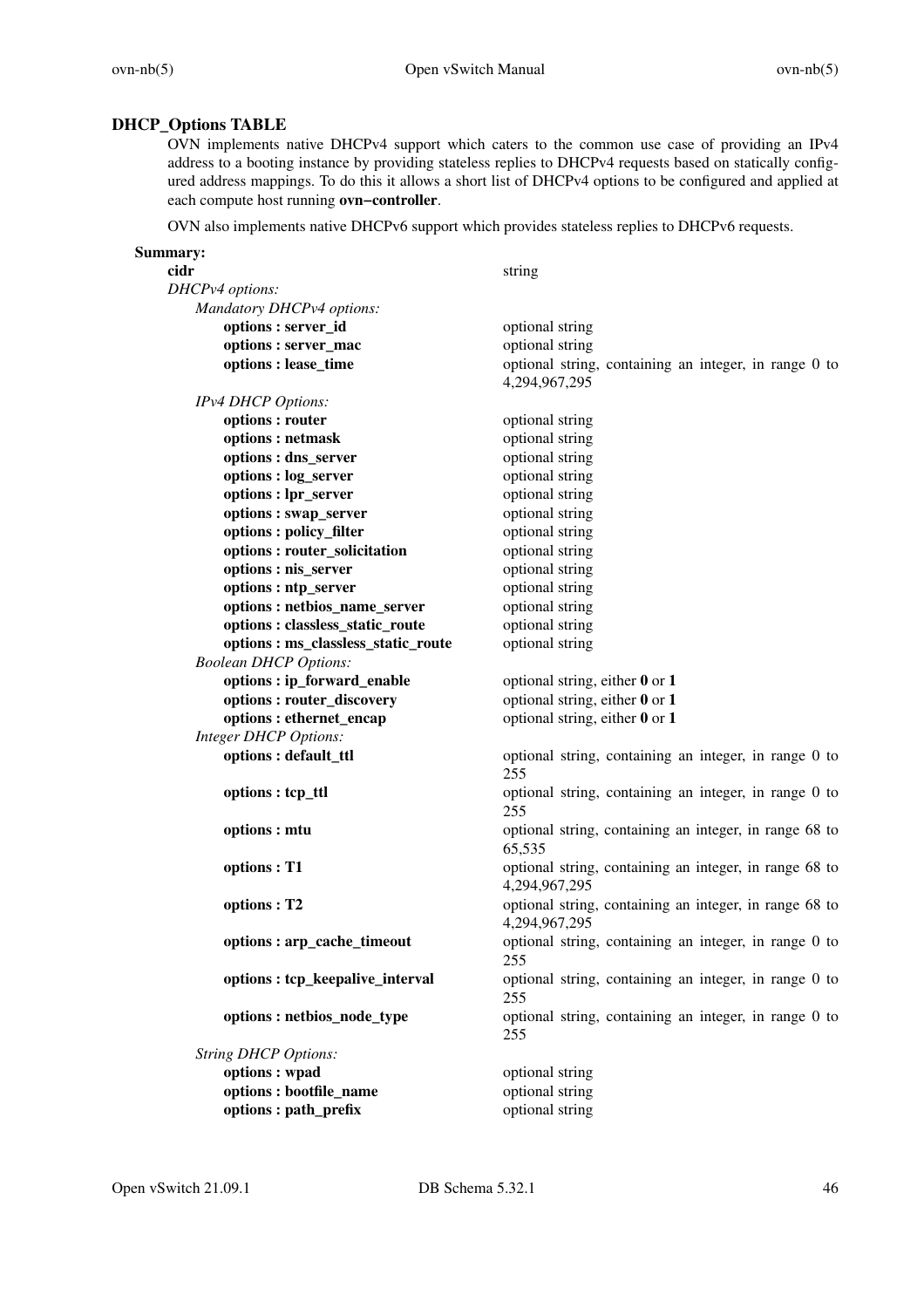| options: tftp_server_address  | optional string            |
|-------------------------------|----------------------------|
| options : hostname            | optional string            |
| options: domain_name          | optional string            |
| options : bootfile_name_alt   | optional string            |
| options: broadcast_address    | optional string            |
| DHCP Options of type host_id: |                            |
| options: tftp_server          | optional string            |
| DHCP Options of type domains: |                            |
| options: domain_search_list   | optional string            |
| DHCPv6 options:               |                            |
| Mandatory DHCPv6 options:     |                            |
| options : server_id           | optional string            |
| IPv6 DHCPv6 options:          |                            |
| options : dns_server          | optional string            |
| String DHCPv6 options:        |                            |
| options : domain_search       | optional string            |
| options: dhcpv6_stateless     | optional string            |
| Common Columns:               |                            |
| external ids                  | map of string-string pairs |
|                               |                            |

### **Details:**

### **cidr**: string

The DHCPv4/DHCPv6 options will be included if the logical port has its IP address in this **cidr**.

## *DHCPv4 options:*

The CMS should define the set of DHCPv4 options as key/value pairs in the **options** column of this table. For **ovn−controller** to include these DHCPv4 options, the **dhcpv4\_options** of **Logical\_Switch\_Port** should refer to an entry in this table.

### *Mandatory DHCPv4 options:*

The following options must be defined.

### **options : server\_id**: optional string

The IP address for the DHCP server to use. This should be in the subnet of the offered IP. This is also included in the DHCP offer as option 54, ''server identifier.''

### **options : server\_mac**: optional string

The Ethernet address for the DHCP server to use.

**options : lease\_time**: optional string, containing an integer, in range 0 to 4,294,967,295 The offered lease time in seconds,

The DHCPv4 option code for this option is 51.

### *IPv4 DHCP Options:*

Below are the supported DHCPv4 options whose values are an IPv4 address, e.g. **192.168.1.1**. Some options accept multiple IPv4 addresses enclosed within curly braces, e.g. **{192.168.1.2, 192.168.1.3}**. Please refer to RFC 2132 for more details on DHCPv4 options and their codes.

## **options : router**: optional string

The IP address of a gateway for the client to use. This should be in the subnet of the offered IP. The DHCPv4 option code for this option is 3.

### **options : netmask**: optional string

The DHCPv4 option code for this option is 1.

## **options : dns\_server**: optional string

The DHCPv4 option code for this option is 6.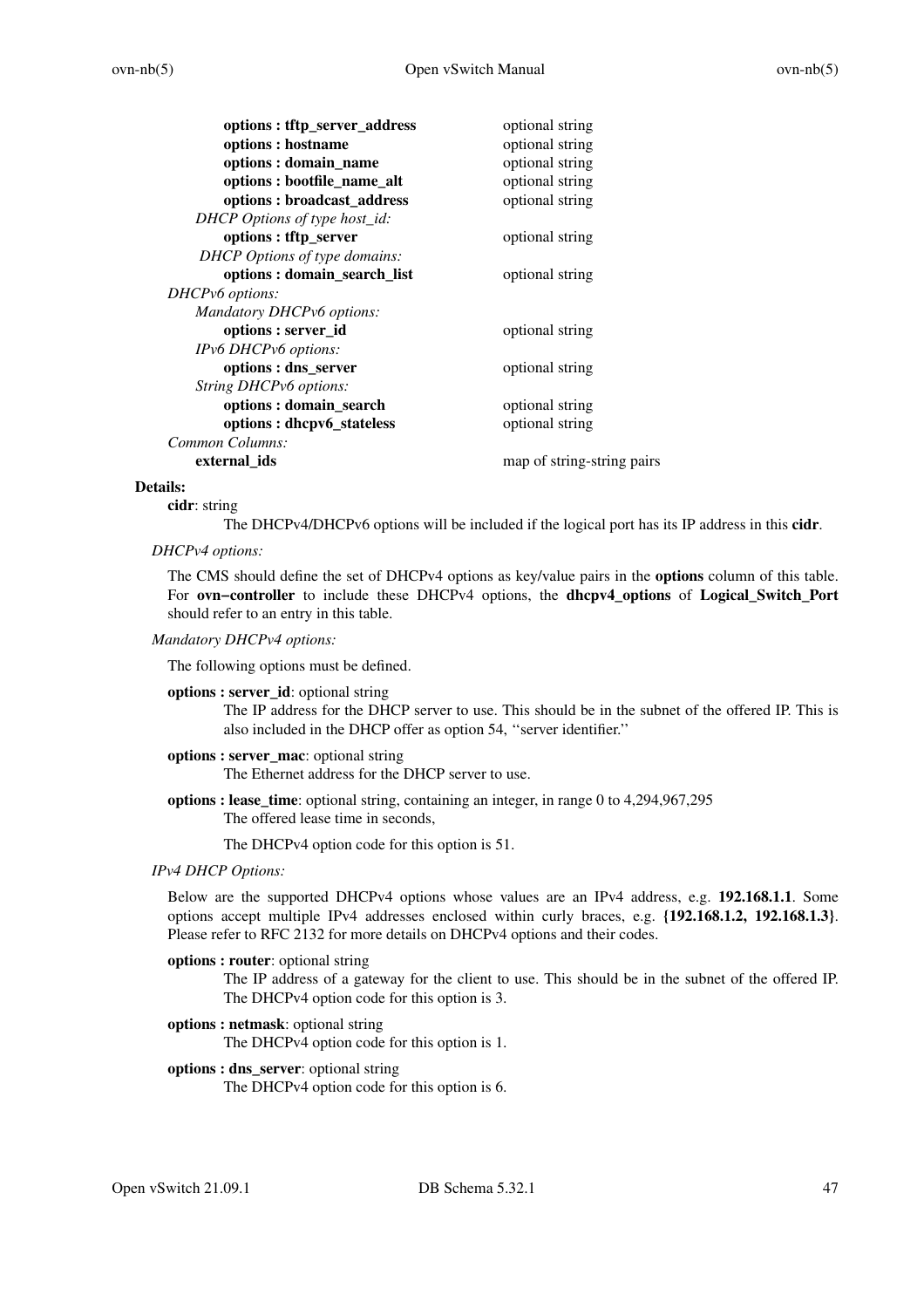- **options : log\_server**: optional string The DHCPv4 option code for this option is 7.
- **options : lpr\_server**: optional string The DHCPv4 option code for this option is 9.
- **options : swap\_server**: optional string The DHCPv4 option code for this option is 16.
- **options : policy\_filter**: optional string The DHCPv4 option code for this option is 21.
- **options : router\_solicitation**: optional string The DHCPv4 option code for this option is 32.
- **options : nis\_server**: optional string The DHCPv4 option code for this option is 41.
- **options : ntp\_server**: optional string The DHCPv4 option code for this option is 42.
- **options : netbios\_name\_server**: optional string The DHCPv4 option code for this option is 44.
- **options : classless\_static\_route**: optional string The DHCPv4 option code for this option is 121.

This option can contain one or more static routes, each of which consists of a destination descriptor and the IP address of the router that should be used to reach that destination. Please see RFC 3442 for more details.

Example: **{30.0.0.0/24,10.0.0.10, 0.0.0.0/0,10.0.0.1}**

**options : ms\_classless\_static\_route**: optional string

The DHCPv4 option code for this option is 249. This option is similar to **classless\_static\_route** supported by Microsoft Windows DHCPv4 clients.

# *Boolean DHCP Options:*

These options accept a Boolean value, expressed as **0** for false or **1** for true.

**options : ip\_forward\_enable**: optional string, either **0** or **1** The DHCPv4 option code for this option is 19.

- **options : router\_discovery**: optional string, either **0** or **1** The DHCPv4 option code for this option is 31.
- **options : ethernet\_encap**: optional string, either **0** or **1** The DHCPv4 option code for this option is 36.

### *Integer DHCP Options:*

These options accept a nonnegative integer value.

- **options : default\_ttl**: optional string, containing an integer, in range 0 to 255 The DHCPv4 option code for this option is 23.
- **options : tcp\_ttl**: optional string, containing an integer, in range 0 to 255 The DHCPv4 option code for this option is 37.
- **options : mtu**: optional string, containing an integer, in range 68 to 65,535 The DHCPv4 option code for this option is 26.
- **options : T1**: optional string, containing an integer, in range 68 to 4,294,967,295 This specifies the time interval from address assignment until the client begins trying to renew its address. The DHCPv4 option code for this option is 58.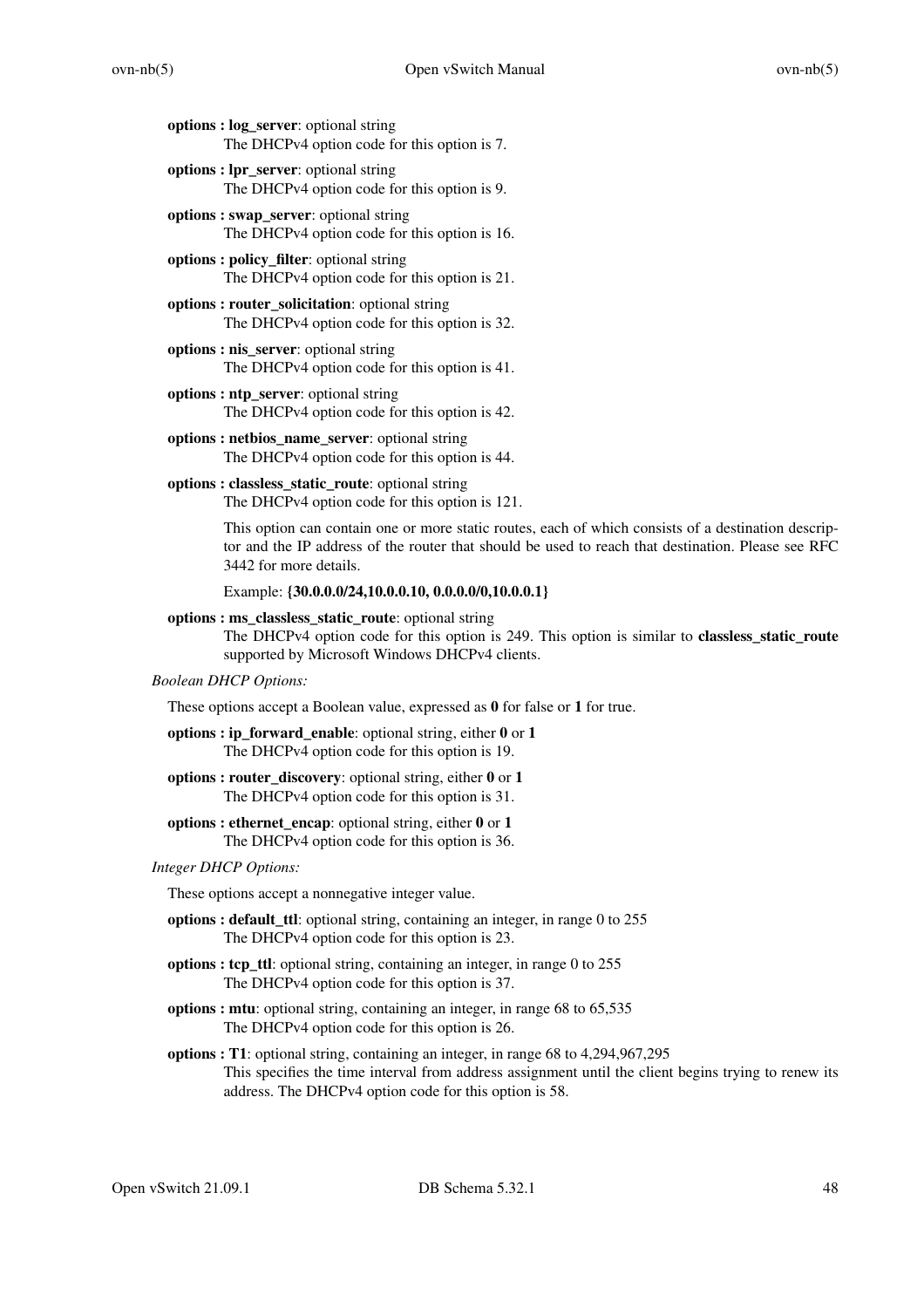- **options : T2**: optional string, containing an integer, in range 68 to 4,294,967,295 This specifies the time interval from address assignment until the client begins trying to rebind its address. The DHCPv4 option code for this option is 59.
- **options : arp\_cache\_timeout**: optional string, containing an integer, in range 0 to 255 The DHCPv4 option code for this option is 35. This option specifies the timeout in seconds for ARP cache entries.
- **options : tcp\_keepalive\_interval**: optional string, containing an integer, in range 0 to 255 The DHCPv4 option code for this option is 38. This option specifies the interval that the client TCP should wait before sending a keepalive message on a TCP connection.
- **options : netbios** node type: optional string, containing an integer, in range 0 to 255 The DHCPv4 option code for this option is 46.
- *String DHCP Options:*

These options accept a string value.

**options : wpad**: optional string

The DHCPv4 option code for this option is 252. This option is used as part of web proxy auto discovery to provide a URL for a web proxy.

**options : bootfile\_name**: optional string

The DHCPv4 option code for this option is 67. This option is used to identify a bootfile.

**options : path\_prefix**: optional string

The DHCPv4 option code for this option is 210. In PXELINUX' case this option is used to set a common path prefix, instead of deriving it from the bootfile name.

**options : tftp\_server\_address**: optional string

The DHCPv4 option code for this option is 150. The option contains one or more IPv4 addresses that the client MAY use. This option is Cisco proprietary, the IEEE standard that matches with this requirement is option 66 (tftp\_server).

**options : hostname**: optional string

The DHCPv4 option code for this option is 12. If set, indicates the DHCPv4 option "Hostname". Alternatively, this option can be configured in **options:hostname** column in table **Logical\_Switch\_Port**. If Hostname option value is set in both conflicting **Logical\_Switch\_Port** and **DHCP\_Options** tables, **Logical\_Switch\_Port** takes precedence.

**options : domain\_name**: optional string

The DHCPv4 option code for this option is 15. This option specifies the domain name that client should use when resolving hostnames via the Domain Name System.

**options : bootfile\_name\_alt**: optional string

"bootfile\_name\_alt" option is used to support iPXE. When both "bootfile\_name" and "bootfile name alt" are provided by the CMS, "bootfile name" will be used for option 67 if the dhcp request contains etherboot option (175), otherwise "bootfile\_name\_alt" will be used.

**options : broadcast\_address**: optional string

The DHCPv4 option code for this option is 28. This option specifies the IP address used as a broadcast address.

*DHCP Options of type host\_id:*

These options accept either an IPv4 address or a string value.

# **options : tftp\_server**: optional string

The DHCPv4 option code for this option is 66.

*DHCP Options of type domains:*

These options accept string value which is a comma separated list of domain names. The domain names are encoded based on RFC 1035.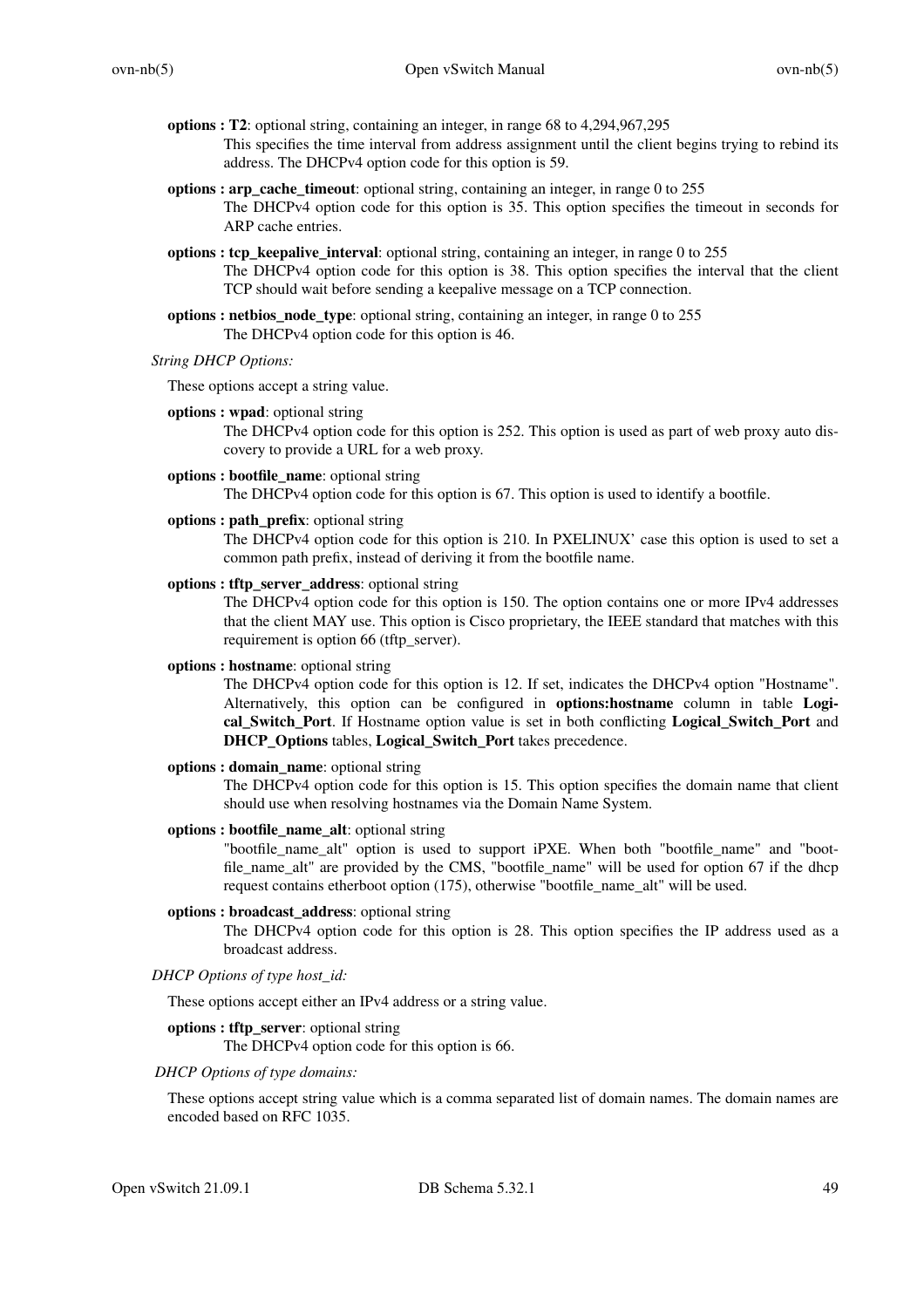# **options : domain\_search\_list**: optional string

The DHCPv4 option code for this option is 119.

# *DHCPv6 options:*

OVN also implements native DHCPv6 support. The CMS should define the set of DHCPv6 options as key/value pairs. The define DHCPv6 options will be included in the DHCPv6 response to the DHCPv6 Solicit/Request/Confirm packet from the logical ports having the IPv6 addresses in the **cidr**.

# *Mandatory DHCPv6 options:*

The following options must be defined.

# **options : server\_id**: optional string

The Ethernet address for the DHCP server to use. This is also included in the DHCPv6 reply as option 2, ''Server Identifier'' to carry a DUID identifying a server between a client and a server. **ovn−controller** defines DUID based on Link-layer Address [DUID-LL].

# *IPv6 DHCPv6 options:*

Below are the supported DHCPv6 options whose values are an IPv6 address, e.g. **aef0::4**. Some options accept multiple IPv6 addresses enclosed within curly braces, e.g. **{aef0::4, aef0::5}**. Please refer to RFC 3315 for more details on DHCPv6 options and their codes.

# **options : dns\_server**: optional string

The DHCPv6 option code for this option is 23. This option specifies the DNS servers that the VM should use.

# *String DHCPv6 options:*

These options accept string values.

# **options : domain\_search**: optional string

The DHCPv6 option code for this option is 24. This option specifies the domain search list the client should use to resolve hostnames with DNS.

## Example: **"ovn.org"**.

# **options : dhcpv6\_stateless**: optional string

This option specifies the OVN native DHCPv6 will work in stateless mode, which means OVN native DHCPv6 will not offer IPv6 addresses for VM/VIF ports, but only reply other configurations, such as DNS and domain search list. When setting this option with string value "true", VM/VIF will configure IPv6 addresses by stateless way. Default value for this option is false.

## *Common Columns:*

**external\_ids**: map of string-string pairs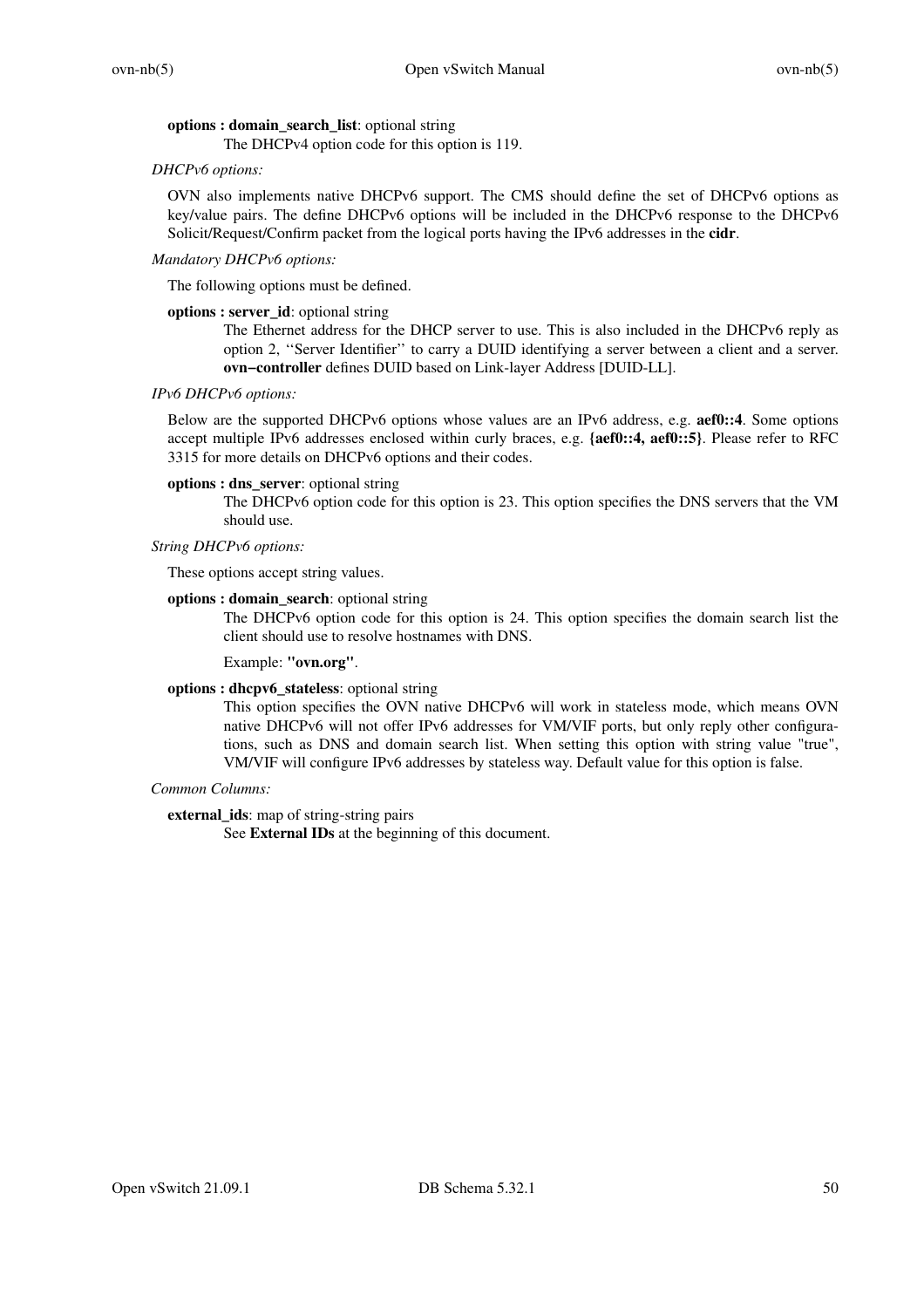# **Connection TABLE**

Configuration for a database connection to an Open vSwitch database (OVSDB) client.

This table primarily configures the Open vSwitch database server (**ovsdb−server**).

The Open vSwitch database server can initiate and maintain active connections to remote clients. It can also listen for database connections.

### **Summary:**

| Core Features:                         |                                                    |
|----------------------------------------|----------------------------------------------------|
| target                                 | string (must be unique within table)               |
| Client Failure Detection and Handling: |                                                    |
| max_backoff                            | optional integer, at least 1,000                   |
| inactivity_probe                       | optional integer                                   |
| <i>Status:</i>                         |                                                    |
| is connected                           | boolean                                            |
| status : last error                    | optional string                                    |
| status : state                         | optional string, one of ACTIVE, BACKOFF, CON-      |
|                                        | NECTING, IDLE, or VOID                             |
| status : sec_since_connect             | optional string, containing an integer, at least 0 |
| status : sec_since_disconnect          | optional string, containing an integer, at least 0 |
| status: locks_held                     | optional string                                    |
| status : locks_waiting                 | optional string                                    |
| status : locks_lost                    | optional string                                    |
| status : n_connections                 | optional string, containing an integer, at least 2 |
| status : bound_port                    | optional string, containing an integer             |
| Common Columns:                        |                                                    |
| external ids                           | map of string-string pairs                         |
| other_config                           | map of string-string pairs                         |
|                                        |                                                    |

# **Details:**

*Core Features:*

**target**: string (must be unique within table) Connection methods for clients.

The following connection methods are currently supported:

### **ssl:***host*[**:***port*]

The specified SSL *port* on the host at the given *host*, which can either be a DNS name (if built with unbound library) or an IP address. A valid SSL configuration must be provided when this form is used, this configuration can be specified via command-line options or the **SSL** table.

If *port* is not specified, it defaults to 6640.

SSL support is an optional feature that is not always built as part of Open vSwitch.

## **tcp:***host*[**:***port*]

The specified TCP *port* on the host at the given *host*, which can either be a DNS name (if built with unbound library) or an IP address. If *host* is an IPv6 address, wrap it in square brackets, e.g. **tcp:[::1]:6640**.

If *port* is not specified, it defaults to 6640.

## **pssl:**[*port*][**:***host*]

Listens for SSL connections on the specified TCP *port*. Specify 0 for *port* to have the kernel automatically choose an available port. If *host*, which can either be a DNS name (if built with unbound library) or an IP address, is specified, then connections are restricted to the resolved or specified local IPaddress (either IPv4 or IPv6 address). If *host* is an IPv6 address, wrap in square brackets, e.g. **pssl:6640:[::1]**. If *host* is not specified then it listens only on IPv4 (but not IPv6) addresses. A valid SSL configuration must be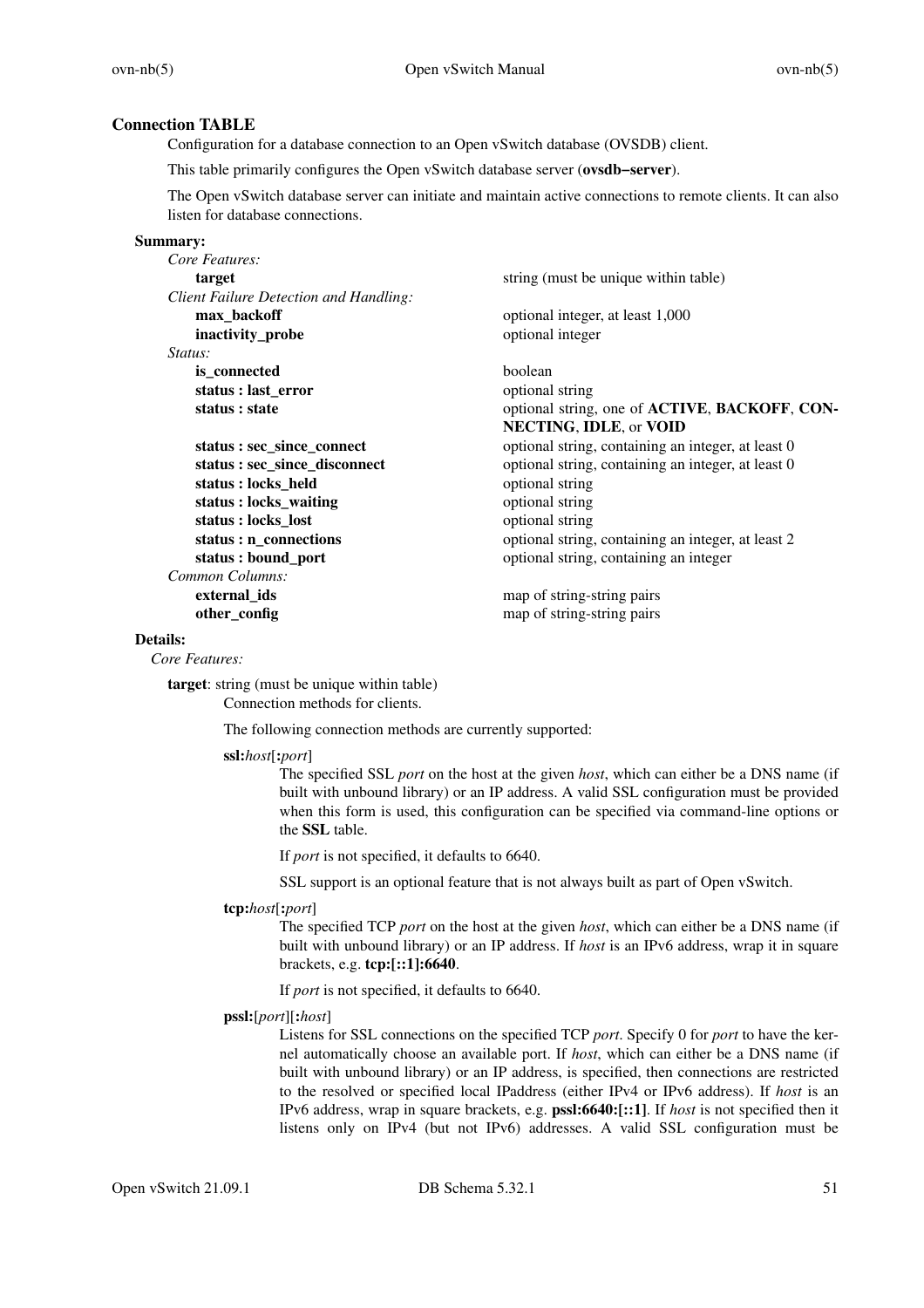provided when this form is used, this can be specified either via command-line options or the **SSL** table.

If *port* is not specified, it defaults to 6640.

SSL support is an optional feature that is not always built as part of Open vSwitch.

### **ptcp:**[*port*][**:***host*]

Listens for connections on the specified TCP *port*. Specify 0 for *port* to have the kernel automatically choose an available port. If *host*, which can either be a DNS name (if built with unbound library) or an IP address, is specified, then connections are restricted to the resolved or specified local IP address (either IPv4 or IPv6 address). If *host* is an IPv6 address, wrap it in square brackets, e.g. **ptcp:6640:[::1]**. If *host* is not specified then it listens only on IPv4 addresses.

If *port* is not specified, it defaults to 6640.

When multiple clients are configured, the **target** values must be unique. Duplicate **target** values yield unspecified results.

## *Client Failure Detection and Handling:*

**max** backoff: optional integer, at least 1,000

Maximum number of milliseconds to wait between connection attempts. Default is implementation-specific.

### **inactivity\_probe**: optional integer

Maximum number of milliseconds of idle time on connection to the client before sending an inactivity probe message. If Open vSwitch does not communicate with the client for the specified number of seconds, it will send a probe. If a response is not received for the same additional amount of time, Open vSwitch assumes the connection has been broken and attempts to reconnect. Default is implementation-specific. A value of 0 disables inactivity probes.

### *Status:*

Key-value pair of **is\_connected** is always updated. Other key-value pairs in the status columns may be updated depends on the **target** type.

When **target** specifies a connection method that listens for inbound connections (e.g. **ptcp:** or **punix:**), both **n\_connections** and **is\_connected** may also be updated while the remaining key-value pairs are omitted.

On the other hand, when **target** specifies an outbound connection, all key-value pairs may be updated, except the above-mentioned two key-value pairs associated with inbound connection targets. They are omitted.

### **is** connected: boolean

**true** if currently connected to this client, **false** otherwise.

### **status : last\_error**: optional string

A human-readable description of the last error on the connection to the manager; i.e. **strerror(errno)**. This key will exist only if an error has occurred.

# **status : state**: optional string, one of **ACTIVE**, **BACKOFF**, **CONNECTING**, **IDLE**, or **VOID**

The state of the connection to the manager:

**VOID** Connection is disabled.

## **BACKOFF**

Attempting to reconnect at an increasing period.

# **CONNECTING**

Attempting to connect.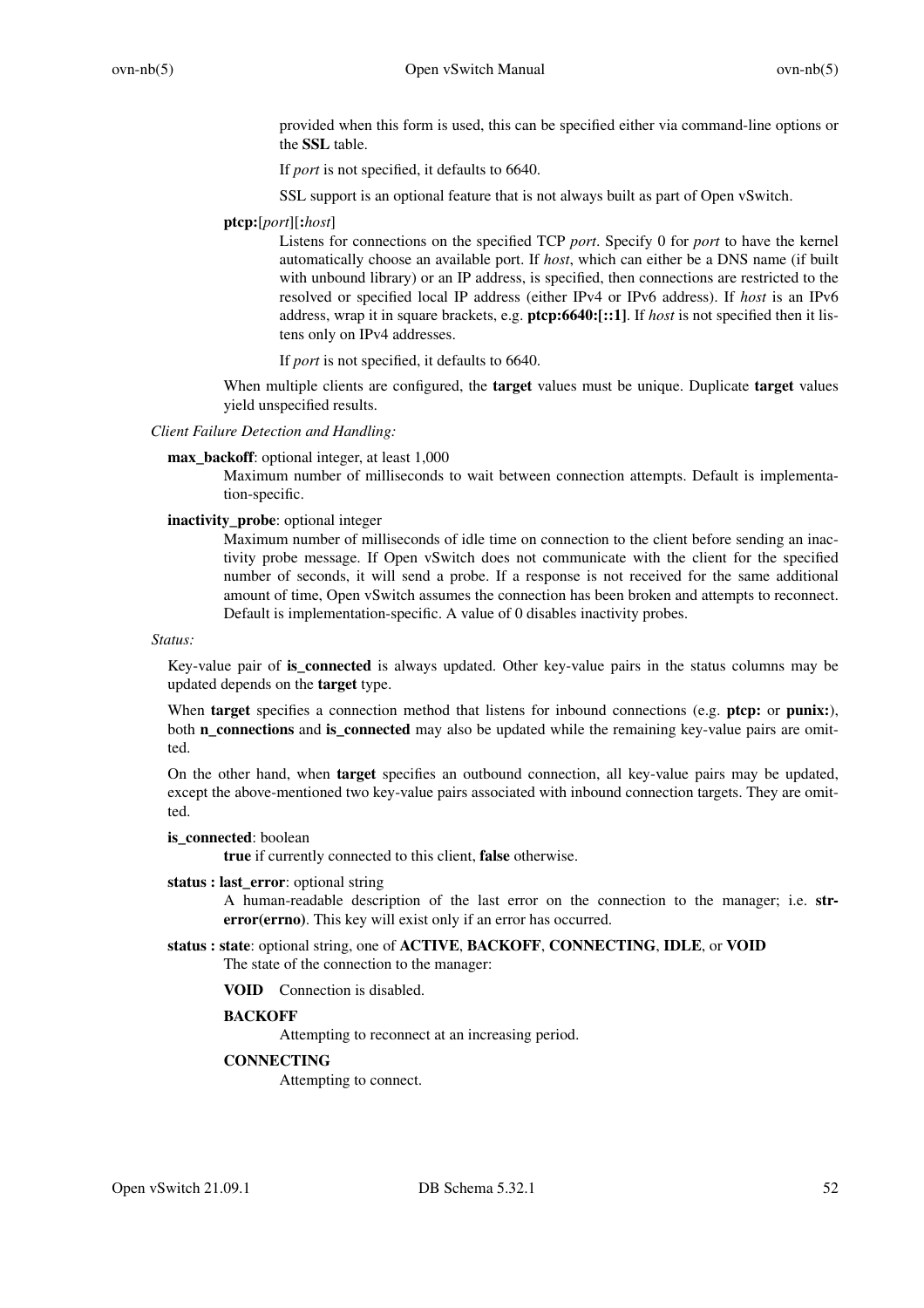### **ACTIVE**

Connected, remote host responsive.

**IDLE** Connection is idle. Waiting for response to keep-alive.

These values may change in the future. They are provided only for human consumption.

**status : sec\_since\_connect**: optional string, containing an integer, at least 0

The amount of time since this client last successfully connected to the database (in seconds). Value is empty if client has never successfully been connected.

- **status : sec\_since\_disconnect**: optional string, containing an integer, at least 0 The amount of time since this client last disconnected from the database (in seconds). Value is empty if client has never disconnected.
- **status : locks\_held**: optional string Space-separated list of the names of OVSDB locks that the connection holds. Omitted if the connection does not hold any locks.
- **status : locks\_waiting**: optional string Space-separated list of the names of OVSDB locks that the connection is currently waiting to acquire. Omitted if the connection is not waiting for any locks.
- **status : locks\_lost**: optional string Space-separated list of the names of OVSDB locks that the connection has had stolen by another OVSDB client. Omitted if no locks have been stolen from this connection.
- status : n\_connections: optional string, containing an integer, at least 2 When **target** specifies a connection method that listens for inbound connections (e.g. **ptcp:** or

**pssl:**) and more than one connection is actually active, the value is the number of active connections. Otherwise, this key-value pair is omitted.

**status : bound\_port**: optional string, containing an integer When **target** is **ptcp:** or **pssl:**, this is the TCP port on which the OVSDB server is listening. (This is particularly useful when **target** specifies a port of 0, allowing the kernel to choose any available port.)

*Common Columns:*

The overall purpose of these columns is described under **Common Columns** at the beginning of this document.

**external\_ids**: map of string-string pairs

**other** config: map of string-string pairs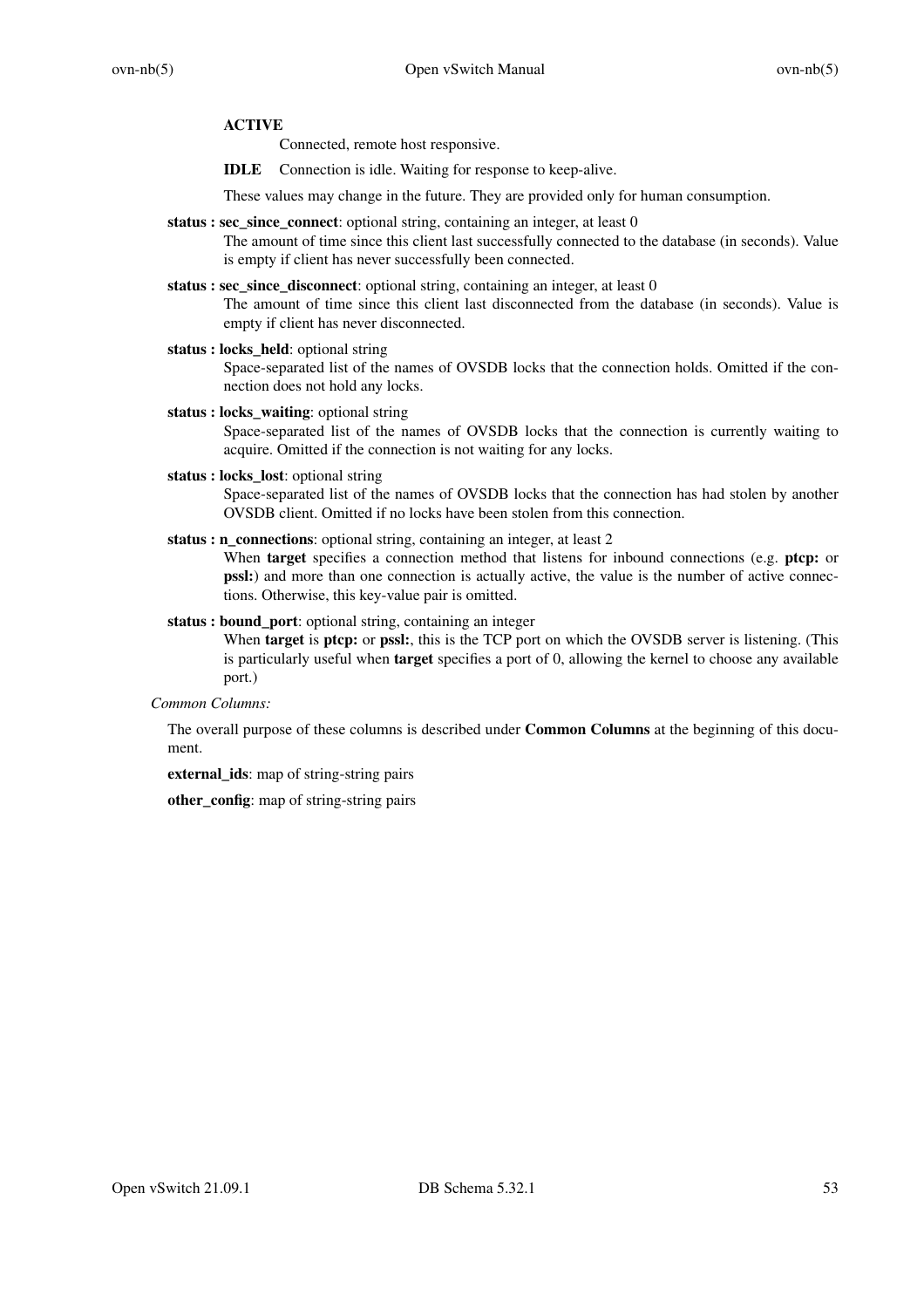# **DNS TABLE**

Each row in this table stores the DNS records. The **Logical\_Switch** table's **dns\_records** references these records.

# **Summary:**

| records      | map of string-string pairs |
|--------------|----------------------------|
| external ids | map of string-string pairs |

## **Details:**

**records**: map of string-string pairs

Key-value pair of DNS records with DNS query name as the key and value as a string of IP address(es) separated by comma or space. For PTR requests, the key-value pair can be **Reverse IPv4 address.in−addr.arpa** and the value **DNS domain name**. For IPv6 addresses, the key has to be **Reverse IPv6 address.ip6.arpa**.

**Example:** "vm1.ovn.org" = "10.0.0.4 aef0::4"

**Example:** "4.0.0.10.in-addr.arpa" = "vm1.ovn.org"

**external\_ids**: map of string-string pairs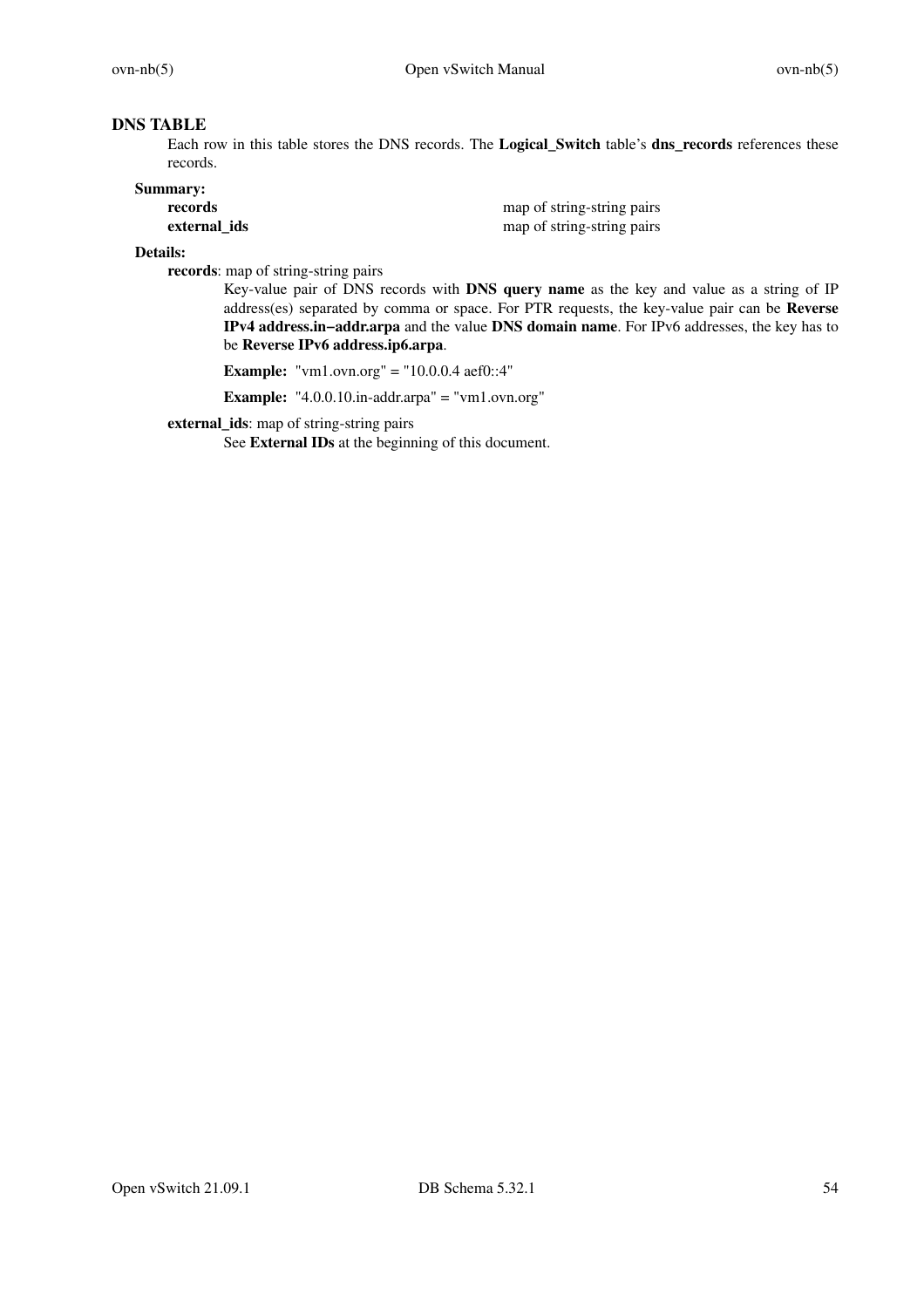# **SSL TABLE**

SSL configuration for ovn-nb database access.

| string                     |
|----------------------------|
| string                     |
| string                     |
| boolean                    |
| string                     |
| string                     |
|                            |
| map of string-string pairs |
|                            |

### **Details:**

### **private\_key**: string

Name of a PEM file containing the private key used as the switch's identity for SSL connections to the controller.

### **certificate**: string

Name of a PEM file containing a certificate, signed by the certificate authority (CA) used by the controller and manager, that certifies the switch's private key, identifying a trustworthy switch.

### **ca\_cert**: string

Name of a PEM file containing the CA certificate used to verify that the switch is connected to a trustworthy controller.

## **bootstrap\_ca\_cert**: boolean

If set to **true**, then Open vSwitch will attempt to obtain the CA certificate from the controller on its first SSL connection and save it to the named PEM file. If it is successful, it will immediately drop the connection and reconnect, and from then on all SSL connections must be authenticated by a certificate signed by the CA certificate thus obtained. **This option exposes the SSL connection to a man−in−the−middle attack obtaining the initial CA certificate.** It may still be useful for bootstrapping.

## **ssl\_protocols**: string

List of SSL protocols to be enabled for SSL connections. The default when this option is omitted is **TLSv1,TLSv1.1,TLSv1.2**.

### **ssl\_ciphers**: string

List of ciphers (in OpenSSL cipher string format) to be supported for SSL connections. The default when this option is omitted is **HIGH:!aNULL:!MD5**.

## *Common Columns:*

The overall purpose of these columns is described under **Common Columns** at the beginning of this document.

**external\_ids**: map of string-string pairs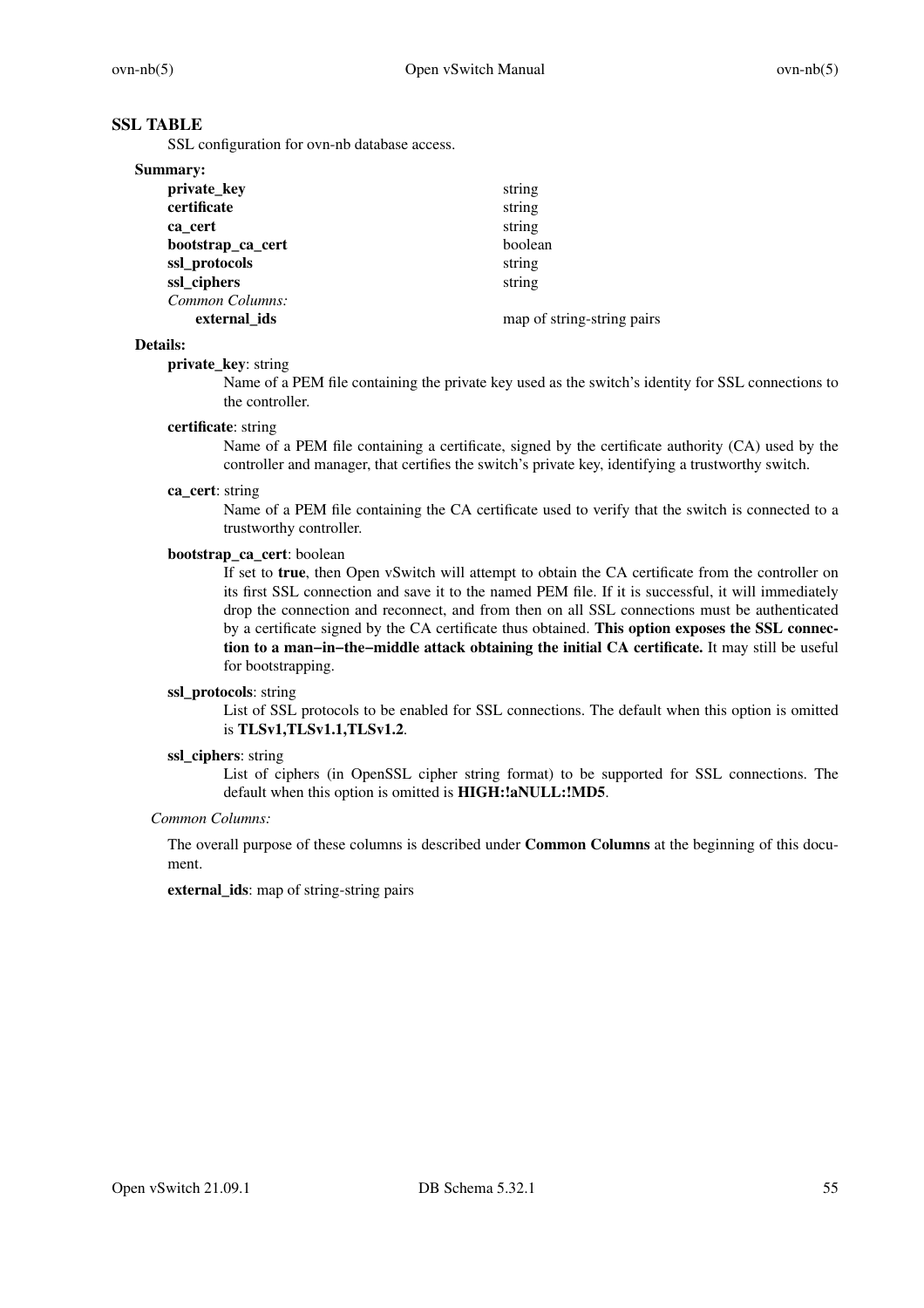# **Gateway\_Chassis TABLE**

Association of a chassis to a logical router port. The traffic going out through an specific router port will be redirected to a chassis, or a set of them in high availability configurations.

| <b>Summary:</b> |                                      |
|-----------------|--------------------------------------|
| name            | string (must be unique within table) |
| chassis_name    | string                               |
| priority        | integer, in range 0 to $32,767$      |
| options         | map of string-string pairs           |
| Common Columns: |                                      |
| external ids    | map of string-string pairs           |

### **Details:**

**name**: string (must be unique within table) Name of the **Gateway\_Chassis**.

A suggested, but not required naming convention is **\${port\_name}\_\${chassis\_name}**.

## **chassis\_name**: string

Name of the chassis that we want to redirect traffic through for the associated logical router port. The value must match the **name** column of the **Chassis** table in the **OVN\_Southbound** database.

## **priority**: integer, in range 0 to 32,767

This is the priority of a chassis among all **Gateway\_Chassis** belonging to the same logical router port.

**options**: map of string-string pairs Reserved for future use.

## *Common Columns:*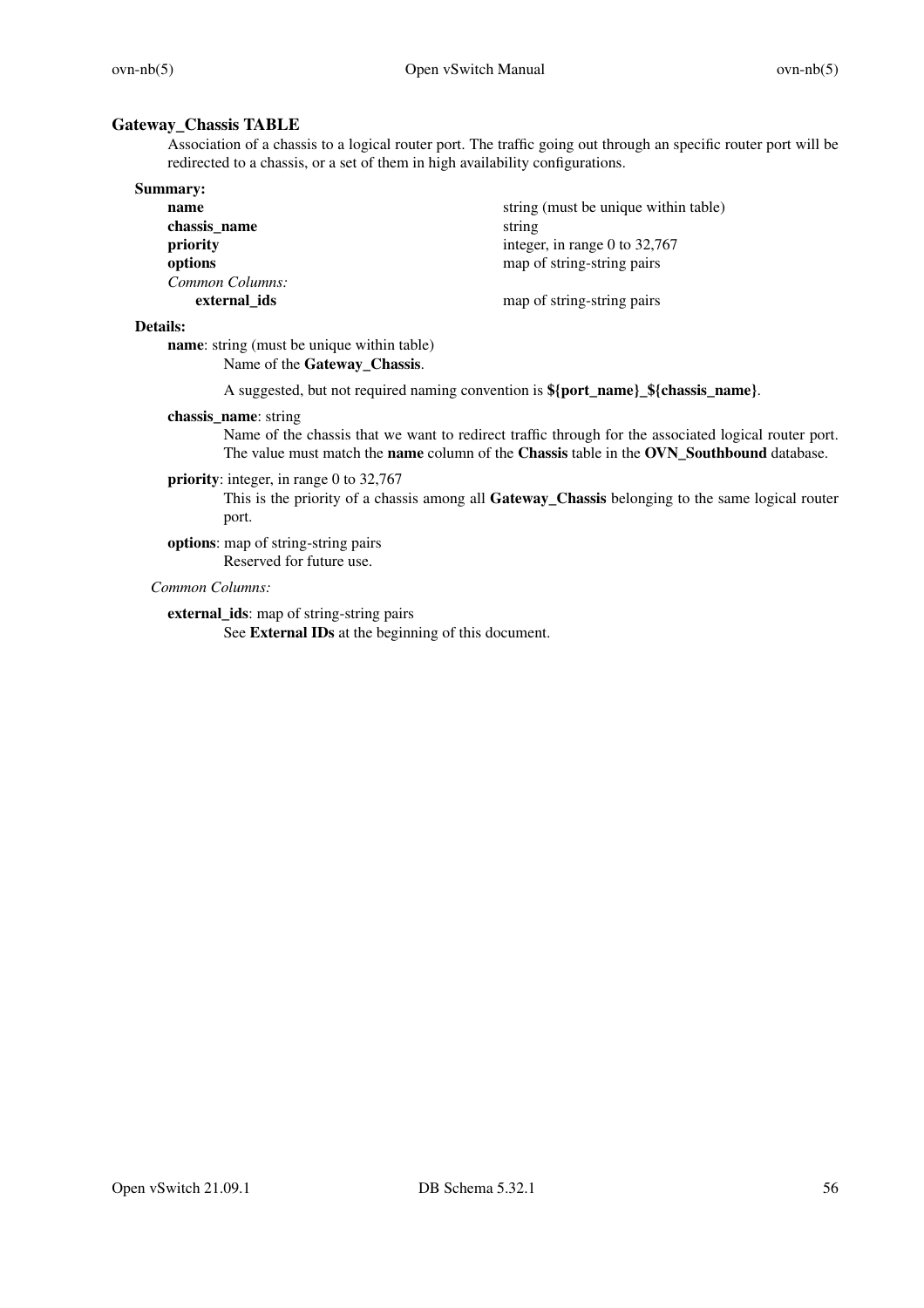# **HA\_Chassis\_Group TABLE**

Table representing a group of chassis which can provide high availability services. Each chassis in the group is represented by the table **HA\_Chassis**. The HA chassis with highest priority will be the master of this group. If the master chassis failover is detected, the HA chassis with the next higher priority takes over the responsibility of providing the HA. If a distributed gateway router port references a row in this table, then the master HA chassis in this group provides the gateway functionality.

## **Summary:**

**ha\_chassis** set of **HA\_Chassis**es *Common Columns:* **external ids** map of string-string pairs

**name** string (must be unique within table)

## **Details:**

**name**: string (must be unique within table)

Name of the **HA\_Chassis\_Group**. Name should be unique.

## **ha\_chassis**: set of **HA\_Chassis**es

A list of HA chassis which belongs to this group.

# *Common Columns:*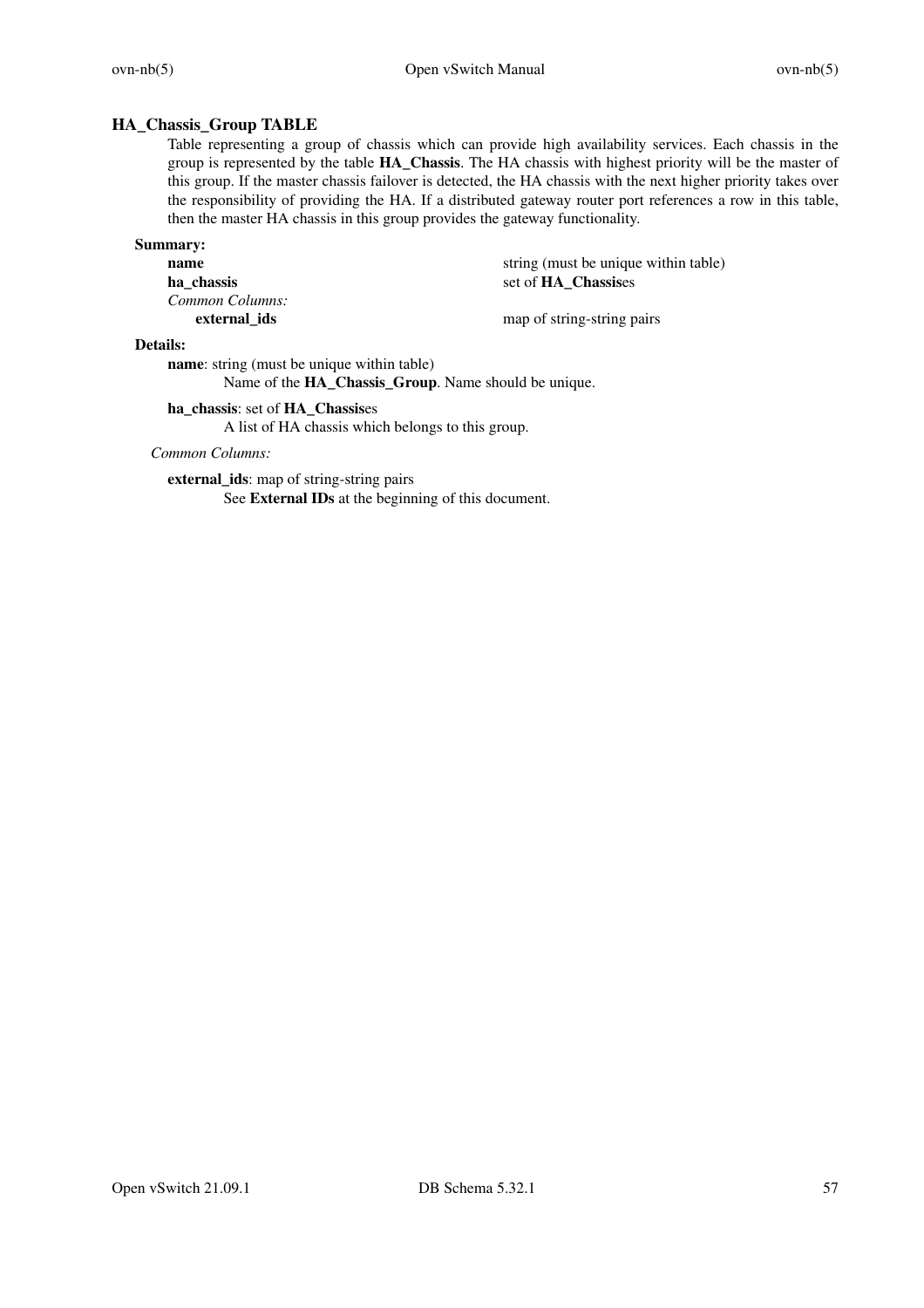# **HA\_Chassis TABLE**

| <b>Summary:</b> |                                 |
|-----------------|---------------------------------|
| chassis_name    | string                          |
| priority        | integer, in range 0 to $32,767$ |
| Common Columns: |                                 |
| external ids    | map of string-string pairs      |

## **Details:**

**chassis\_name**: string

Name of the chassis which is part of the HA chassis group. The value must match the **name** column of the **Chassis** table in the **OVN\_Southbound** database.

**priority**: integer, in range 0 to 32,767 Priority of the chassis. Chassis with highest priority will be the master.

*Common Columns:*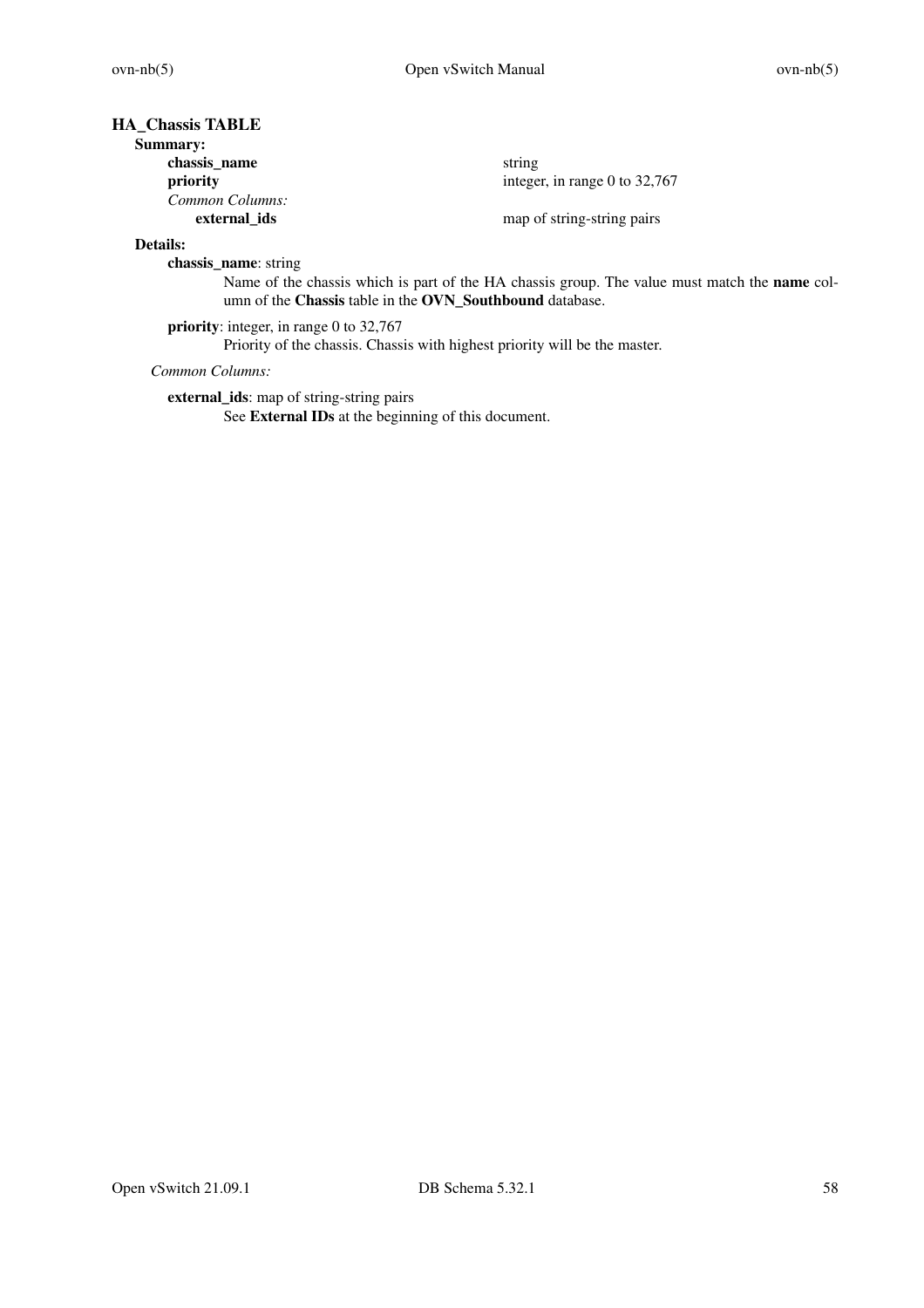$down$ , *init*, or

# **BFD TABLE**

Contains BFD parameter for ovn-controller BFD configuration. OVN BFD implementation is used to provide detection of failures in the path between adjacent forwarding engines, including the OVN interfaces. OVN BFD provides link status info to OVN northd in order to update logical flows according to the status of BFD endpoints. In the current implementation OVN BFD is used to check next-hop status for ECMP routes. Please note BFD table refers to OVN BFD implementation and not to OVS legacy one.

### **Summary:**

| Configuration:           |                                             |
|--------------------------|---------------------------------------------|
| logical_port             | string                                      |
| $dst$ _ip                | string                                      |
| $min_{x}$                | optional integer, at least 1                |
| min_rx                   | optional integer                            |
| detect_mult              | optional integer, at least 1                |
| options                  | map of string-string pairs                  |
| external ids             | map of string-string pairs                  |
| <i>Status Reporting:</i> |                                             |
| status                   | optional string, one of <b>admin_down</b> , |
|                          | up                                          |

## **Details:**

*Configuration:*

**ovn−northd** reads configuration from these columns.

### **logical\_port**: string OVN logical port when BFD engine is running.

**dst\_ip**: string

BFD peer IP address.

**min\_tx**: optional integer, at least 1

This is the minimum interval, in milliseconds, that the local system would like to use when transmitting BFD Control packets, less any jitter applied. The value zero is reserved. Default value is 1000 ms.

### **min\_rx**: optional integer

This is the minimum interval, in milliseconds, between received BFD Control packets that this system is capable of supporting, less any jitter applied by the sender. If this value is zero, the transmitting system does not want the remote system to send any periodic BFD Control packets.

# detect mult: optional integer, at least 1

Detection time multiplier. The negotiated transmit interval, multiplied by this value, provides the Detection Time for the receiving system in Asynchronous mode. Default value is 5.

### **options**: map of string-string pairs Reserved for future use.

# **external\_ids**: map of string-string pairs

See **External IDs** at the beginning of this document.

### *Status Reporting:*

**ovn−northd** writes BFD status into these columns.

**status**: optional string, one of **admin\_down**, **down**, **init**, or **up** BFD port logical states. Possible values are:

- **admin\_down**
- **down**
- **init**